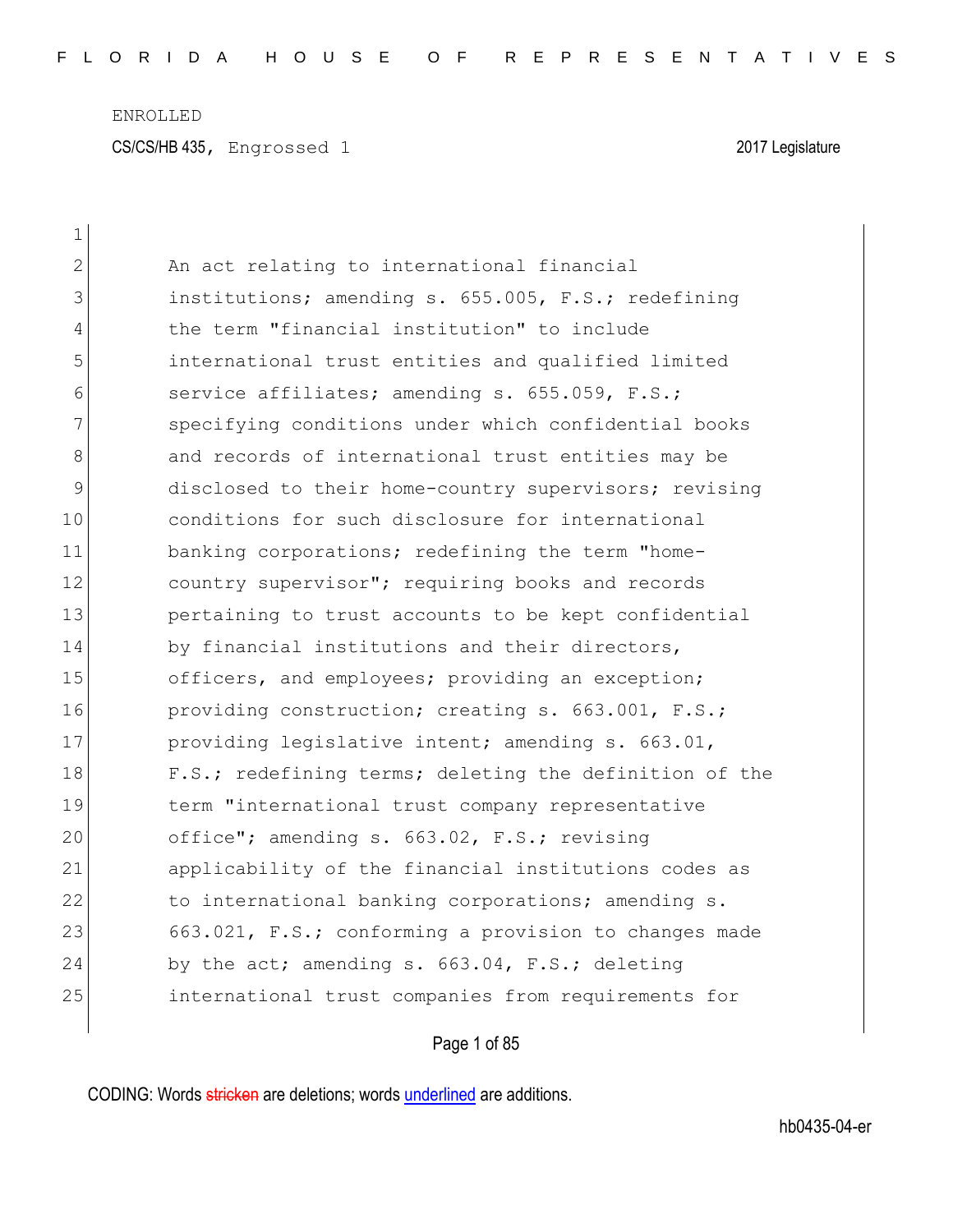| 26 | carrying on financial institution business; conforming |
|----|--------------------------------------------------------|
| 27 | a provision to changes made by the act; authorizing    |
| 28 | the Office of Financial Regulation to permit certain   |
| 29 | entities that would otherwise be prohibited from       |
| 30 | carrying on financial institution business to remain   |
| 31 | open and in operation under certain circumstances;     |
| 32 | amending s. 663.05, F.S.; providing for an abbreviated |
| 33 | application procedure for certain entities established |
| 34 | by an international banking corporation; specifying    |
| 35 | that the Financial Services Commission, rather than    |
| 36 | the office, prescribes a certain application form;     |
| 37 | requiring the commission to adopt rules for a time     |
| 38 | limitation for an application decision after a         |
| 39 | specified date; revising conditions for the office to  |
| 40 | issue an international banking corporation license;    |
| 41 | conforming a provision to changes made by the act;     |
| 42 | amending s. 663.055, F.S.; revising capital            |
| 43 | requirements for international banking corporations;   |
| 44 | amending s. 663.06, F.S.; making technical changes;    |
| 45 | conforming a provision to changes made by the act;     |
| 46 | creating s. 663.0601, F.S.; providing an after-the-    |
| 47 | fact licensure process in the event of the             |
| 48 | acquisition, merger, or consolidation of international |
| 49 | banking corporations; specifying conditions for such   |
| 50 | license; amending s. 663.061, F.S.; providing          |
|    |                                                        |

## Page 2 of 85

CODING: Words stricken are deletions; words underlined are additions.

 $\overline{\phantom{a}}$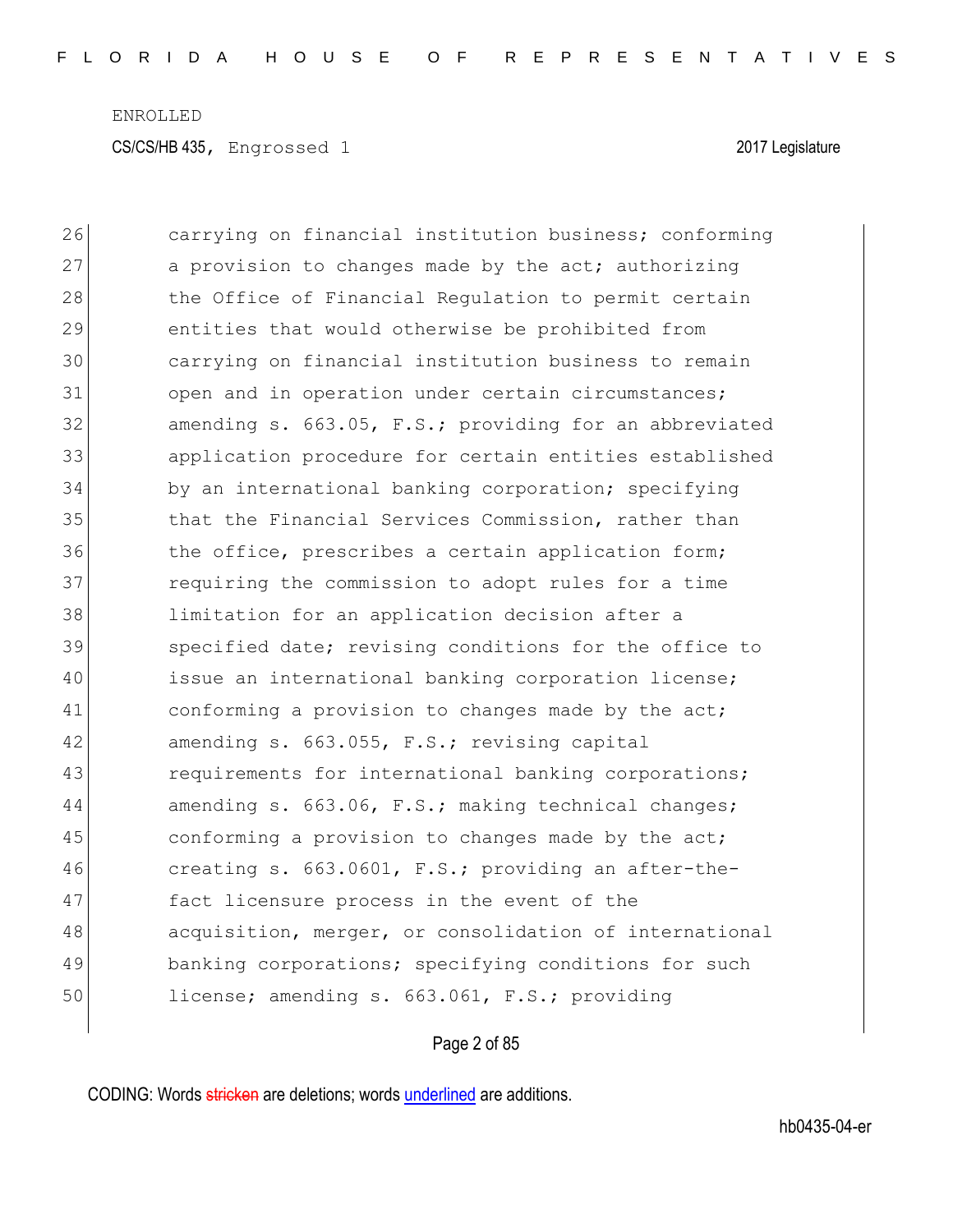CS/CS/HB 435, Engrossed 1 2017 Legislature

| 51 | permissible activities for international bank          |
|----|--------------------------------------------------------|
| 52 | agencies; amending s. 663.062, F.S.; providing         |
| 53 | permissible activities for certain international       |
| 54 | representative offices; amending s. 663.063, F.S.;     |
| 55 | providing permissible activities for international     |
| 56 | administrative offices; amending s. 663.064, F.S.;     |
| 57 | requiring the commission to adopt rules relating to    |
| 58 | permissible deposits of international branches;        |
| 59 | providing permissible activities for international     |
| 60 | branches; amending s. 663.09, F.S.; revising           |
| 61 | requirements for the maintenance of books and records  |
| 62 | of international banking corporations; authorizing the |
| 63 | office to require international banking corporations   |
| 64 | to translate certain documents into English at the     |
| 65 | expense of the international banking corporations;     |
| 66 | amending s. 663.11, F.S.; authorizing the office to    |
| 67 | permit certain entities that would otherwise be        |
| 68 | prohibited from continuing business to remain open and |
| 69 | in operation under certain circumstances; authorizing  |
| 70 | the commission to adopt certain rules; requiring an    |
| 71 | entity to surrender its license under certain          |
| 72 | circumstances; making technical and conforming         |
| 73 | changes; amending s. 663.12, F.S.; conforming a        |
| 74 | provision to changes made by the act; amending s.      |
| 75 | 663.17, F.S.; making technical changes; providing a    |
|    |                                                        |

## Page 3 of 85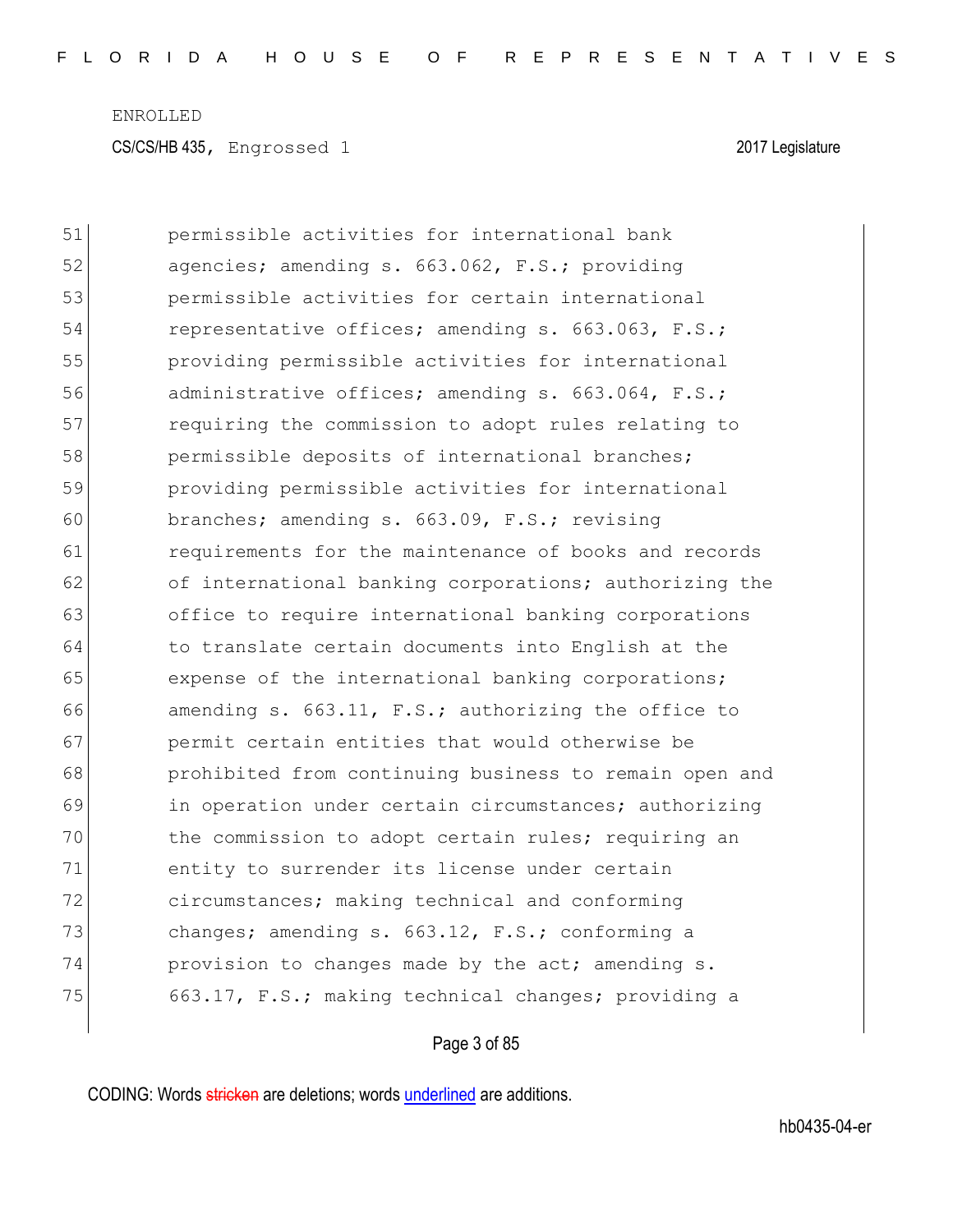| 76  | directive to the Division of Law Revision and          |
|-----|--------------------------------------------------------|
| 77  | Information to create part III of ch. 663, F.S.,       |
| 78  | entitled "International Trust Company Representative   |
| 79  | Offices"; creating s. 663.4001, F.S.; providing        |
| 80  | legislative intent; creating s. 663.401, F.S.;         |
| 81  | defining terms; creating s. 663.402, F.S.; providing   |
| 82  | applicability of the financial institutions codes as   |
| 83  | to international trust entities; creating s. 663.403,  |
| 84  | F.S.; providing applicability of the Florida Business  |
| 85  | Corporation Act as to international trust entities;    |
| 86  | creating s. 663.404, F.S.; specifying requirements for |
| 87  | an international trust entity or certain related       |
| 88  | entities to conduct financial institution business;    |
| 89  | authorizing the office to permit an international      |
| 90  | trust company representative office that would         |
| 91  | otherwise be prohibited from continuing business to    |
| 92  | remain open and in operation under certain             |
| 93  | circumstances; creating s. 663.405, F.S.; providing    |
| 94  | that an international trust company representative     |
| 95  | office is not required to produce certain books and    |
| 96  | records under certain circumstances; providing         |
| 97  | applicability; creating s. 663.406, F.S.; providing    |
| 98  | requirements for applications for an international     |
| 99  | trust entity license; requiring the office to disallow |
| 100 | certain financial resources from capitalization        |

## Page 4 of 85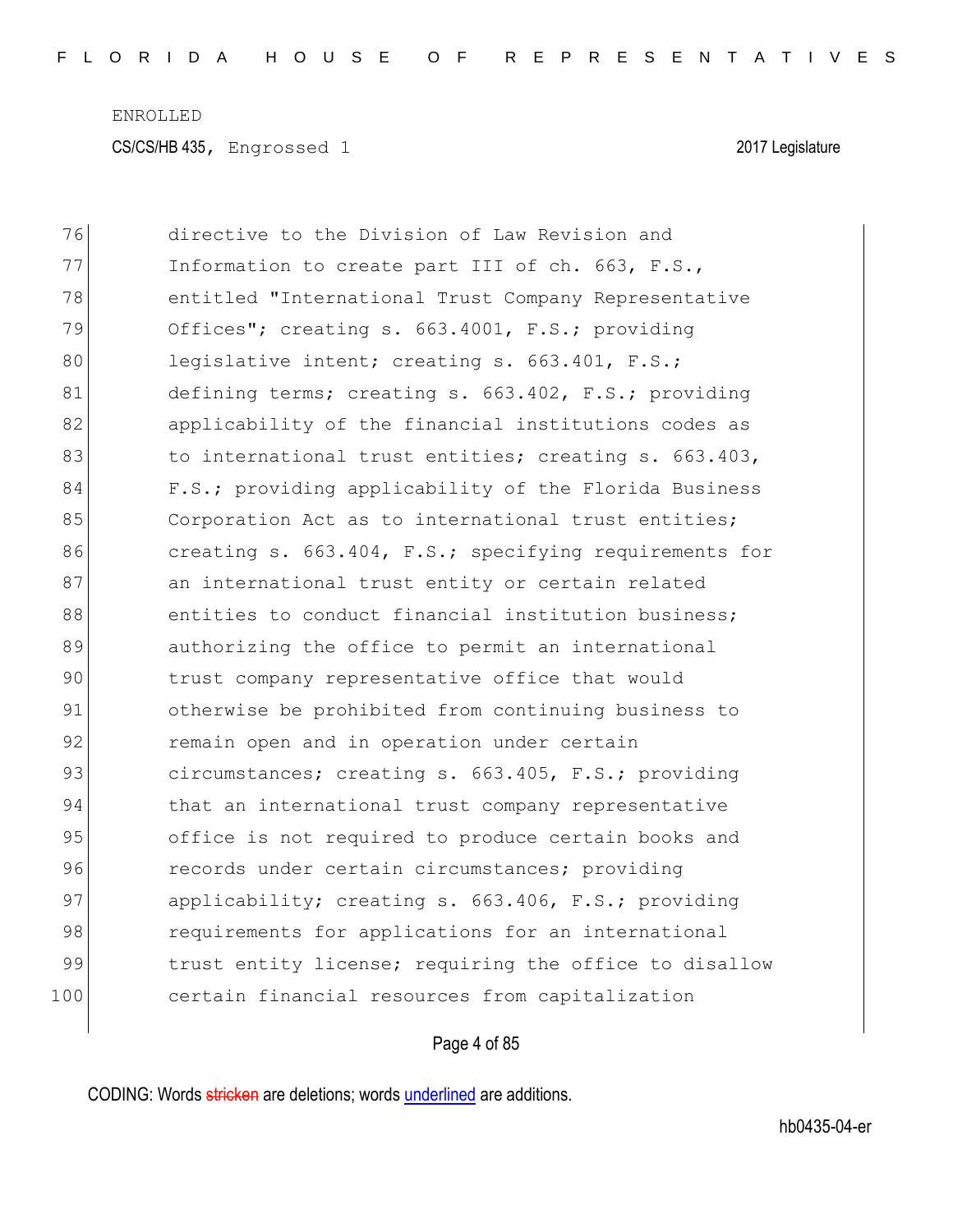| 101 | requirements; requiring the international trust entity |
|-----|--------------------------------------------------------|
| 102 | to submit to the office a certain certificate;         |
| 103 | providing an abbreviated application process for       |
| 104 | certain international trust entities to establish      |
| 105 | international trust company representative offices;    |
| 106 | specifying parameters and requirements for the office  |
| 107 | in determining whether to approve or disapprove an     |
| 108 | application; requiring the commission to adopt by rule |
| 109 | general principles regarding the adequacy of           |
| 110 | supervision of an international trust entity's foreign |
| 111 | establishments rules; creating s. 663.407, F.S.;       |
| 112 | providing capital requirements for an international    |
| 113 | trust entity; requiring the commission to adopt rules; |
| 114 | creating s. 663.408, F.S.; providing permissible       |
| 115 | activities under and requirements and limitations for  |
| 116 | international trust entity licenses; providing         |
| 117 | procedures, conditions, and requirements for the       |
| 118 | suspension, revocation, or surrender of an             |
| 119 | international trust entity license; creating s.        |
| 120 | 663.4081, F.S.; providing for an after-the-fact        |
| 121 | licensure process in the event of the acquisition,     |
| 122 | merger, or consolidation of international trust        |
| 123 | entities; specifying conditions for such licensure;    |
| 124 | transferring, renumbering, and amending s. 663.0625,   |
| 125 | F.S.; adding prohibited activities of representatives  |
|     |                                                        |

## Page 5 of 85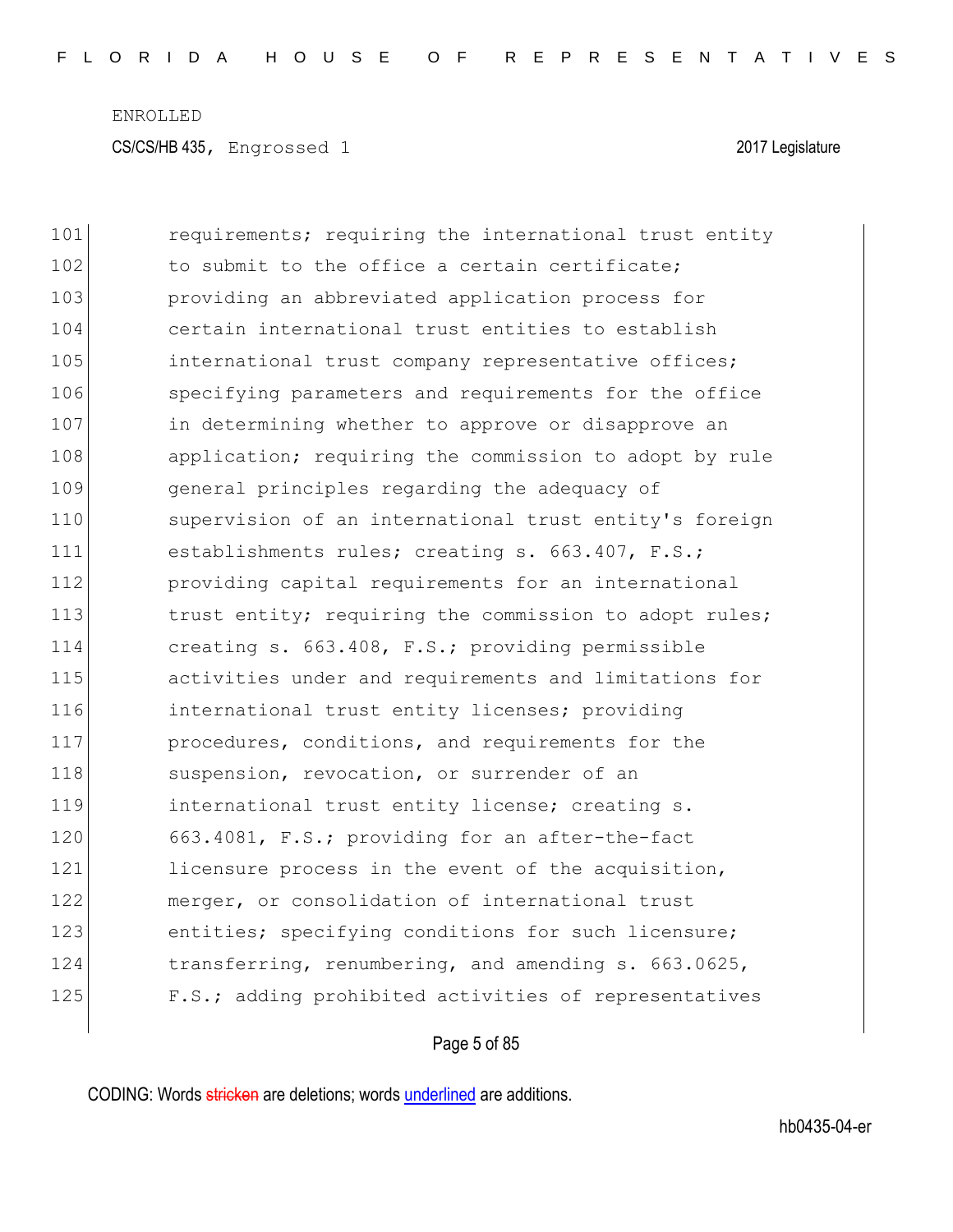| 126 | and employees of an international trust company       |
|-----|-------------------------------------------------------|
| 127 | representative office; providing permissible          |
| 128 | activities of such offices; conforming provisions to  |
| 129 | changes made by the act; creating s. 663.410, F.S.;   |
| 130 | requiring international trust entities to certify to  |
| 131 | the office the amount of their capital accounts at    |
| 132 | specified intervals; providing construction; creating |
| 133 | s. 663.411, F.S.; specifying reporting and            |
| 134 | recordkeeping requirements for international trust    |
| 135 | entities; providing penalties; authorizing the office |
| 136 | to require an international trust entity to translate |
| 137 | certain documents into English at the international   |
| 138 | trust entity's expense; creating s. 663.412, F.S.;    |
| 139 | prohibiting an international trust entity from        |
| 140 | continuing to conduct business in this state under    |
| 141 | certain circumstances; authorizing the office to      |
| 142 | permit an international trust company representative  |
| 143 | office to remain open and in operation under certain  |
| 144 | circumstances; authorizing the commission to adopt    |
| 145 | certain rules; requiring an entity to surrender its   |
| 146 | license under certain circumstances; requiring an     |
| 147 | international trust entity or its surviving officers  |
| 148 | and directors to deliver specified documents to the   |
| 149 | office; providing construction; creating s. 663.413,  |
| 150 | F.S.; specifying application and examination fees for |

## Page 6 of 85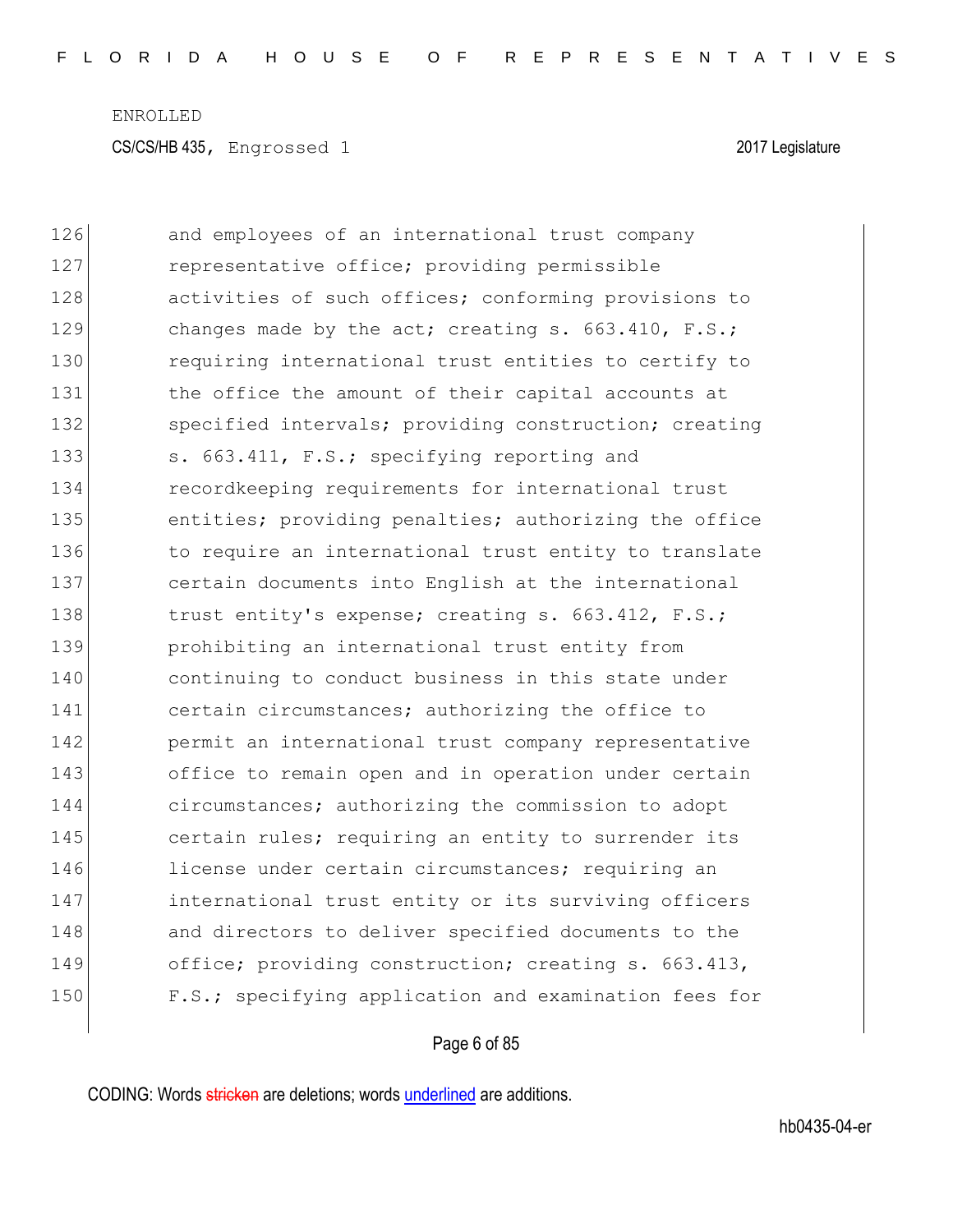CS/CS/HB 435, Engrossed 1 2017 Legislature

| 151 | international trust company representative offices;    |
|-----|--------------------------------------------------------|
| 152 | creating s. 663.414, F.S.; authorizing the commission  |
| 153 | to adopt certain rules; providing an exemption from    |
| 154 | statement of estimated regulatory costs requirements;  |
| 155 | creating s. 663.415, F.S.; requiring international     |
| 156 | trust company representative offices that are under    |
| 157 | examination to reimburse domestic or foreign travel    |
| 158 | expenses of the office; providing a directive to the   |
| 159 | Division of Law Revision and Information to create     |
| 160 | part IV of ch. 663, F.S., entitled "Qualified Limited  |
| 161 | Service Affiliates of International Trust Entities";   |
| 162 | creating s. 663.530, F.S.; defining terms; creating s. |
| 163 | 663.531, F.S.; specifying permissible and prohibited   |
| 164 | activities of a qualified limited service affiliate;   |
| 165 | requiring specified notices to be posted on an         |
| 166 | international trust entity's or qualified limited      |
| 167 | service affiliate's website; authorizing enforcement   |
| 168 | actions by the office; providing construction;         |
| 169 | creating s. 663.532, F.S.; requiring certain persons   |
| 170 | or entities to qualify as qualified limited service    |
| 171 | affiliates by a specified date or cease doing business |
| 172 | in this state; permitting certain persons or entities  |
| 173 | to remain open and in operation under certain          |
| 174 | circumstances; amending s. 663.532, F.S., as created   |
| 175 | by this act; specifying qualification notice           |

## Page 7 of 85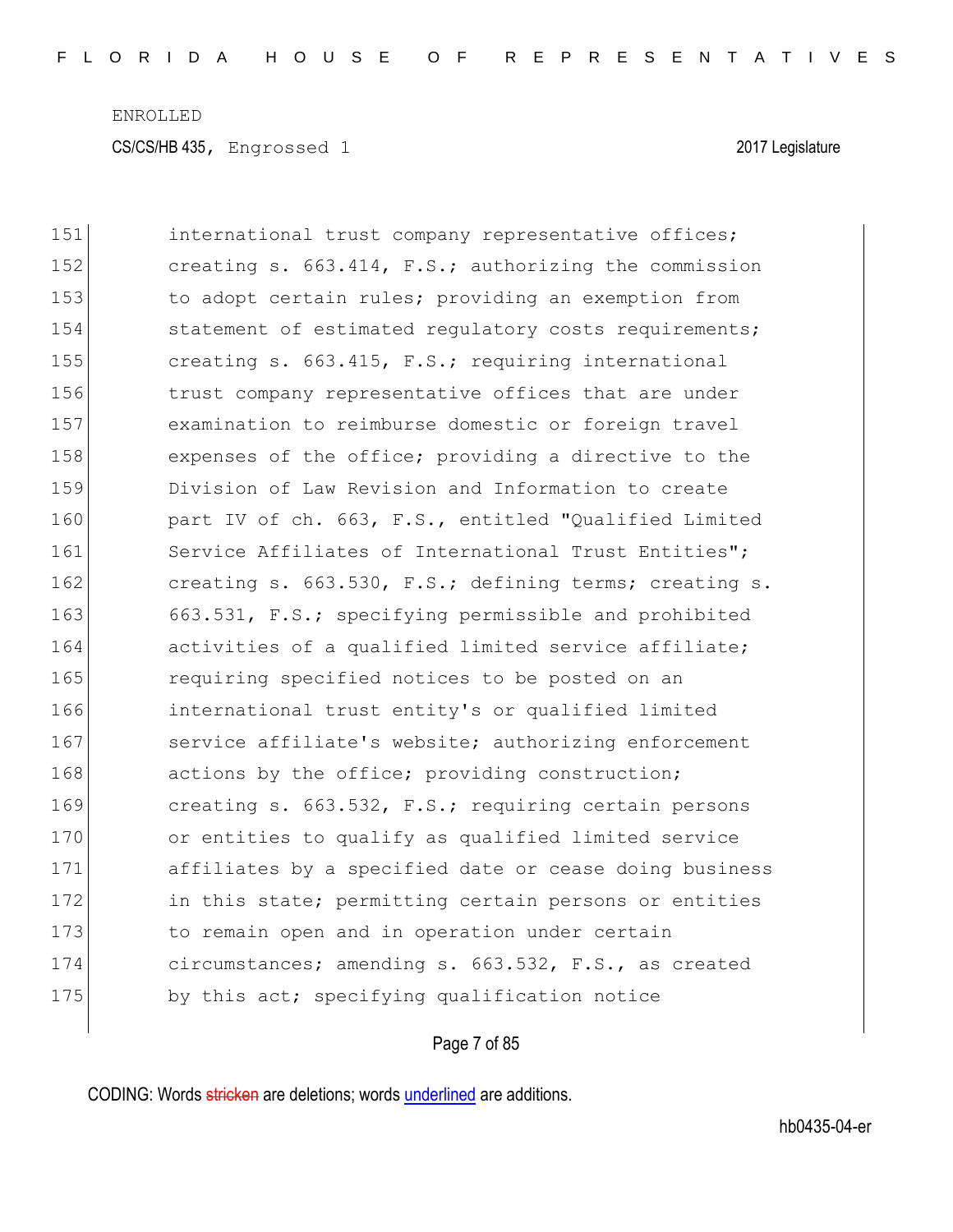| 176 | requirements; providing requirements and procedures    |
|-----|--------------------------------------------------------|
| 177 | for additional information requested by the office;    |
| 178 | providing summary suspension requirements and          |
| 179 | procedures; requiring the office to make investigation |
| 180 | of specified persons upon the filing of a completed    |
| 181 | qualification notice; requiring the office to approve  |
| 182 | a qualification only if certain conditions are met;    |
| 183 | providing factors for the office to consider when      |
| 184 | evaluating a previous offense or violation committed   |
| 185 | by, or a previous fine or penalty imposed on,          |
| 186 | specified persons; providing that qualifications are   |
| 187 | not transferable or assignable; creating s. 663.5325,  |
| 188 | F.S.; providing that a qualified limited service       |
| 189 | affiliate is not required to produce certain books and |
| 190 | records under certain circumstances; providing         |
| 191 | applicability; creating s. 663.533, F.S.; providing    |
| 192 | applicability of the financial institutions codes as   |
| 193 | to qualified limited service affiliates; providing     |
| 194 | construction; creating s. 663.534, F.S.; requiring     |
| 195 | qualified limited service affiliates to report changes |
| 196 | of certain information to the office within a          |
| 197 | specified timeframe; creating s. 663.535, F.S.;        |
| 198 | requiring a specified notice to customers in marketing |
| 199 | documents, advertisements, and displays at the         |
| 200 | qualified limited service affiliate's location or at   |
|     |                                                        |

## Page 8 of 85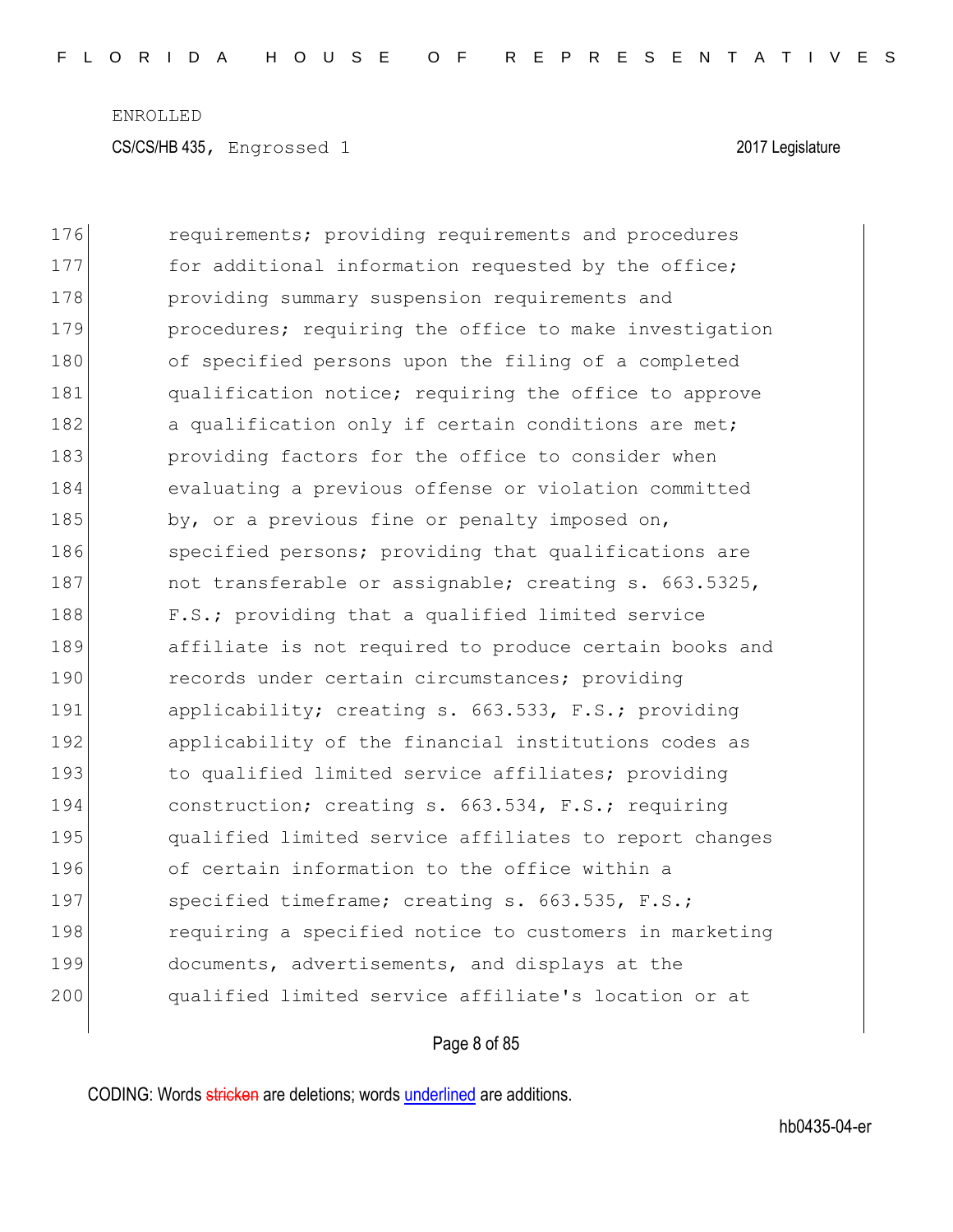201 certain events; creating s. 663.536, F.S.; specifying 202 **recordkeeping requirements relating to certain events** 203 **that a qualified limited service affiliate** 204 participates in; creating s. 663.537, F.S.; 205 authorizing the office to conduct examinations or 206 investigations of qualified limited service affiliates 207 for certain purposes; specifying a minimum interval of 208 examinations to assess compliance; authorizing the 209 office to examine a person or entity submitting a 210 **c** notice of qualification for certain purposes; creating 211 s. 663.538, F.S.; providing requirements and 212 procedures relating to the suspension, revocation, or 213 voluntary surrender of a qualified limited service 214 affiliate's qualification; providing a penalty; 215 authorizing the office to conduct examinations under 216 certain circumstances; prohibiting the office from 217 denying a request to terminate operations except under 218 certain circumstances; providing construction; 219 creating s. 663.539, F.S.; requiring a qualified 220 limited service affiliate to renew its qualification 221 biennially; specifying requirements for the renewal 222 qualification; reenacting s. 663.16, F.S., relating to 223 definitions, to incorporate the amendment made to s. 224 663.01, F.S., in a reference thereto; providing 225 effective dates.

#### Page 9 of 85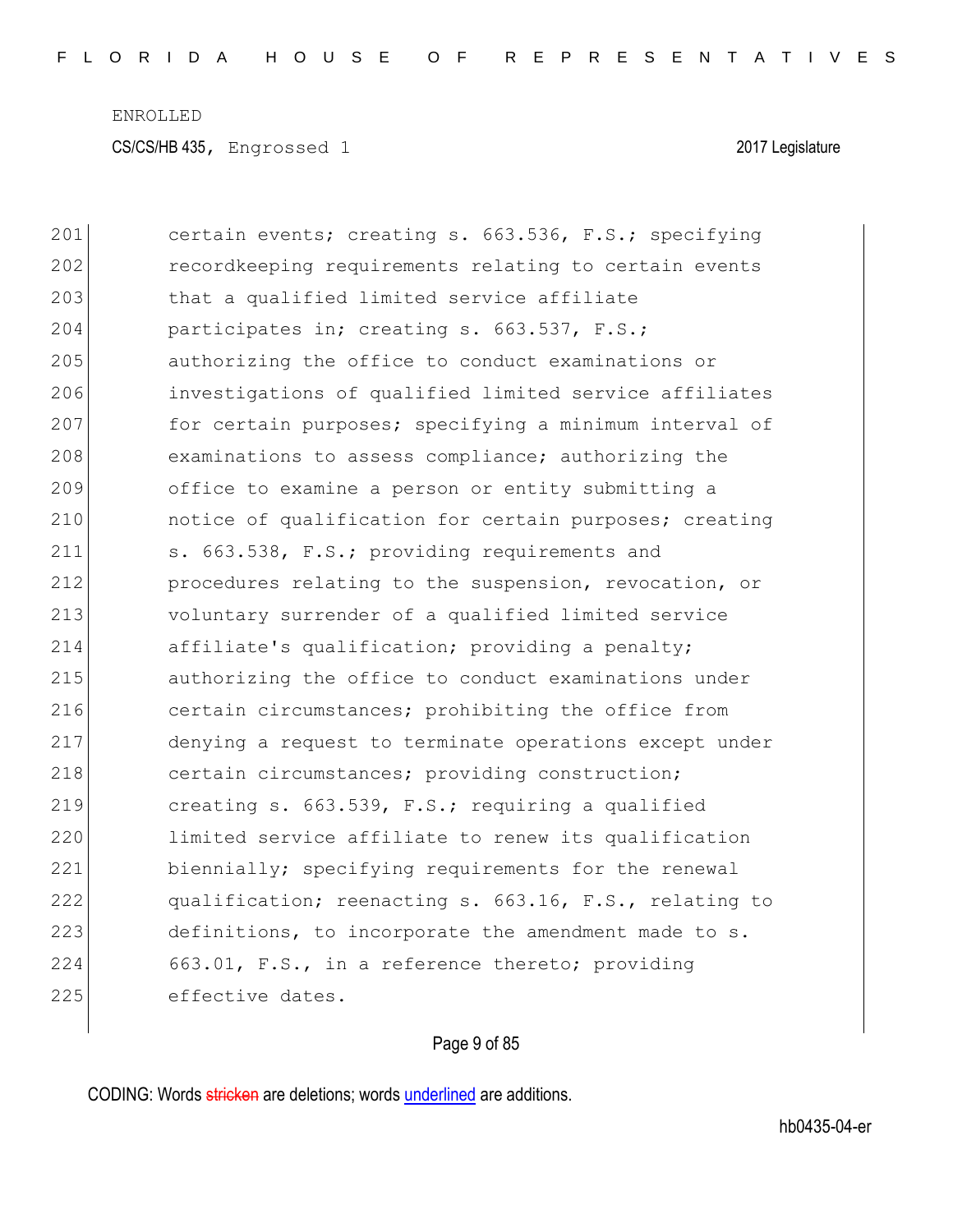CS/CS/HB 435, Engrossed 1 2017 Legislature

| 226 |                                                                  |
|-----|------------------------------------------------------------------|
| 227 | Be It Enacted by the Legislature of the State of Florida:        |
| 228 |                                                                  |
| 229 | Section 1. Paragraph (i) of subsection (1) of section            |
| 230 | 655.005, Florida Statutes, is amended to read:                   |
| 231 | 655.005 Definitions.-                                            |
| 232 | As used in the financial institutions codes, unless<br>(1)       |
| 233 | the context otherwise requires, the term:                        |
| 234 | "Financial institution" means a state or federal<br>(i)          |
| 235 | savings or thrift association, bank, savings bank, trust         |
| 236 | company, international bank agency, international banking        |
| 237 | corporation, international branch, international representative  |
| 238 | office, international administrative office, international trust |
| 239 | entity, international trust company representative office,       |
| 240 | qualified limited service affiliate, credit union, or an         |
| 241 | agreement corporation operating pursuant to s. 25 of the Federal |
| 242 | Reserve Act, 12 U.S.C. ss. 601 et seq. or Edge Act corporation   |
| 243 | organized pursuant to s. 25(a) of the Federal Reserve Act, 12    |
| 244 | U.S.C. ss. 611 et seq.                                           |
| 245 | Section 2. Subsection (1) and paragraph (b) of subsection        |
| 246 | (2) of section 655.059, Florida Statutes, are amended to read:   |
| 247 | 655.059 Access to books and records; confidentiality;            |
| 248 | penalty for disclosure.-                                         |
| 249 | The books and records of a financial institution are<br>(1)      |
| 250 | confidential and shall be made available for inspection and      |
|     |                                                                  |

## Page 10 of 85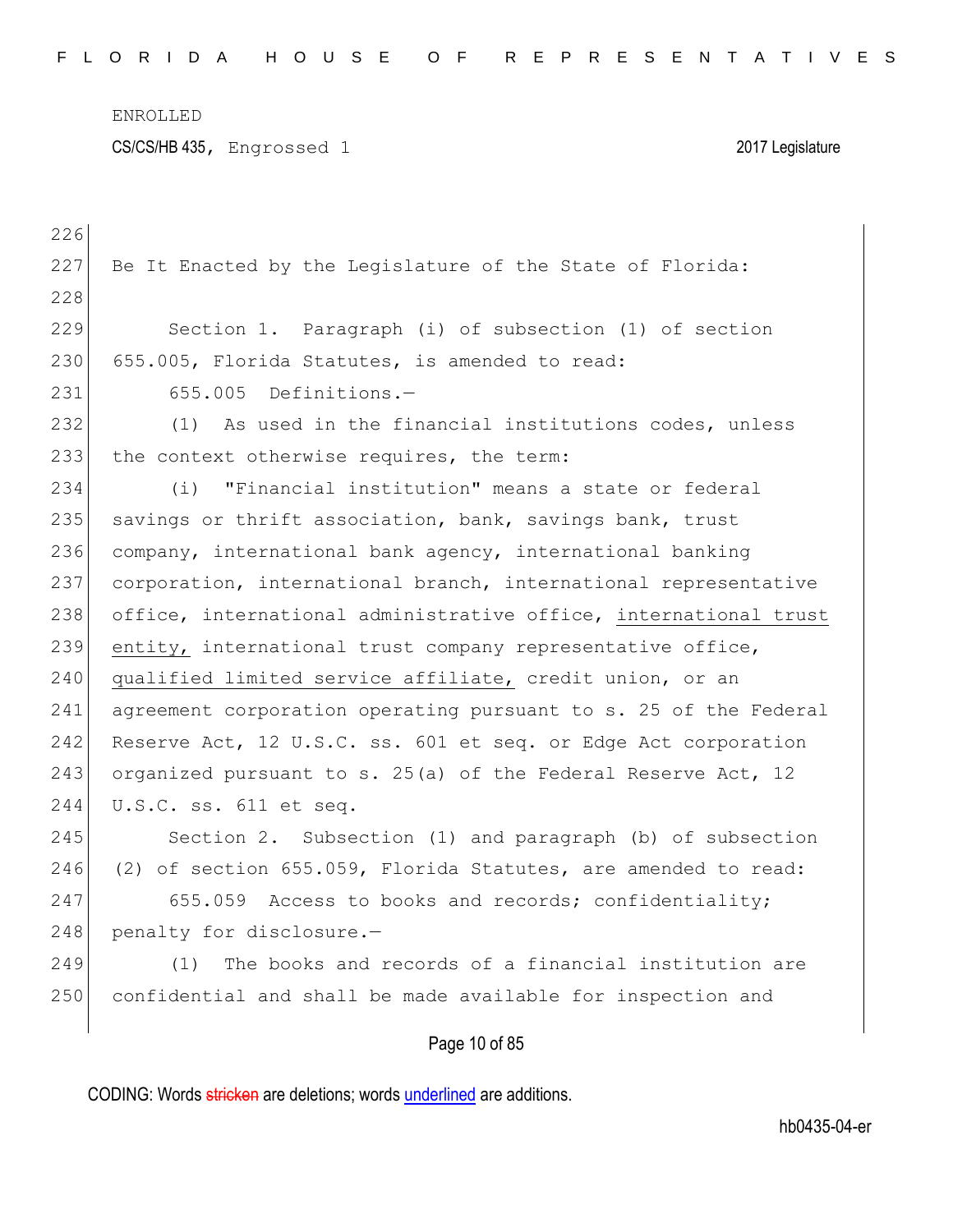CS/CS/HB 435, Engrossed 1 2017 Legislature

251 examination only:

252 (a) To the office or its duly authorized representative; 253 (b) To any person duly authorized to act for the financial 254 institution;

255 (c) To any federal or state instrumentality or agency 256 authorized to inspect or examine the books and records of an 257 insured financial institution;

258 (d) With respect to an international banking corporation 259 or international trust entity, to the home-country supervisor of 260 the international banking corporation or international trust 261 entity, provided:

262 1. The home-country supervisor provides advance notice to 263 the office that the home-country supervisor intends to examine 264 the Florida office of the international banking corporation or 265 international trust entity. Such examination may be conducted 266 onsite or offsite and may include ongoing reporting by the 267 Florida office of the international banking corporation or 268 international trust entity to the home-country supervisor.

269 2. The home-country supervisor confirms to the office that 270 the purpose of the examination is to ensure the safety and 271 soundness of the international banking corporation or 272 international trust entity.

273 3. The books and records pertaining to customer deposit, 274 investment, and custodial, and trust accounts are not disclosed 275 to the home-country supervisor.

#### Page 11 of 85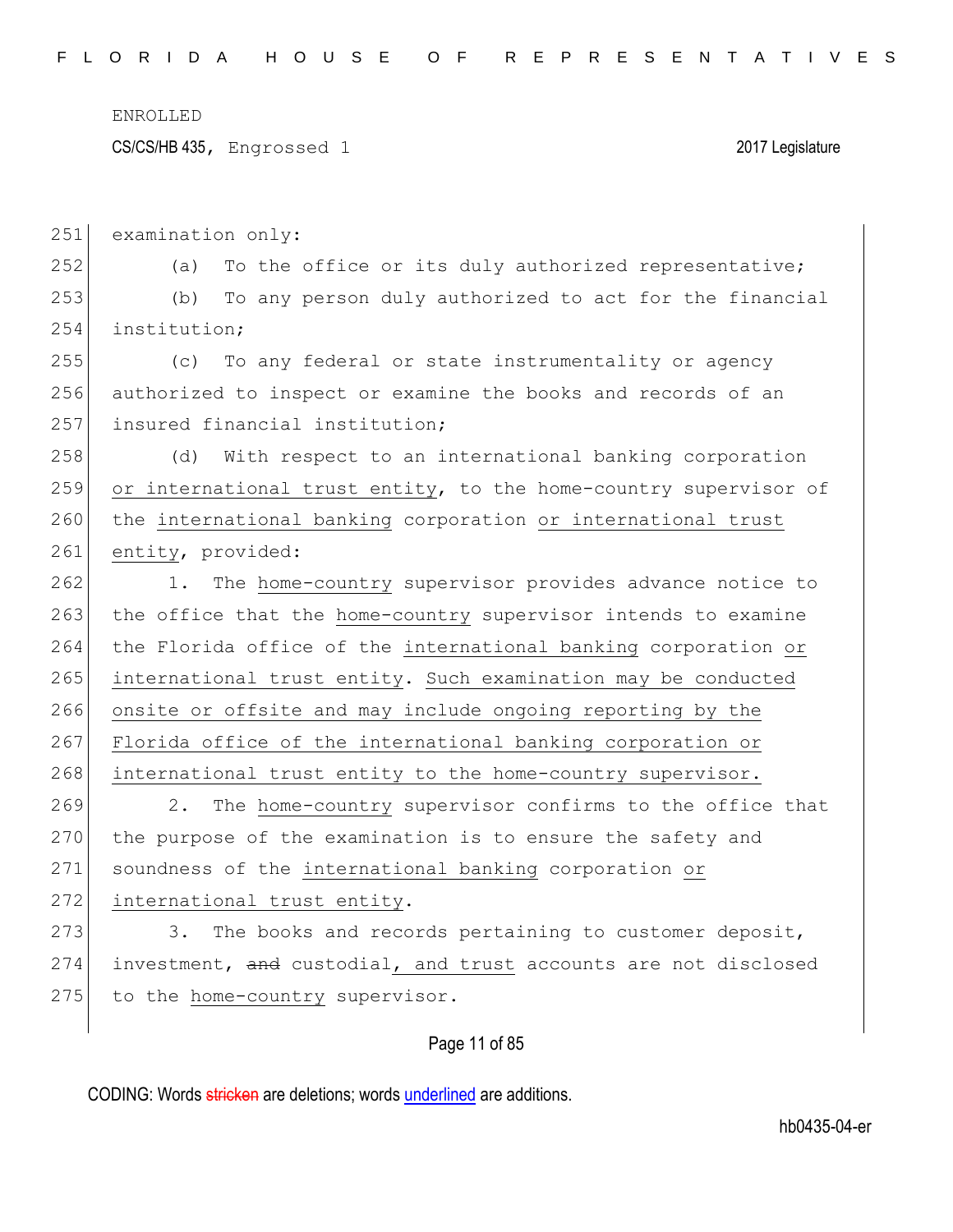276 4. At any time during the conduct of the examination, the 277 office reserves the right to have an examiner present,  $\Theta$  to 278 participate jointly in the examination, or to receive copies of 279 all information provided to the home-country supervisor. 280 281 As used in For purposes of this paragraph, the term "home-282 country supervisor" means the governmental entity in the 283 international banking corporation's or international trust 284 entity's home country with responsibility for the supervision 285 and regulation of the safety and soundness of the international 286 banking corporation or international trust entity;

287 (e) As compelled by a court of competent jurisdiction, 288 pursuant to a subpoena issued pursuant to the Florida Rules of 289 Civil Procedure, the Florida Rules of Criminal Procedure, or the 290 Federal Rules of Civil Procedure, or pursuant to a subpoena 291 issued in accordance with state or federal law. Before Prior to 292 the production of the books and records of a financial 293 institution, the party seeking production must reimburse the 294 financial institution for the reasonable costs and fees incurred 295 in compliance with the production. If the parties disagree 296 regarding the amount of reimbursement, the party seeking the 297 records may request the court or agency having jurisdiction to 298 set the amount of reimbursement;

299 (f) As compelled by legislative subpoena as provided by 300 law, in which case the provisions of s. 655.057 apply;

Page 12 of 85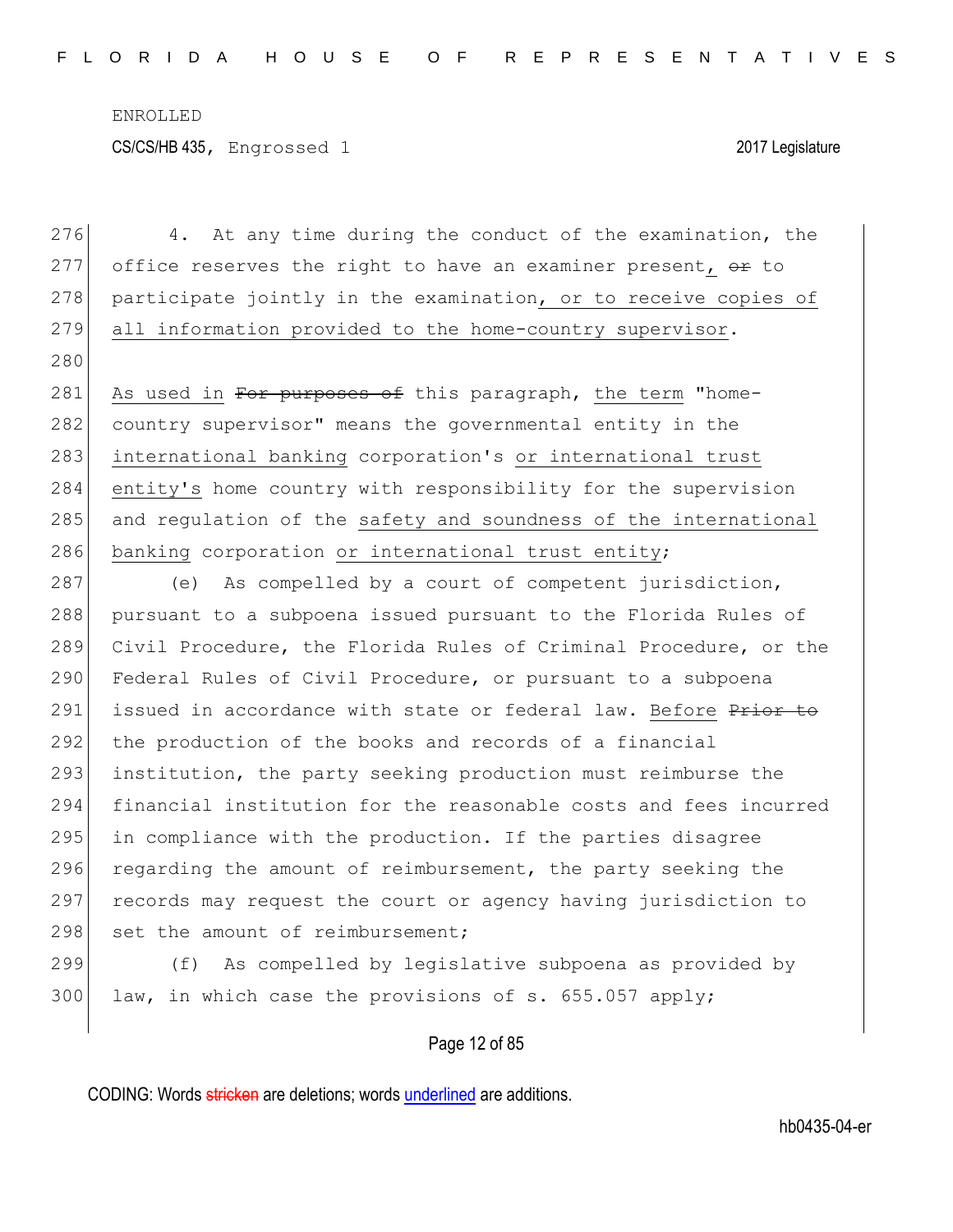CS/CS/HB 435, Engrossed 1 2017 Legislature

 (g) Pursuant to a subpoena, to any federal or state law enforcement or prosecutorial instrumentality authorized to 303 investigate suspected criminal activity; (h) As authorized by the board of directors of the financial institution; or (i) As provided in subsection (2). (2) (b) The books and records pertaining to trust accounts and the deposit accounts and loans of depositors, borrowers, members, and stockholders of any financial institution shall be kept confidential by the financial institution and its 312 directors, officers, and employees and may shall not be released except upon express authorization of the account holder as to her or his own accounts, loans, or voting rights. However, information relating to any loan made by a financial institution may be released without the borrower's authorization in a manner prescribed by the board of directors for the purpose of meeting 318 the needs of commerce and for fair and accurate credit information. Information may also be released, without the authorization of a member or depositor but in a manner prescribed by the board of directors, to verify or corroborate the existence or amount of a customer's or member's account when 323 such information is reasonably provided to meet the needs of commerce and to ensure accurate credit information. In addition, a financial institution, affiliate, and its subsidiaries, and

Page 13 of 85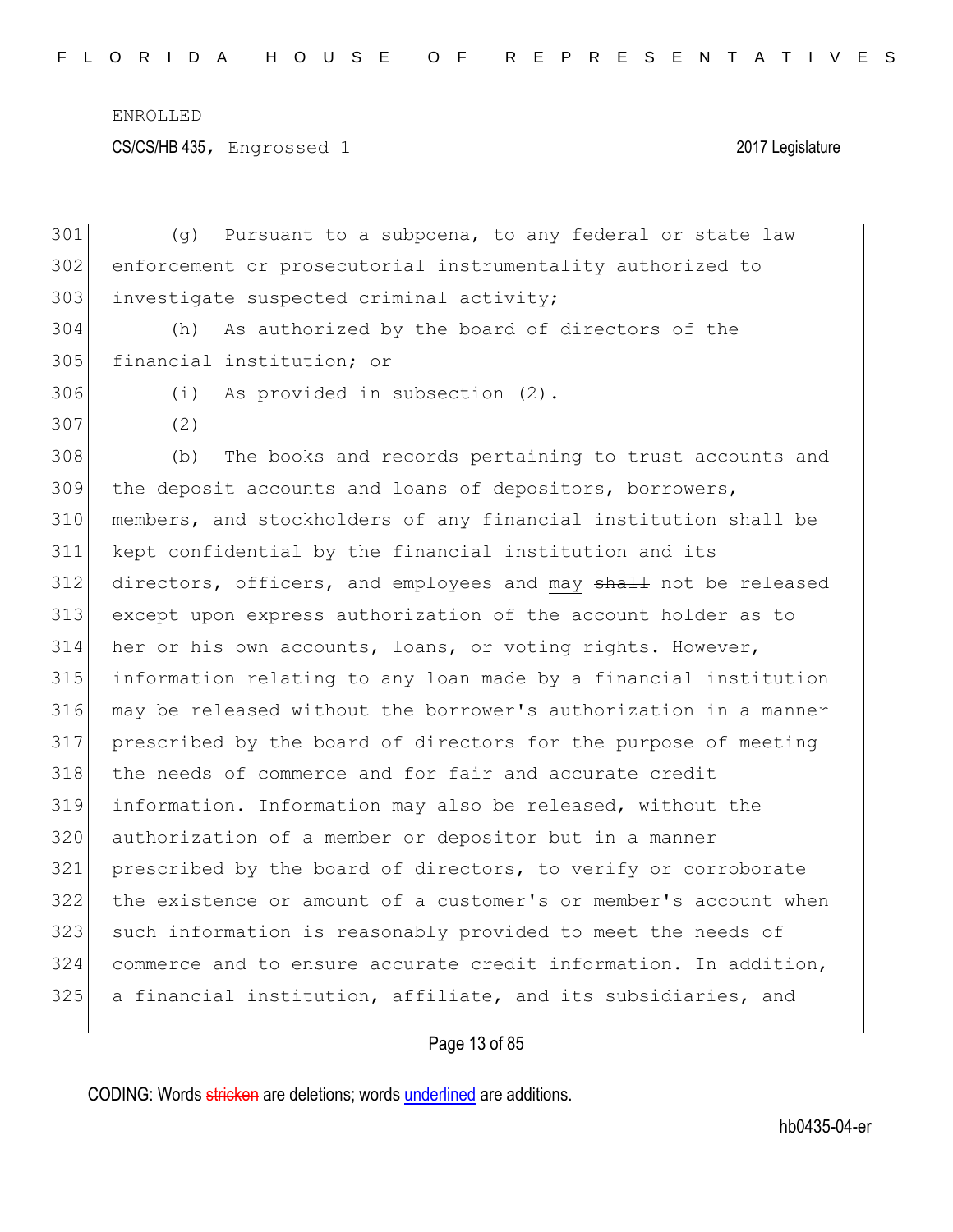| 326 | any holding company of the financial institution or subsidiary   |
|-----|------------------------------------------------------------------|
| 327 | of such holding company, may furnish to one another information  |
| 328 | relating to their customers or members, subject to the           |
| 329 | requirement that each corporation receiving information that is  |
| 330 | confidential maintain the confidentiality of such information    |
| 331 | and not provide or disclose such information to any unaffiliated |
| 332 | person or entity. Notwithstanding this paragraph, nothing in     |
| 333 | this subsection does not shall prohibit:                         |
| 334 | A financial institution from disclosing financial<br>1.          |
| 335 | information as referenced in this subsection as authorized       |
| 336 | permitted by Pub. L. No. 106-102 (1999), as set forth in 15      |
| 337 | U.S.C.A. s. 6802, as amended.                                    |
| 338 | The Florida office of the international banking<br>2.            |
| 339 | corporation or international trust entity from sharing books and |
| 340 | records under this subsection with the home-country supervisor   |
| 341 | in accordance with subsection (1).                               |
| 342 | Section 3. Section 663.001, Florida Statutes, is created         |
| 343 | in part I of chapter 663, Florida Statutes, to read:             |
| 344 | 663.001 Purpose. The purpose of this part is to establish        |
| 345 | a legal and regulatory framework for the conduct by              |
| 346 | international banking corporations of financial services         |
| 347 | business in this state. This part is intended to:                |
| 348 | (1) Support the Florida operations of international              |
| 349 | banking corporations and promote the growth of international     |
| 350 | financial services to benefit the economy and consumers in this  |
|     |                                                                  |

Page 14 of 85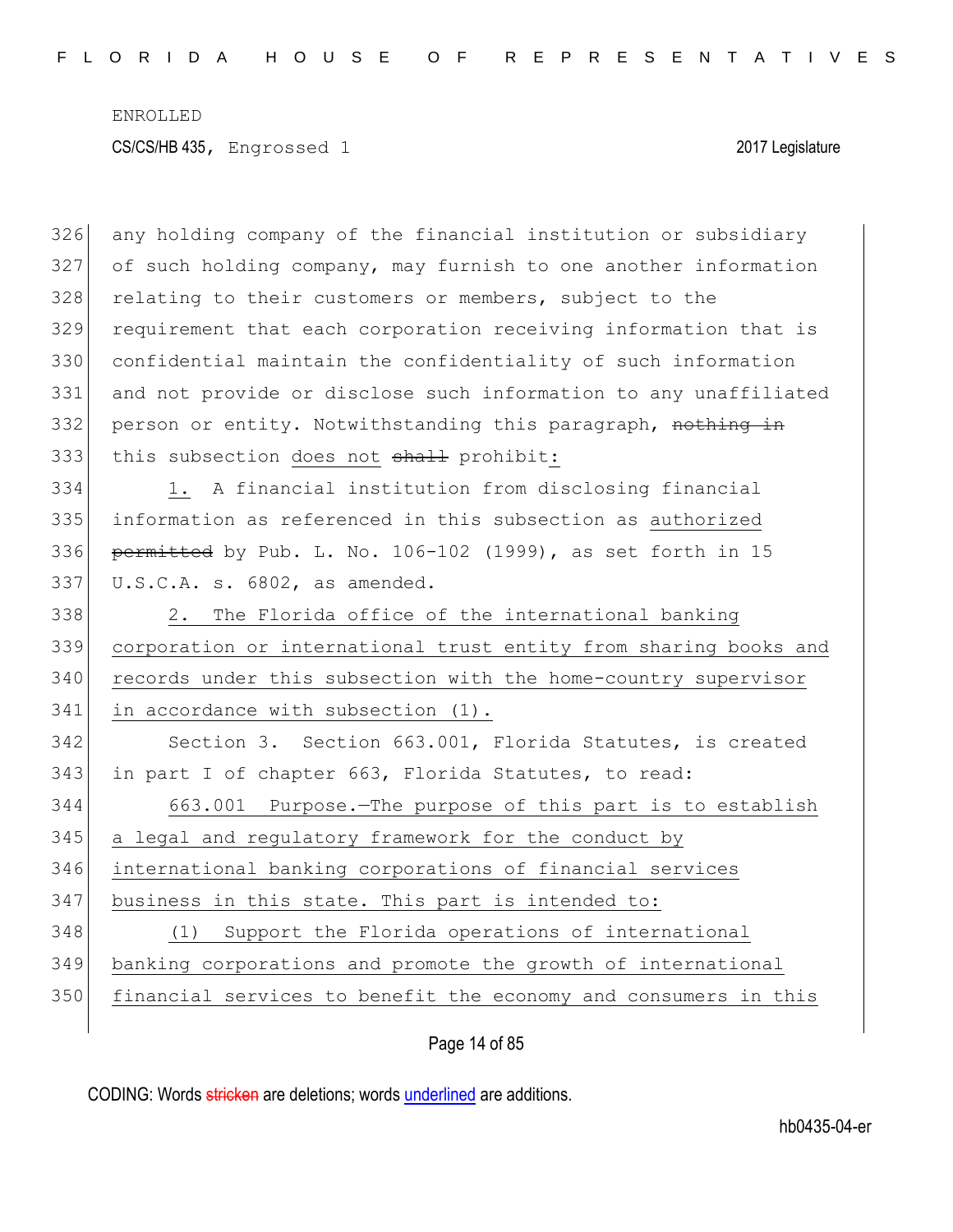CS/CS/HB 435, Engrossed 1 2017 Legislature

state.

 (2) Provide for appropriate supervision and regulatory oversight to ensure that financial services activities of international banking corporations in this state are conducted 355 responsibly and in a safe and sound manner.

 Section 4. Subsections (6) and (9) and paragraph (b) of subsection (11) of section 663.01, Florida Statutes, are amended to read:

663.01 Definitions.—As used in this part, the term:

 (6) "International banking corporation" means a banking corporation organized and licensed under the laws of a foreign 362 country. The term "international banking corporation" includes, 363 without limitation, a foreign commercial bank, foreign merchant bank, or other foreign institution that engages in banking activities usual in connection with the business of banking in the country where such foreign institution is organized or operating, including a corporation: the sole shareholders of which are one or more international banking corporations or holding companies which own or control one or more international banking corporations which are authorized to carry on a banking business, or a central bank or government agency of a foreign 372 country and any affiliate or division thereof; which has the power to receive deposits from the general public in the country where it is chartered and organized; and which is under the 375 supervision of the central bank or other bank regulatory

Page 15 of 85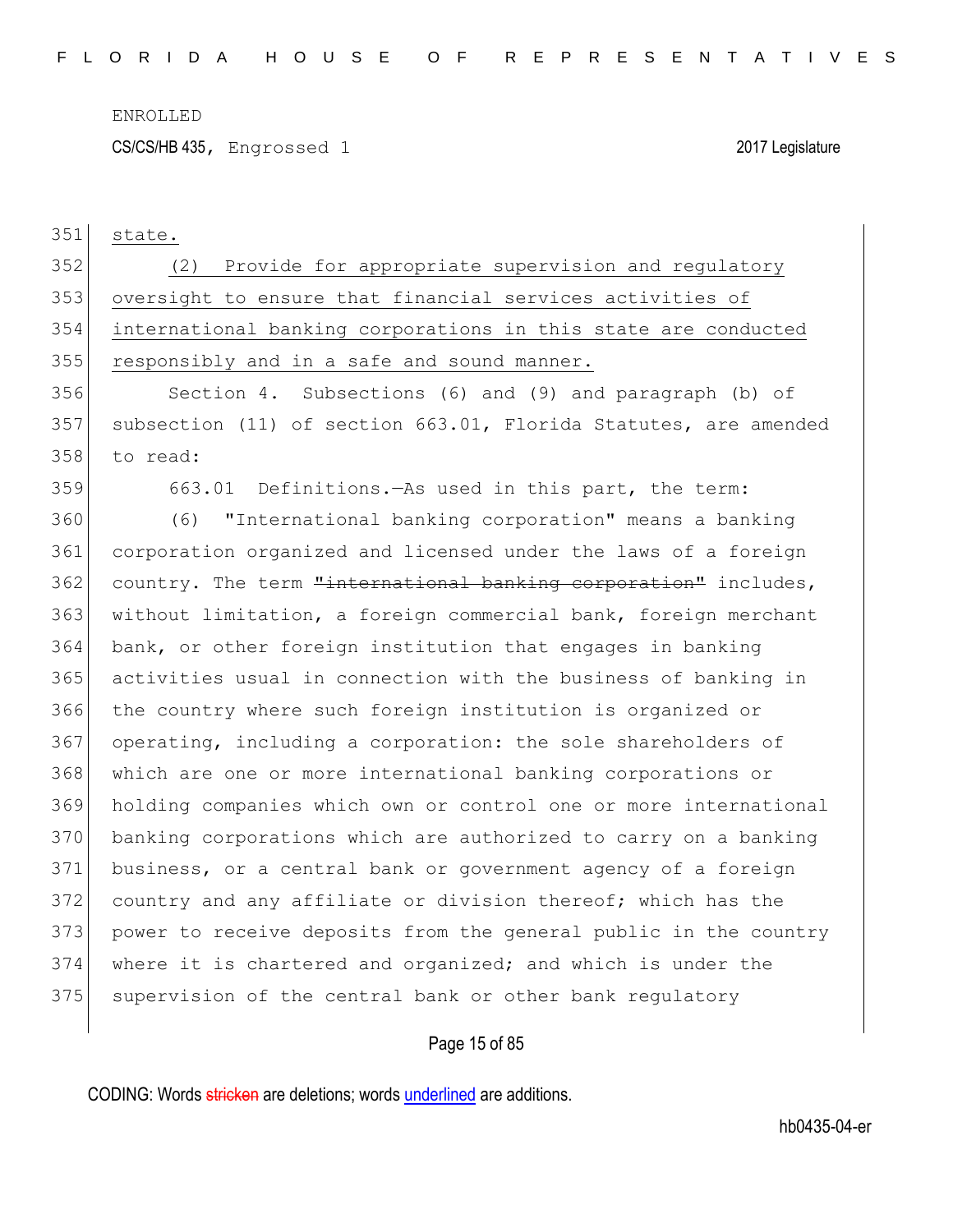376 authority of such country. The term also includes foreign trust 377 companies, or any similar business entities, including, but not  $378$  <del>limited to,</del> foreign banks with fiduciary powers which, that 379 conduct trust business as defined in the financial institutions 380 codes.

381 (9) "International trust company representative office" 382 means an office of an international banking corporation or trust 383 company organized and licensed under the laws of a foreign 384 country which office is established or maintained in this state 385 for the purpose of engaging in nonfiduciary activities described 386 in s. 663.0625, or any affiliate, subsidiary, or other person 387 that engages in such activities on behalf of such international 388 banking corporation or trust company from an office located in  $389$  this state.

 $390$  (10) $\left(11\right)$  "Nonresident" means:

 (b) A person, other than an individual, whose principal place of business or domicile is outside the United States and includes a person who conducts a majority of its business activities in a foreign country and any foreign government and its subdivision, agencies, and instrumentalities. Any person who conducts business in the United States is considered to have its principal place of business outside the United States if any one 398 of the following requirements is satisfied for its most recent fiscal year:

400 1. Its assets located outside the United States exceed its

#### Page 16 of 85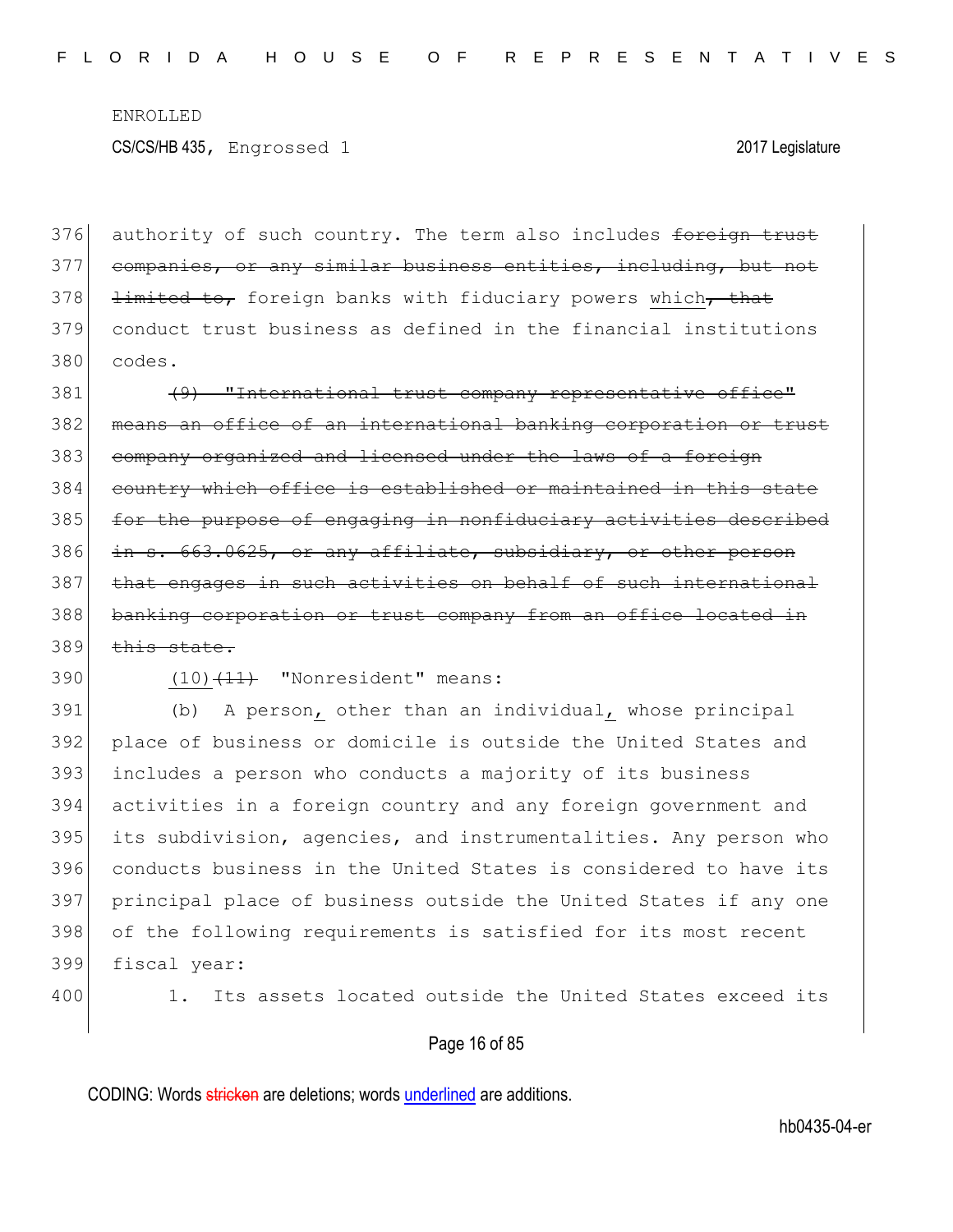CS/CS/HB 435, Engrossed 1 2017 Legislature

401 assets located within the United States;

402 2. Its gross revenues generated outside the United States 403 exceed its gross revenues generated within the United States; or 404 3. Its payroll expenses incurred outside the United States

405 exceed its payroll expenses incurred within the United States.

406 Section 5. Section 663.02, Florida Statutes, is amended to 407 read:

408 663.02 Applicability of the financial institutions codes 409 state banking laws.-

410 (1) International banking corporations having offices in 411 this state are subject to all the provisions of the financial 412 institutions codes and chapter 655 as though such corporations 413 were state banks  $e^{i\theta}$  and  $e^{i\theta}$  except where it may appear, 414 from the context or otherwise, that such provisions are clearly 415 applicable only to banks or trust companies organized under the 416 laws of this state or the United States. Without limiting the 417 foregoing general provisions, it is the intent of the 418 Legislature that the following provisions are applicable to such 419 banks or trust companies: s. 655.031, relating to administrative 420 enforcement guidelines; s. 655.032, relating to investigations, 421 subpoenas, hearings, and witnesses; s. 655.0321, relating to 422 hearings, proceedings, and related documents and restricted 423 access thereto; s. 655.033, relating to cease and desist orders; 424 s. 655.037, relating to removal by the office of an officer, 425 director, committee member, employee, or other person; s.

Page 17 of 85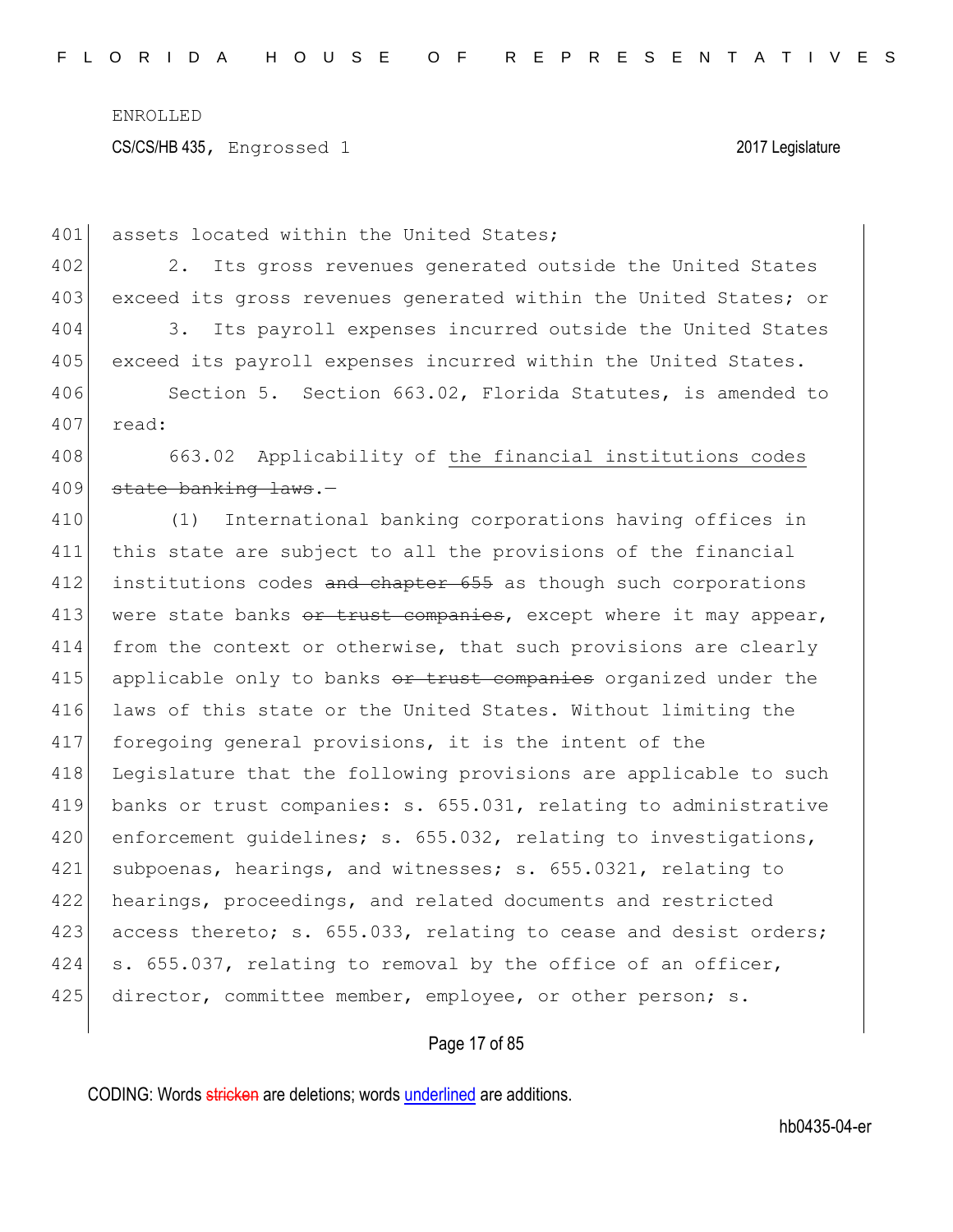426 655.041, relating to administrative fines and enforcement; s. 427 655.50, relating to the control of money laundering and 428 terrorist financing; and any law for which the penalty is 429 increased under s. 775.31 for facilitating or furthering 430 terrorism. International banking corporations do not have the 431 powers conferred on domestic banks by s. 658.60, relating to 432 deposits of public funds. Chapter 687, relating to interest and 433 usury, applies to all bank loans. 434 (2) Neither an international bank agency nor an 435 international branch shall have any greater right under, or by 436 virtue of, this section than is granted to banks organized under 437 the laws of this state. Legal and financial terms used herein 438 shall be deemed to refer to equivalent terms used by the country 439 in which the international banking corporation is organized. 440 This chapter and the financial institutions codes may not be 441 construed to authorize any international banking corporation  $\theta$  $442$  trust company to conduct trust business, as defined in s. 443 658.12, from an office in this state except for those activities 444 specifically authorized by s.  $663.061(5)$  ss.  $663.061(5)$  and 445 663.0625. 446 Section 6. Subsection (1) of section 663.021, Florida

447 Statutes, is amended to read:

448 663.021 Civil action subpoena enforcement.

449 (1) Notwithstanding s. 655.059, an international 450 representative office, international bank agency, international

Page 18 of 85

CODING: Words stricken are deletions; words underlined are additions.

hb0435-04-er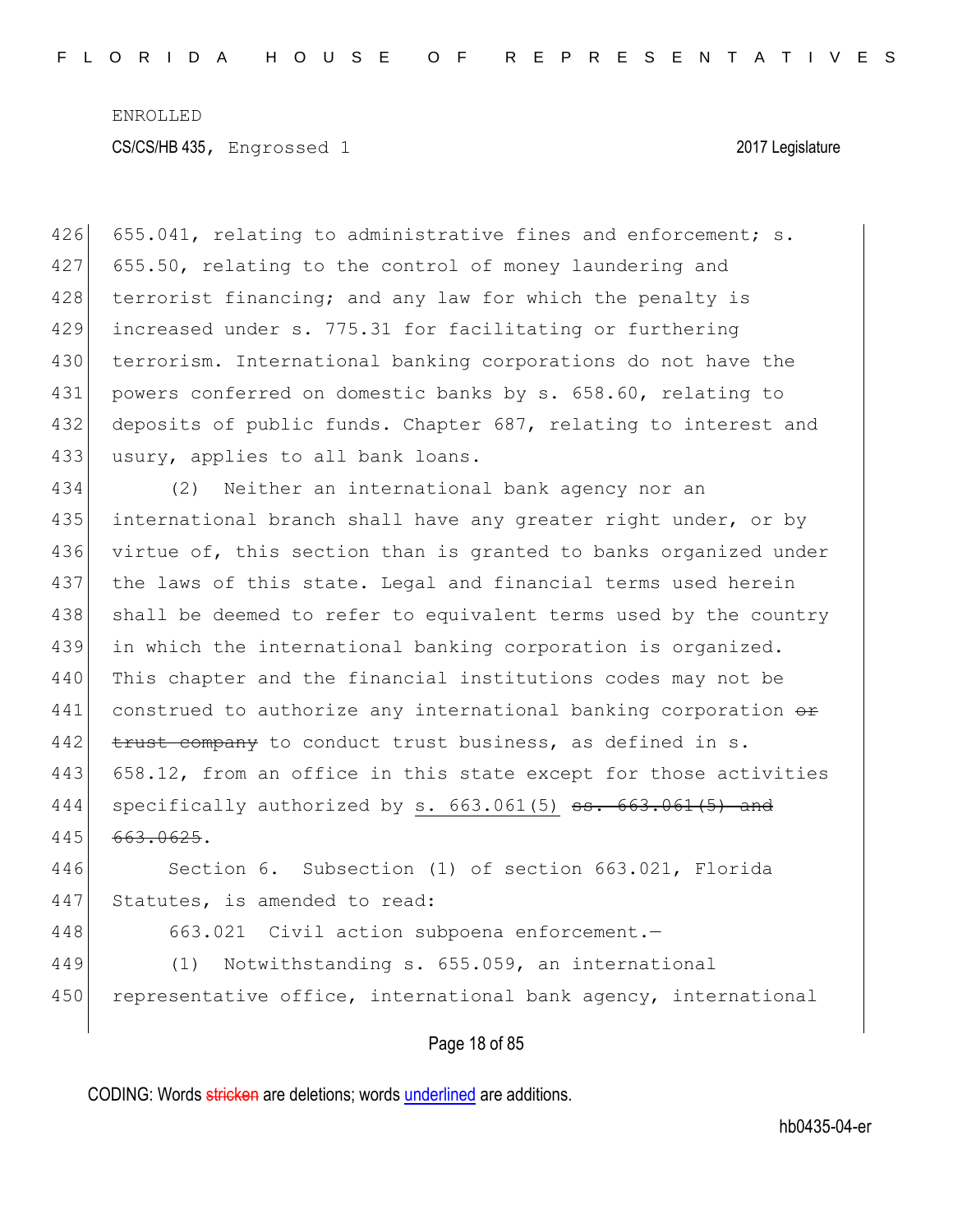451 branch, international trust company representative office, or 452 international administrative office established under this 453 chapter is not required to produce a book or record pertaining 454 to a deposit account, investment account, or loan of a customer 455 of the international banking corporation's offices that are 456 located outside the United States or its territories in response 457 to a subpoena if the book or record is maintained outside the 458 United States or its territories and is not in the possession, 459 custody, or control of the international banking corporation's 460 office, agency, or branch established in this state.

461 Section 7. Section 663.04, Florida Statutes, is amended to 462 read:

463 663.04 Requirements for carrying on financial institution 464 business.—An international banking corporation or trust company, 465 or any affiliate, subsidiary, or other person or business entity 466 acting as an agent for, on behalf of, or for the benefit of such 467 international banking corporation or trust company who engages 468 in such activities from an office located in this state, may not 469 transact a banking or trust business, or maintain in this state 470 any office for carrying on such business, or any part thereof, 471 unless such corporation,  $\frac{1}{2}$  company, affiliate, subsidiary, 472 person, or business entity:

473 (1) Has been authorized by its charter to carry on a 474 banking or trust business and has complied with the laws of the 475 jurisdiction in which it is chartered.

#### Page 19 of 85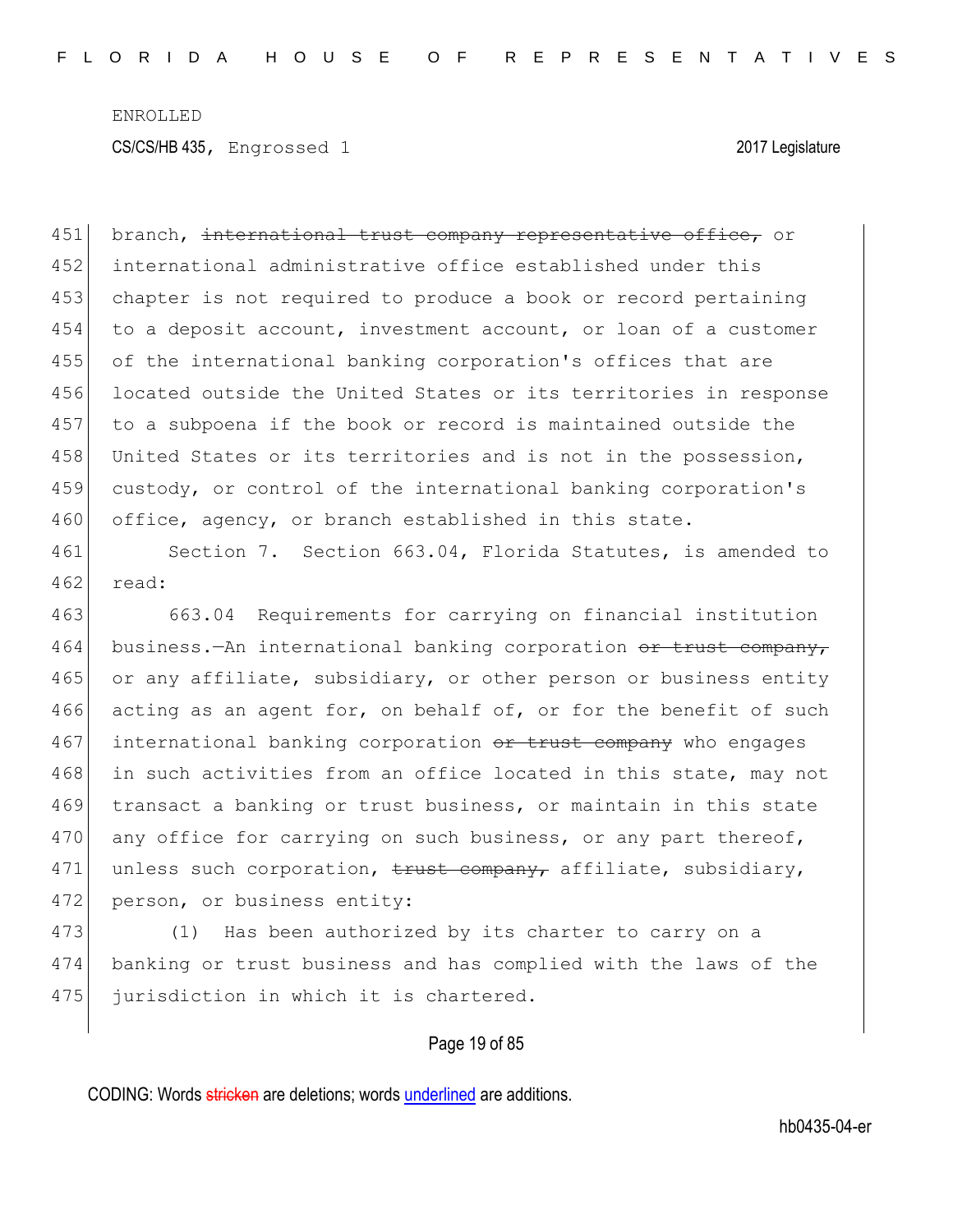CS/CS/HB 435, Engrossed 1 2017 Legislature

476 (2) Has furnished to the office such proof as to the 477 nature and character of its business and as to its financial 478 condition as the commission or office requires.

479 (3) Has filed with the office a certified copy of that 480 information required to be supplied to the Department of State 481 by those provisions of part I of chapter 607 which are 482 applicable to foreign corporations.

483 (4) Has received a license duly issued to it by the 484 office.

485 (5) Has sufficient capital in accordance with the 486 requirements of capital accounts no less than the minimums 487 **required per s.** 663.055 and the rules adopted thereunder and is 488 not imminently insolvent or insolvent, as those terms are 489 defined in per s. 655.005(1).

490 (6)(a) Is not in bankruptcy, conservatorship, 491 receivership, liquidation, or similar status under the laws of 492 any country.

493 (b) Is not operating under the direct control of the 494 government, regulatory, or supervisory authority of the 495 jurisdiction of its incorporation through government 496 intervention or any other extraordinary actions.

497 (c) Has not been in such status or control at any time 498 within the 3  $7$  years preceding the date of application for a 499 license.

500

#### Page 20 of 85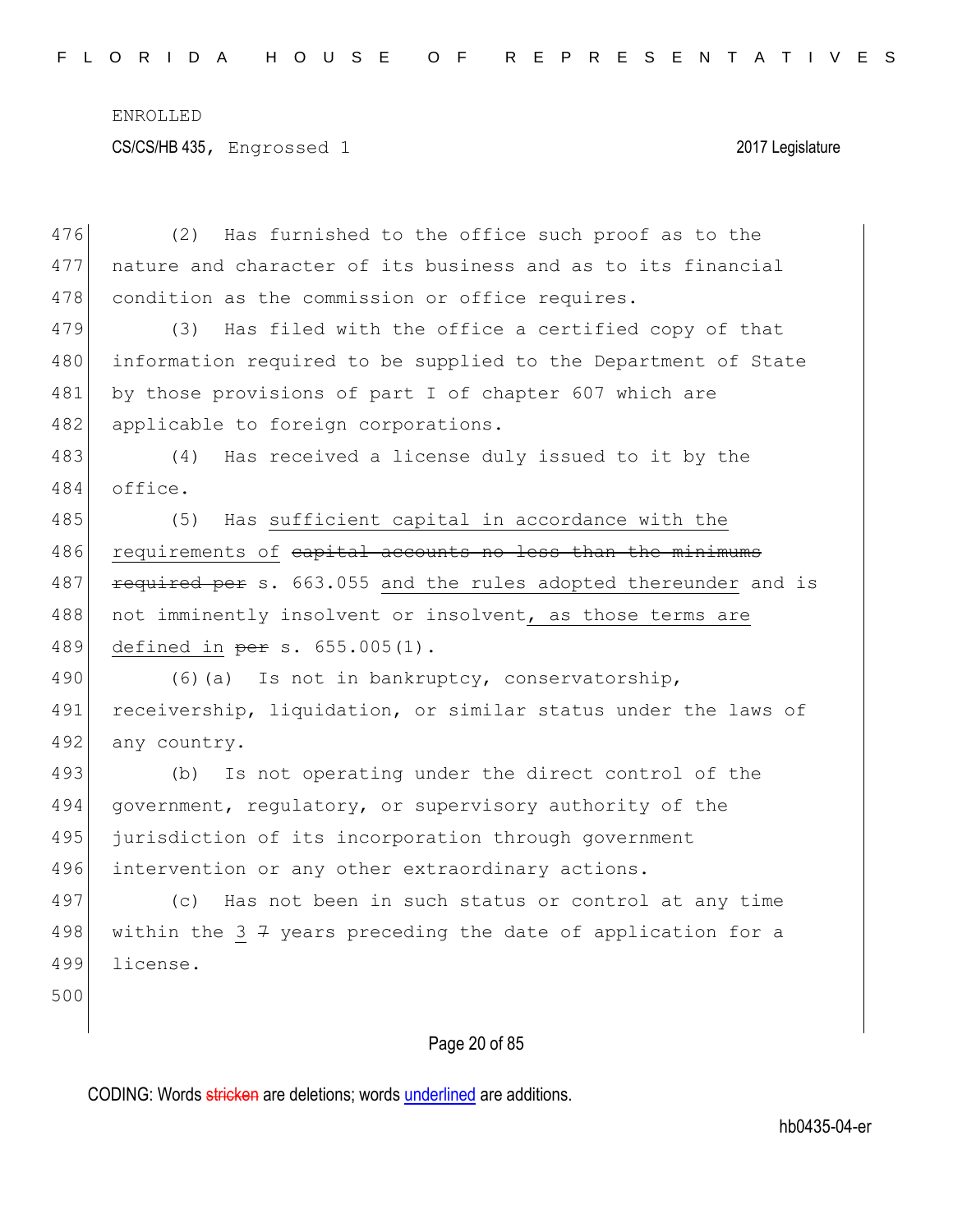CS/CS/HB 435, Engrossed 1 2017 Legislature

| 501 | Notwithstanding paragraphs (a) and (b), the office may permit an      |
|-----|-----------------------------------------------------------------------|
| 502 | international branch, international bank agency, international        |
| 503 | administrative office, or international representative office to      |
| 504 | remain open and in operation pursuant to s. 663.11(1)(b).             |
| 505 | Section 8. Present subsections (4) through (8) of section             |
| 506 | 663.05, Florida Statutes, are redesignated as subsections (5)         |
| 507 | through $(9)$ , respectively, a new subsection $(4)$ is added to that |
| 508 | section, and present subsections (4), (5), and (6), paragraph         |
| 509 | (c) of present subsection (7), and present subsection (8) of          |
| 510 | that section are amended, to read:                                    |
| 511 | 663.05 Application for license; approval or disapproval.-             |
| 512 | (4) Notwithstanding subsection (1), an international                  |
| 513 | banking corporation that has operated an international branch,        |
| 514 | international bank agency, international administrative office,       |
| 515 | or international representative office in this state for a            |
| 516 | minimum of 3 years in a safe and sound manner, as defined by          |
| 517 | commission rule, and that is otherwise eligible to establish an       |
| 518 | additional office may establish one or more additional                |
| 519 | international branches, international bank agencies,                  |
| 520 | international administrative offices, or international                |
| 521 | representative offices by providing an abbreviated application        |
| 522 | and paying the appropriate license fee pursuant to s. 663.12.         |
| 523 | This subsection does not permit an international banking              |
| 524 | corporation to file an abbreviated application for any license        |
| 525 | type whose permissible activities are broader than those in           |
|     |                                                                       |

Page 21 of 85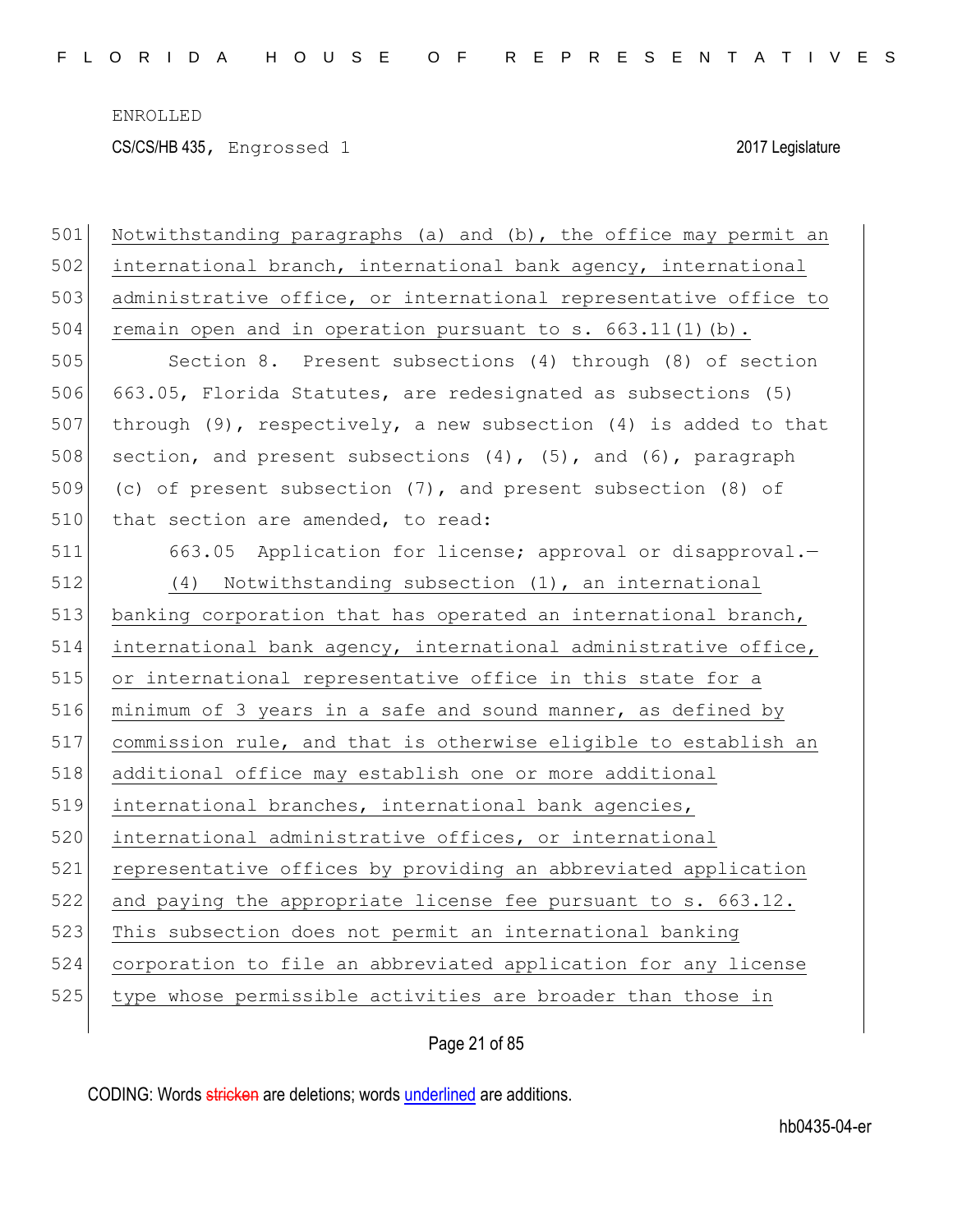526 which the international banking corporation is currently

ENROLLED

CS/CS/HB 435, Engrossed 1 2017 Legislature

# 527 authorized to engage. 528  $(5)$  (4) An application filed pursuant to this section must  $529$  shall be made on a form prescribed by the commission  $\theta$  and 530 must shall contain such information as the commission or office 531 requires. 532 (6) $\left(5\right)$  The office may, in its discretion, approve or 533 disapprove the application, but it may shall not approve the 534 application unless, in its opinion, the applicant meets each and 535 every requirement of this part and any other applicable 536 provision of the financial institutions codes. The office shall 537 approve the application only if it has determined that the 538 directors, executive officers, and principal shareholders of the 539 international banking corporation are qualified by reason of 540 their financial ability, reputation, and integrity and have 541 sufficient banking and other business experience to indicate 542 that they will manage and direct the affairs of the 543 international banking corporation in a safe, sound, and lawful 544 manner. In the processing of an application filed pursuant to 545 this section applications, the time limitations under the 546 Administrative Procedure Act do shall not apply as to approval 547 or disapproval of the application. For applications filed on or 548 after January 1, 2018, the time limitations for approval or 549 disapproval of an application must be prescribed by rule of the 550 commission.

### Page 22 of 85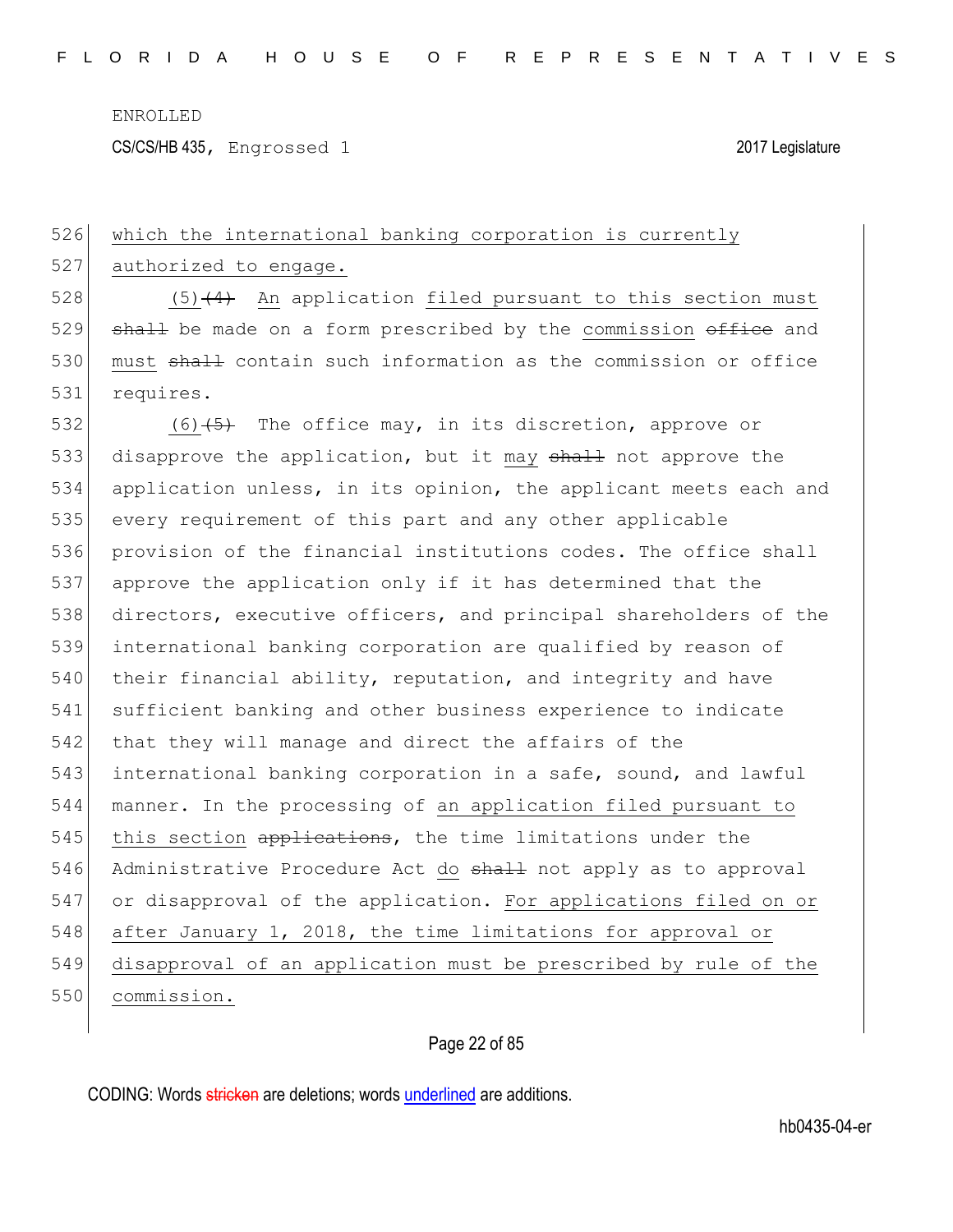CS/CS/HB 435, Engrossed 1 2017 Legislature

| 551 | $(7)$ $(6)$ The office may not issue a license to an            |
|-----|-----------------------------------------------------------------|
| 552 | international banking corporation unless:                       |
| 553 | It is chartered in a jurisdiction in which any<br>(a)           |
| 554 | financial institution licensed or chartered by any state or any |
| 555 | federal bank regulatory agency in the United States bank or     |
| 556 | trust company having its principal place of business in this    |
| 557 | state may establish similar facilities or exercise similar      |
| 558 | powers; or                                                      |
| 559 | Federal law permits the appropriate federal regulatory<br>(b)   |
| 560 | authority to issue a comparable license to the international    |
| 561 | banking corporation.                                            |
| 562 | $(8)$ $(7)$ The office may not issue a license to an            |
| 563 | international banking corporation for the purpose of operating: |
| 564 | $(e)$ A trust representative office in this state unless the    |
| 565 | corporation:                                                    |
| 566 | 1. Holds an unrestricted license to conduct trust business      |
| 567 | in the foreign country under the laws of which it is organized  |
| 568 | and chartered.                                                  |
| 569 | 2. Has been authorized by the foreign country's trust           |
| 570 | business regulatory authority to establish the proposed         |
| 571 | international trust representative office.                      |
| 572 | 3. Is adequately supervised by the central bank or trust        |
| 573 | regulatory agency in the foreign country in which it is         |
| 574 | organized and chartered.                                        |
| 575 | 4. Meets all requirements under the financial institutions      |
|     | Page 23 of 85                                                   |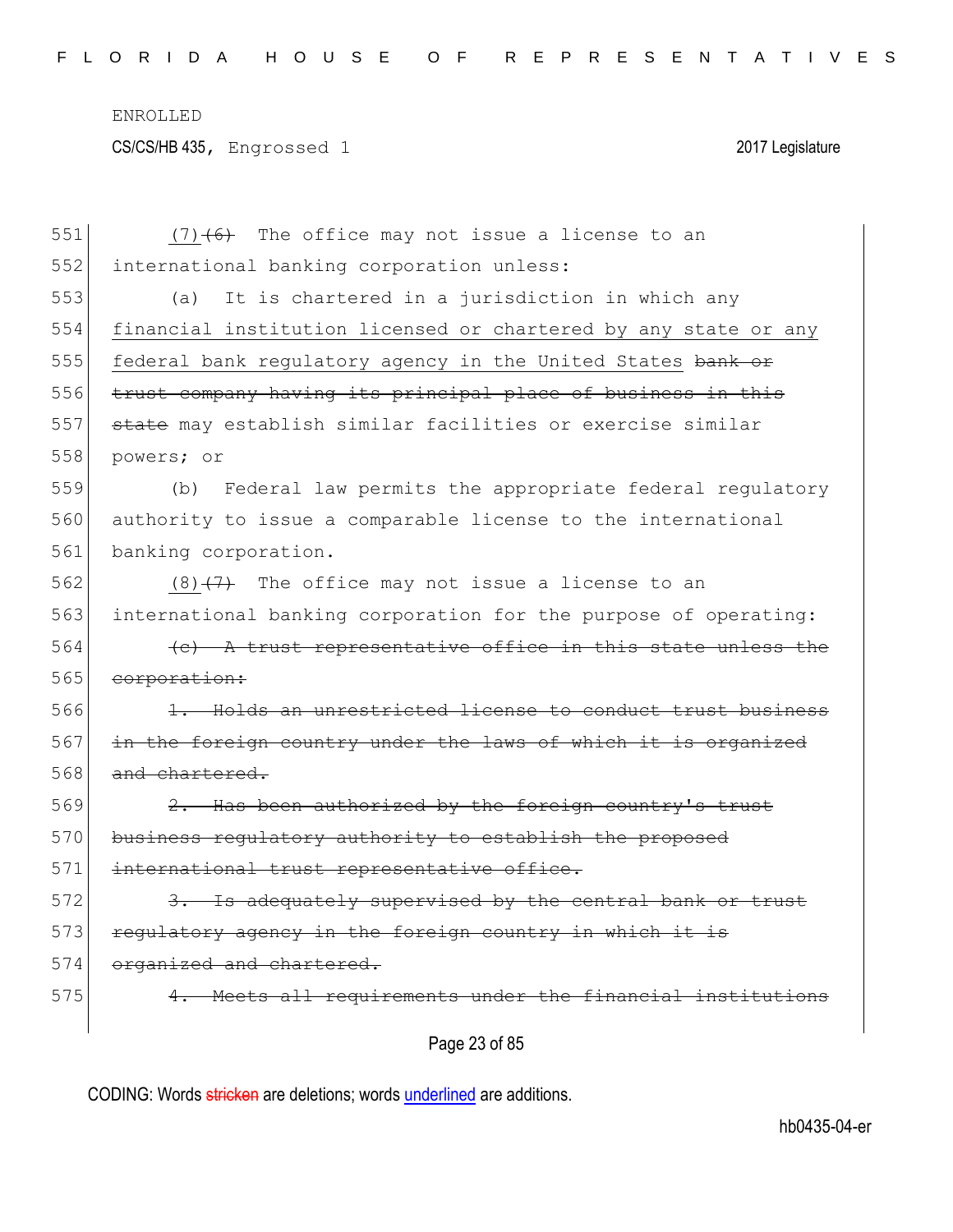CS/CS/HB 435, Engrossed 1 2017 Legislature

## 576 codes for the operation of a trust company or trust department 577 as if it were a state chartered trust company or bank authorized 578 to exercise fiduciary powers.

579  $(9)$   $(8)$  The commission shall establish, by rule, the 580 general principles which shall determine the adequacy of 581 supervision of an international banking corporation's foreign 582 establishments. These principles shall be based upon the need 583 for cooperative supervisory efforts and consistent regulatory 584 guidelines and shall address, at a minimum, the capital 585 adequacy, asset quality, management, earnings, liquidity, 586 internal controls, audits, and foreign exchange operations and 587 positions of the international banking corporation. This 588 subsection does shall not require examination by the home-589 country regulatory authorities of any office of an international 590 banking corporation in this state. The commission may also 591 establish, by rule, other standards for approval of an 592 application for a license as considered necessary to ensure the 593 safe and sound operations of the international banking 594 corporation bank or trust representative office in this state.

595 Section 9. Section 663.055, Florida Statutes, is amended 596 to read:

597 663.055 Capital requirements.-

598 (1) To qualify for a license under the provisions of this 599 part, the proposed capitalization of the international banking 600 corporation must be in such amount as the office determines is

#### Page 24 of 85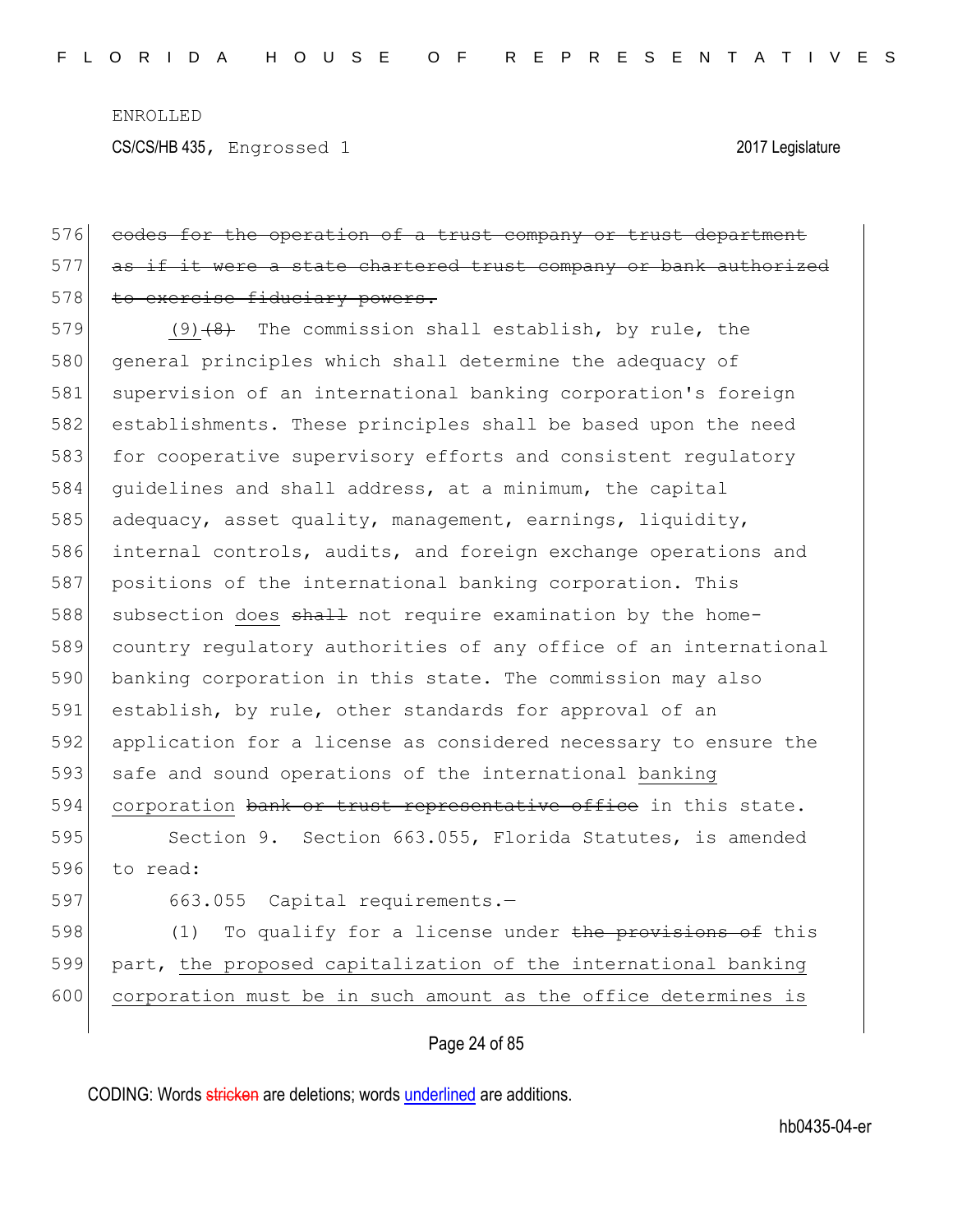CS/CS/HB 435, Engrossed 1 2017 Legislature

| 601 | necessary, taking into consideration the risk profile of the   |
|-----|----------------------------------------------------------------|
| 602 | international banking corporation and the ability of the       |
| 603 | international banking corporation to operate a licensed office |
| 604 | in a safe and sound manner. In making this determination, the  |
| 605 | office must consider the financial resources of the            |
| 606 | international banking corporation, including an international  |
| 607 | banking corporation must have net capital accounts, calculated |
| 608 | according to United States generally accepted accounting       |
| 609 | principles and practices, of at least:                         |
| 610 | The international banking corporation's current and<br>(a)     |
| 611 | projected capital position, profitability, level of            |
| 612 | indebtedness, and business and strategic plans Forty million   |
| 613 | dollars for the establishment of an international bank agency, |
| 614 | an international branch, or an international administrative    |
| 615 | office; or                                                     |
| 616 | The financial condition of any of the international<br>(b)     |
| 617 | banking corporation's existing offices located in the United   |
| 618 | States; Twenty million dollars for the establishment of an     |
| 619 | international representative office or international trust     |
| 620 | representative office.                                         |
| 621 | The minimum capital requirements of the international<br>(C)   |
| 622 | banking corporation's home-country jurisdiction; and           |
| 623 | The capital ratio standards used in the United States<br>(d)   |
| 624 | and in the international banking corporation's home-country    |
| 625 | jurisdiction.                                                  |
|     |                                                                |

Page 25 of 85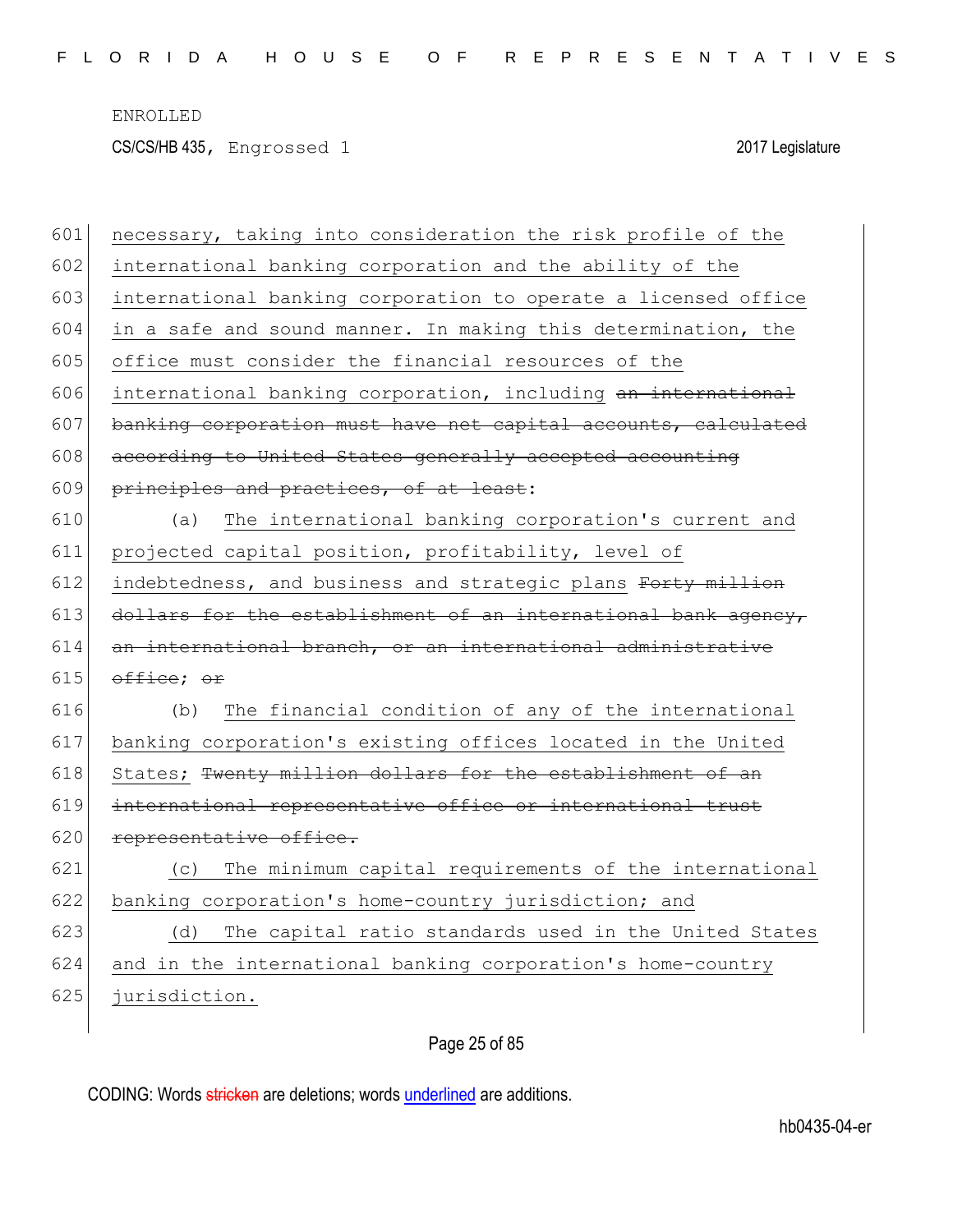CS/CS/HB 435, Engrossed 1 2017 Legislature

| 626 | The proposed capitalization of the international<br>(2)          |
|-----|------------------------------------------------------------------|
| 627 | banking corporation must be in such amount as the office deems   |
| 628 | adequate, but in no case may the total capital accounts of the   |
| 629 | international banking corporation be less than the minimum       |
| 630 | required under s. 658.21(2) to establish a state bank            |
| 631 | Notwithstanding the provisions of paragraph (1)(a), the office   |
| 632 | may approve an application for a license to establish an         |
| 633 | international bank agency, an international branch, or an        |
| 634 | international administrative office if:                          |
| 635 | (a) The international banking corporation is licensed to         |
| 636 | receive deposits from the general public in the country where it |
| 637 | is organized and licensed and to engage in such other activities |
| 638 | as are usual in connection with the business of banking in such  |
| 639 | country;                                                         |
| 640 | (b) The office receives a certificate that is issued by          |
| 641 | the banking or supervisory authority of the country in which the |
| 642 | international banking corporation is organized and licensed and  |
| 643 | states that the international banking corporation is duly        |
| 644 | organized and licensed and lawfully existing in good standing,   |
| 645 | and is empowered to conduct a banking business; and              |
| 646 | (e) The international banking corporation has been in the        |
| 647 | business of banking for at least 10 years and is ranked by the   |
| 648 | banking or supervisory authority of the country in which it is   |
| 649 | organized and licensed as one of the five largest banks in that  |
| 650 | country in terms of domestic deposits, as of the date of its     |
|     |                                                                  |

Page 26 of 85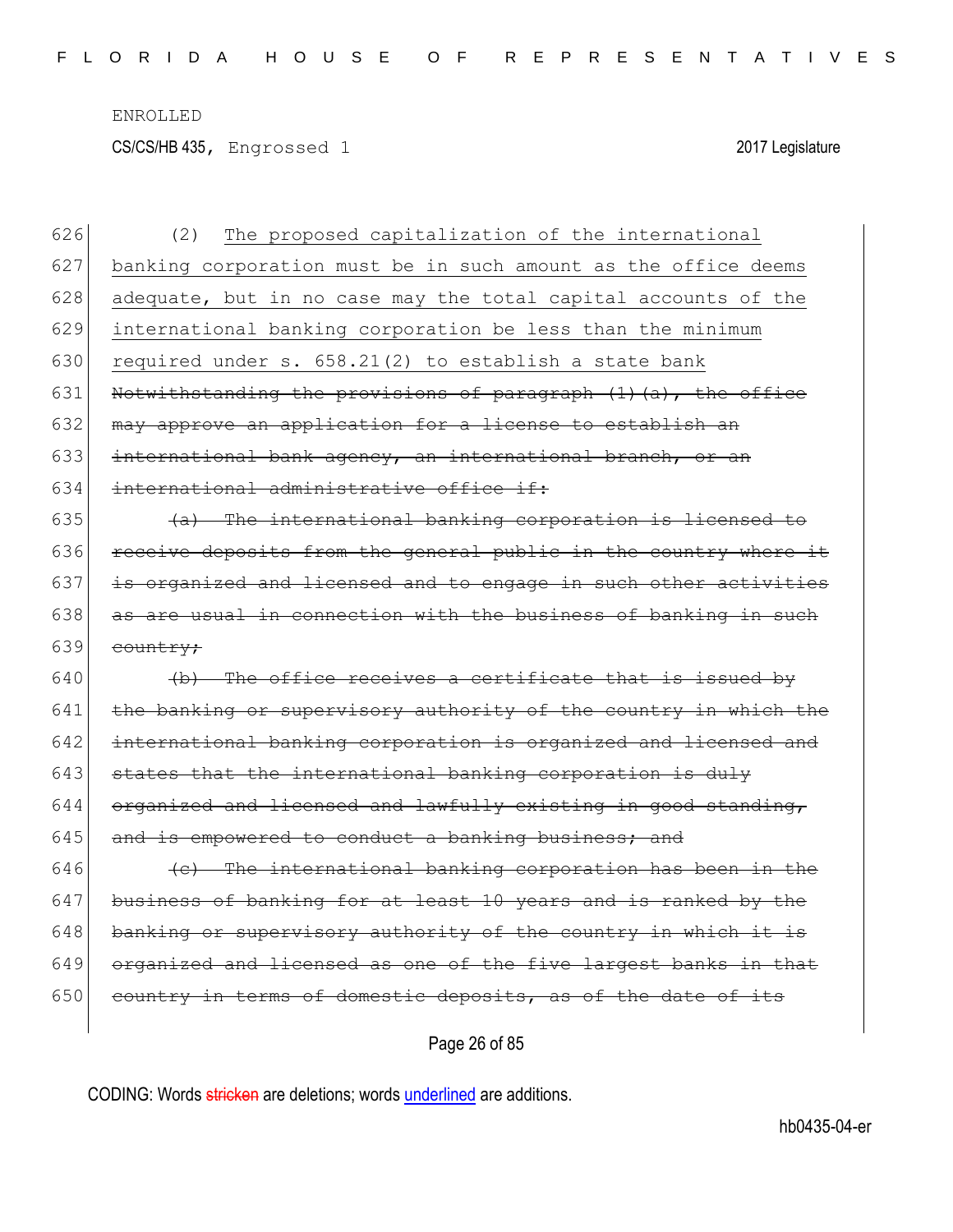651 most recent statement of financial condition. However, in no 652 event shall the office approve an application under this 653 subsection for any international banking corporation with 654 capital accounts of less than \$20 million.

655 (3) The office may specify such other conditions as it 656 determines are appropriate, considering the public interest and $_{\tau}$ 657 the need to maintain a safe, sound, and competitive banking  $658$  system in this state, and the preservation of an environment 659 conducive to the conduct of an international banking business in  $660$  this state. In translating the capital accounts of an 661 international banking corporation, the office may consider 662 monetary corrections accounts that reflect results consistent 663 with the requirements of generally accepted accounting 664 principles in the United States.

665 (4) For the purpose of this part, the capital accounts of 666 and capital ratio standards for an international banking 667 corporation must  $\frac{1}{2}$  be determined in accordance with rules 668 adopted by the commission. In adopting such rules, the 669 commission shall consider similar rules adopted by bank 670 regulatory agencies in the United States and the need to provide 671 reasonably consistent regulatory requirements for international  $672$  banking corporations which will maintain the safe and sound 673 condition of international banking corporations doing business 674 in this state, as well as capital adequacy standards of an 675 international banking corporation's home-country jurisdiction.

Page 27 of 85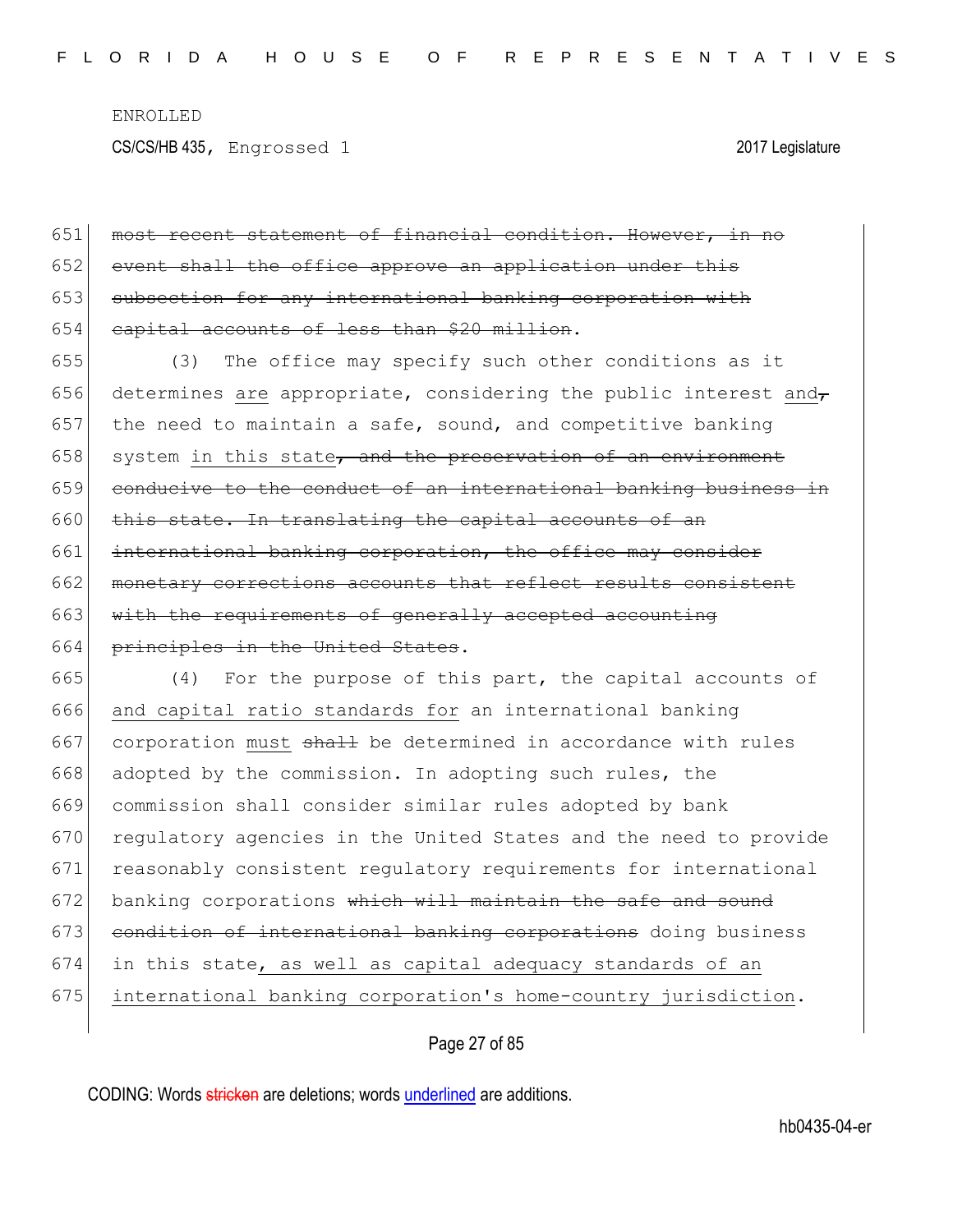CS/CS/HB 435, Engrossed 1 2017 Legislature

676 Section 10. Subsections (1) and (3) of section 663.06, 677 Florida Statutes, are amended to read: 678 663.06 Licenses; permissible activities.-679 (1)(a) An international banking corporation licensed to 680 operate an office in this state may engage in the business 681 authorized by this part at the office specified in such license 682 for an indefinite period. 683 (b) An international banking corporation may operate more 684 than one licensed office, each at a different place of business, 685 provided that each office is  $shall$  be separately licensed. 686  $(c)$  A No license is not transferable or assignable. 687 However, the location of a licensed office may be changed after 688 notification of the office. 689 (d) Every such license must  $shaH$  be, at all times, 690 conspicuously displayed in the place of business specified 691 therein. 692 (3) The license for any international banking corporation 693 office in this state may be suspended or revoked by the office, 694 with or without examination, upon its determination that the 695 international banking corporation or the licensed office does 696 not meet all requirements for original licensing. Additionally, 697 the office shall revoke the license of any licensed office that 698 the office determines has been inactive for 6 months or longer. 699 The commission may by rule prescribe additional conditions or 700 standards under which the license of an international bank

#### Page 28 of 85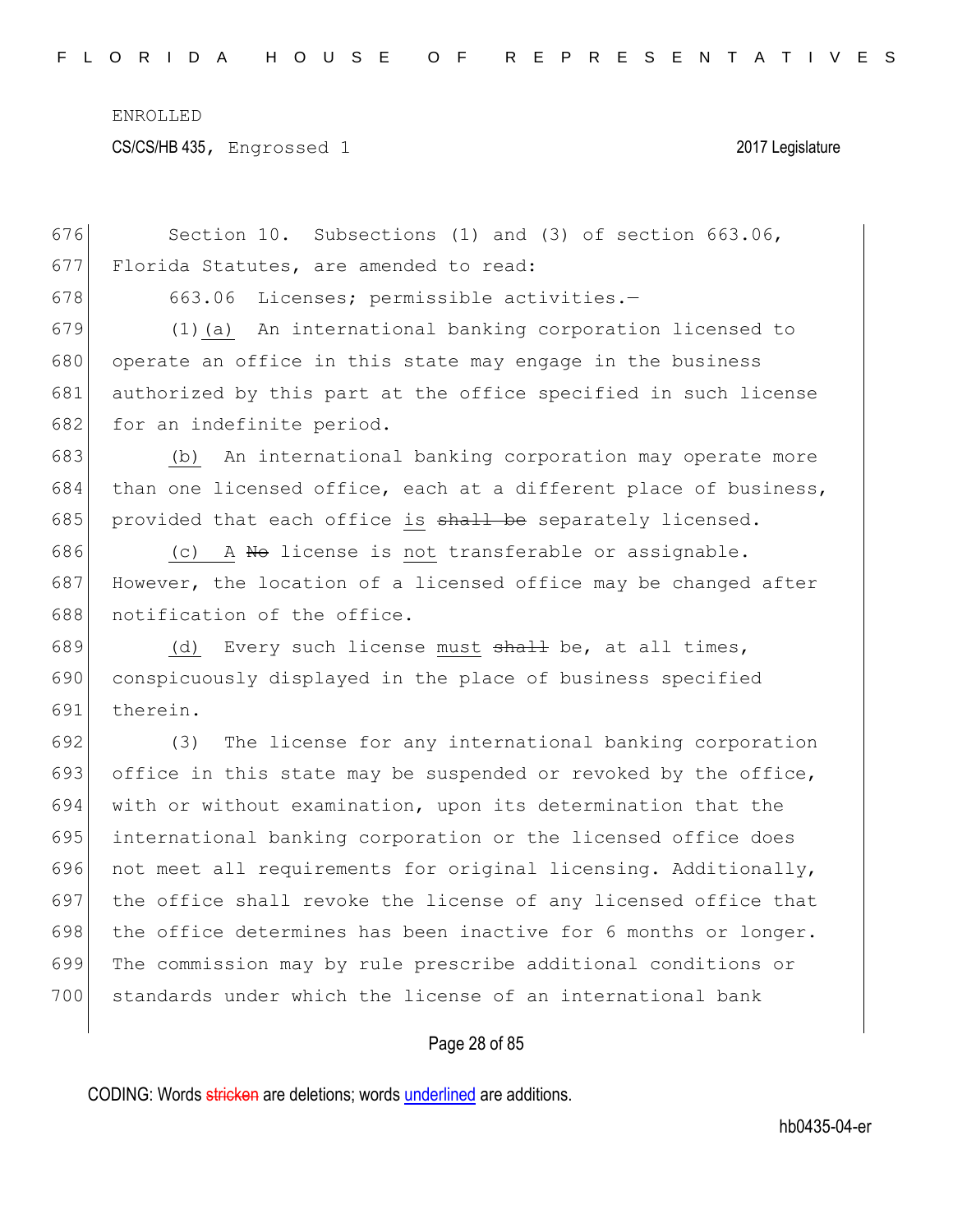| 701 | agency, international branch, international representative       |
|-----|------------------------------------------------------------------|
| 702 | office, international trust company representative office, or    |
| 703 | international administrative office may be suspended or revoked. |
| 704 | Section 11. Section 663.0601, Florida Statutes, is created       |
| 705 | to read:                                                         |
| 706 | 663.0601 After-the-fact licensure process in the event of        |
| 707 | the acquisition, merger, or consolidation of international       |
| 708 | banking corporations. - If an international banking corporation  |
| 709 | proposes to acquire, merge, or consolidate with an international |
| 710 | banking corporation that presently operates an international     |
| 711 | branch, international bank agency, international administrative  |
| 712 | office, or international representative office licensed in this  |
| 713 | state, the office may authorize the currently licensed           |
| 714 | international branch, international bank agency, international   |
| 715 | administrative office, or international representative office to |
| 716 | remain open and in operation after consummation of the proposed  |
| 717 | acquisition, merger, or consolidation, if the acquiring          |
| 718 | international banking corporation files an after-the-fact        |
| 719 | application and all of the following conditions are met:         |
| 720 | (1) The international banking corporation or corporations        |
| 721 | resulting from the acquisition, merger, or consolidation will    |
| 722 | not directly or indirectly own or control more than 5 percent of |
| 723 | any class of the voting securities of, or control, a United      |
| 724 | States bank.                                                     |
| 725 | (2) Before consummation of the acquisition, merger, or           |
|     |                                                                  |

Page 29 of 85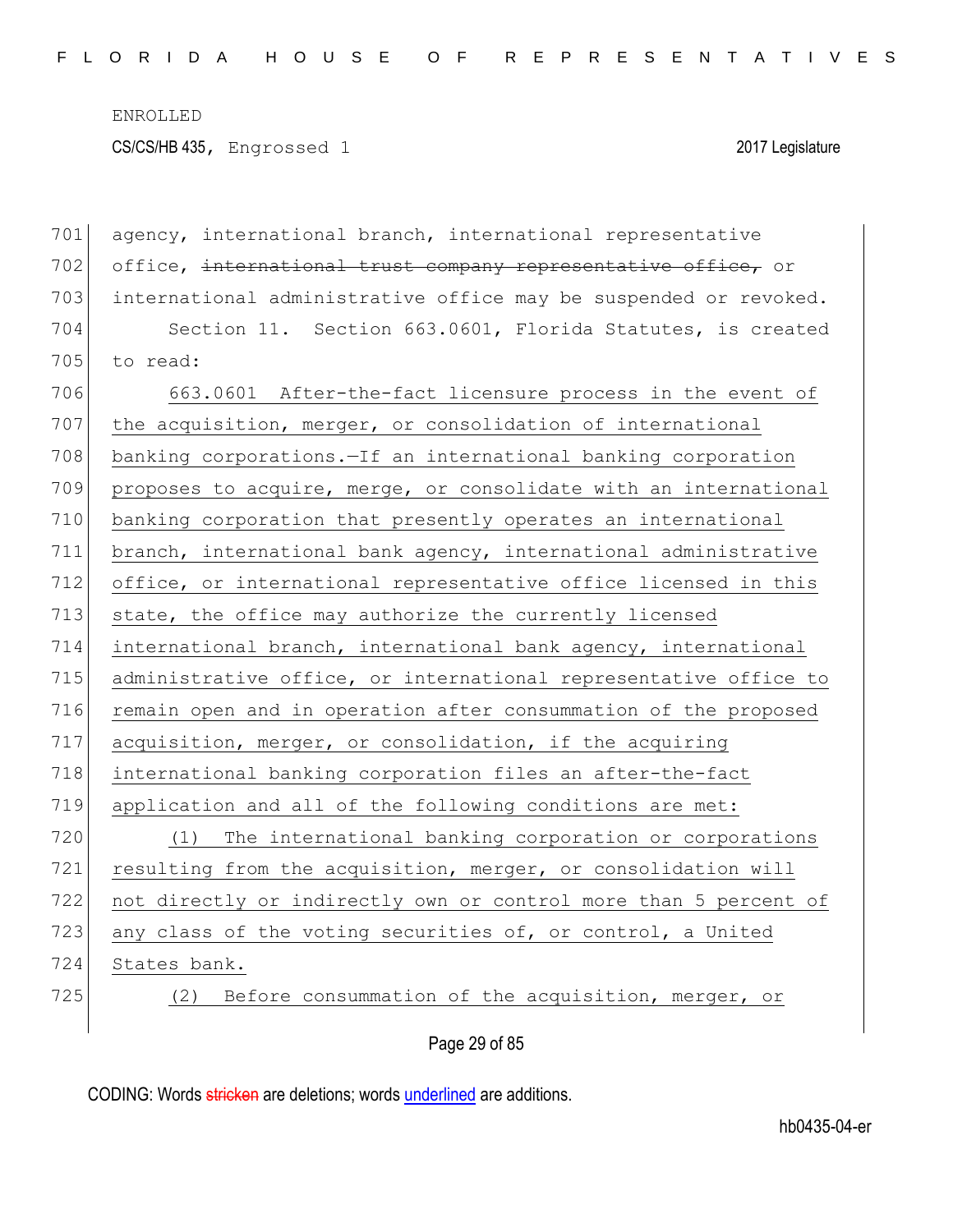CS/CS/HB 435, Engrossed 1 2017 Legislature

| 726 | consolidation, the international banking corporation currently   |
|-----|------------------------------------------------------------------|
| 727 | licensed to operate an international branch, international bank  |
| 728 | agency, international administrative office, or international    |
| 729 | representative office in this state must provide the office at   |
| 730 | least 30 days' advance written notice, as prescribed by rules    |
| 731 | adopted by the commission, of the proposed acquisition, merger,  |
| 732 | or consolidation.                                                |
| 733 | (3) Before consummation of the acquisition, merger, or           |
| 734 | consolidation, each international banking corporation commits in |
| 735 | writing that it will either:                                     |
| 736 | Comply with the conditions in subsections (1) and (2)<br>(a)     |
| 737 | and file an after-the-fact application for a license under s.    |
| 738 | 663.05(1) within 60 days after consummation of the proposed      |
| 739 | acquisition, merger, or consolidation; and refrain from engaging |
| 740 | in new lines of business and from otherwise expanding the        |
| 741 | activities of such establishment in this state until the         |
| 742 | disposition of the after-the-fact license application, in        |
| 743 | accordance with chapter 120; or                                  |
| 744 | (b) Promptly wind down and close any international branch,       |
| 745 | international bank agency, international administrative office,  |
| 746 | or international representative office in this state if the      |
| 747 | international banking corporations that are party to the         |
| 748 | acquisition, merger, or consolidation elect not to file an       |
| 749 | application for a license in accordance with paragraph (a); and, |
| 750 | before such wind-down and closure, refrain from engaging in new  |
|     |                                                                  |

Page 30 of 85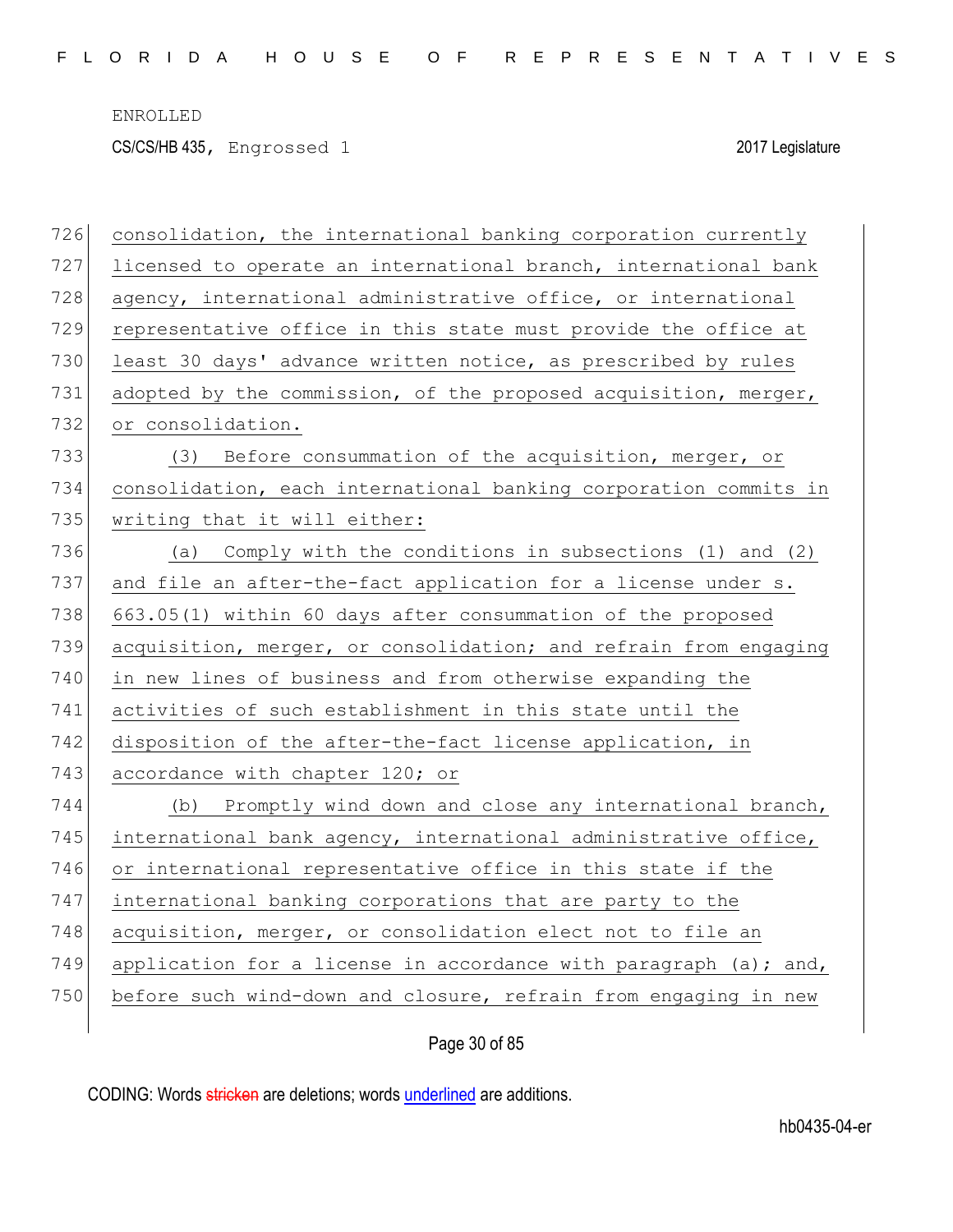CS/CS/HB 435, Engrossed 1 2017 Legislature

Page 31 of 85 751 lines of business or otherwise expanding the activities of such 752 establishment in this state. 753 Section 12. Subsection (1) of section 663.061, Florida 754 Statutes, is amended to read: 755 663.061 International bank agencies; permissible 756 activities.— 757 (1) An international bank agency licensed under this part 758 may make any loan, extension of credit, or investment which it 759 could make if incorporated and operating as a bank organized 760 under the laws of this state. An international bank agency may 761 act as custodian and may furnish investment management, and 762 investment advisory services authorized under rules adopted by 763 the commission, to nonresident entities or persons whose 764 principal places of business or domicile are outside the United 765 States and to resident entities or persons with respect to 766 international,  $\theta$  foreign, or domestic investments. An 767 international banking corporation that which has an 768 international bank agency licensed under the terms of this part 769 is shall be exempt from the registration requirements of s. 770 517.12. An international bank agency licensed by the office may 771 engage in any activity permissible for an international 772 administrative office or international representative office. 773 Section 13. Section 663.062, Florida Statutes, is amended 774 to read: 775 663.062 International representative offices; permissible

CODING: Words stricken are deletions; words underlined are additions.

hb0435-04-er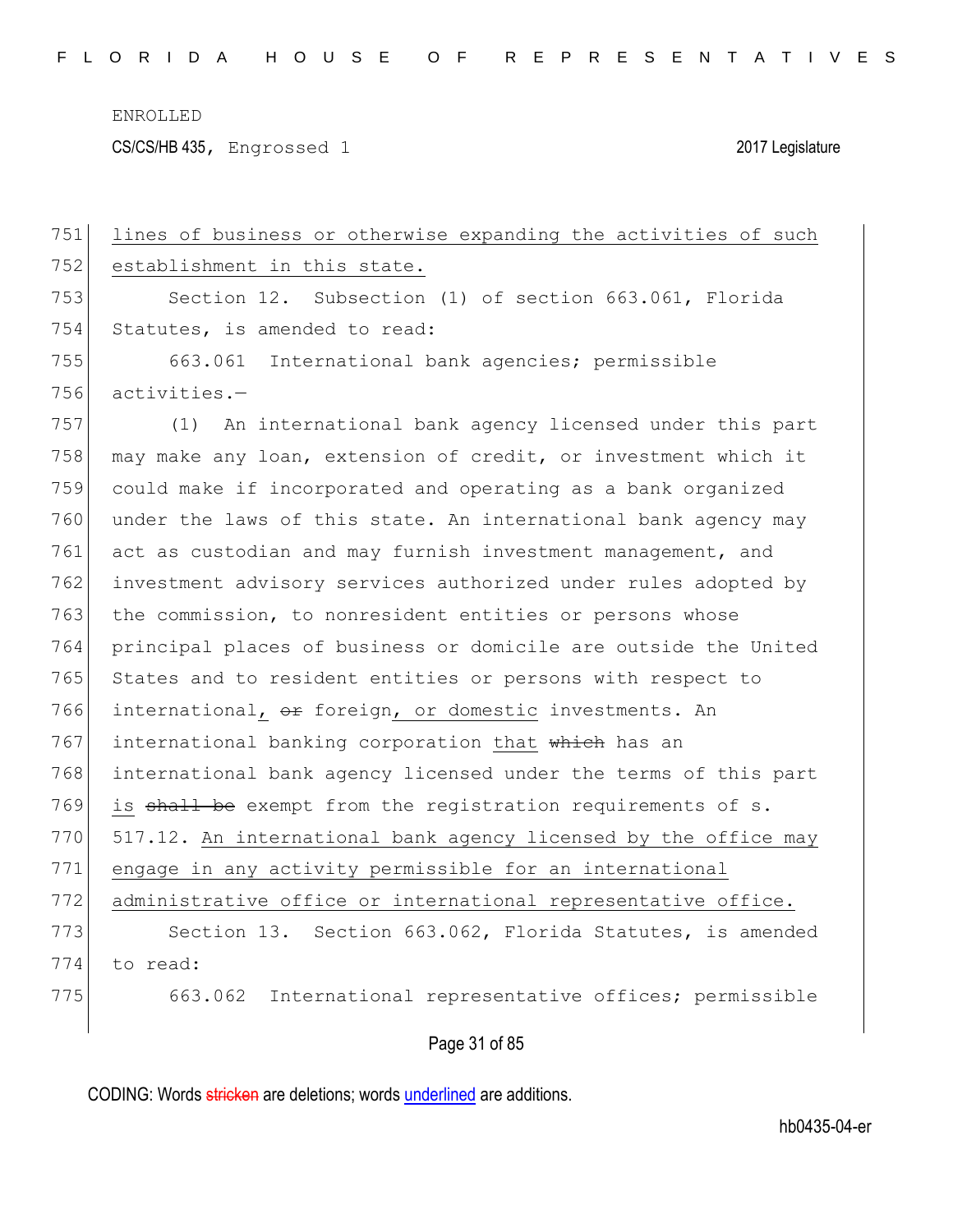activities.—An international representative office may promote or assist the deposit-taking, lending, or other financial or 778 banking activities of an international banking corporation. An international representative office may serve as a liaison in 780 Florida between an international banking corporation and its existing and potential customers. Representatives and employees 782 based at such office may solicit business for the international banking corporation and its subsidiaries and affiliates, provide information to customers concerning their accounts, answer questions, receive applications for extensions of credit and 786 other banking services, transmit documents on behalf of customers, and make arrangements for customers to transact business on their accounts, but a representative office may not conduct any banking or trust business in this state. An international representative office of an international banking corporation that has fiduciary powers may engage in the international trust representative office activities enumerated in s. 663.409. Section 14. Subsection (2) of section 663.063, Florida 795 Statutes, is amended to read: 796 663.063 International administrative offices.-797 (2) An office established pursuant to the provisions of 798 this section may not engage only in any activity except those activities set forth in subsection (1) and the activities 800 permissible for an international representative office pursuant

Page 32 of 85

CODING: Words stricken are deletions; words underlined are additions.

hb0435-04-er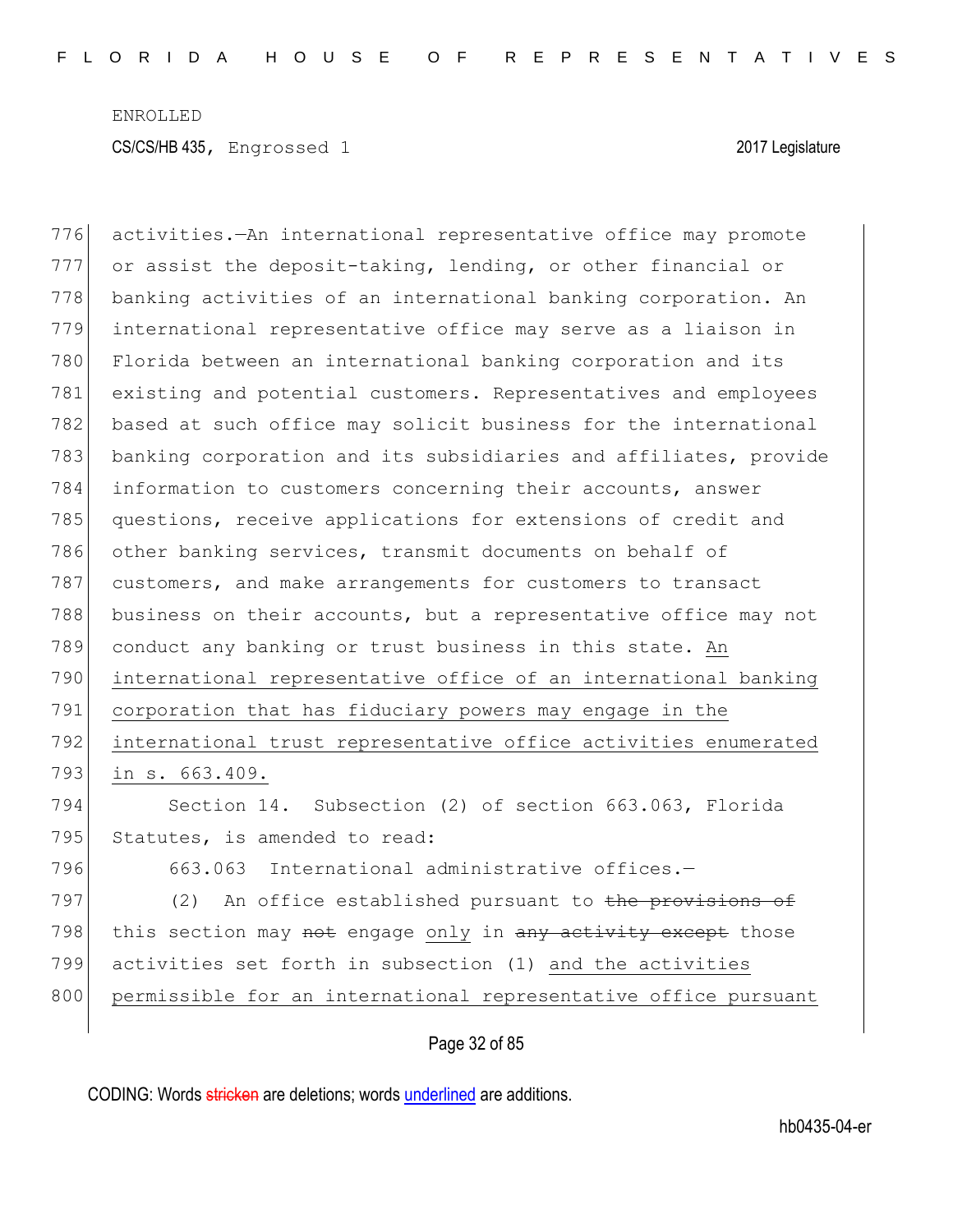CS/CS/HB 435, Engrossed 1 2017 Legislature

801 to s. 663.062.

802 Section 15. Section 663.064, Florida Statutes, is amended 803 to read:

804 663.064 International branches; permissible activities; 805 requirements.-

806 (1) An international banking corporation that meets the 807 requirements of ss.  $658.26$ ,  $663.04$ , and  $663.05$  may, with the 808 approval of the office, establish one or more branches in this 809 state. An international branch shall have the same rights and 810 privileges as a federally licensed international branch. The 811 operations of an international branch shall be conducted 812 pursuant to requirements determined by the office as necessary 813 to ensure compliance with the provisions of the financial 814 institutions codes, including requirements for the maintenance 815 of accounts and records separate from those of the international 816 banking corporation of which it is a branch.

817 (2) An international branch has the same rights and 818 privileges as a federally licensed international branch. The 819 permissible deposits of an international branch must be 820 determined in accordance with rules adopted by the commission. 821 In adopting such rules, the commission shall consider the 822 similar deposit-taking authority of a federally licensed 823 international branch and the need to provide reasonably 824 consistent regulatory requirements for international banking 825 corporations doing business in this state.

### Page 33 of 85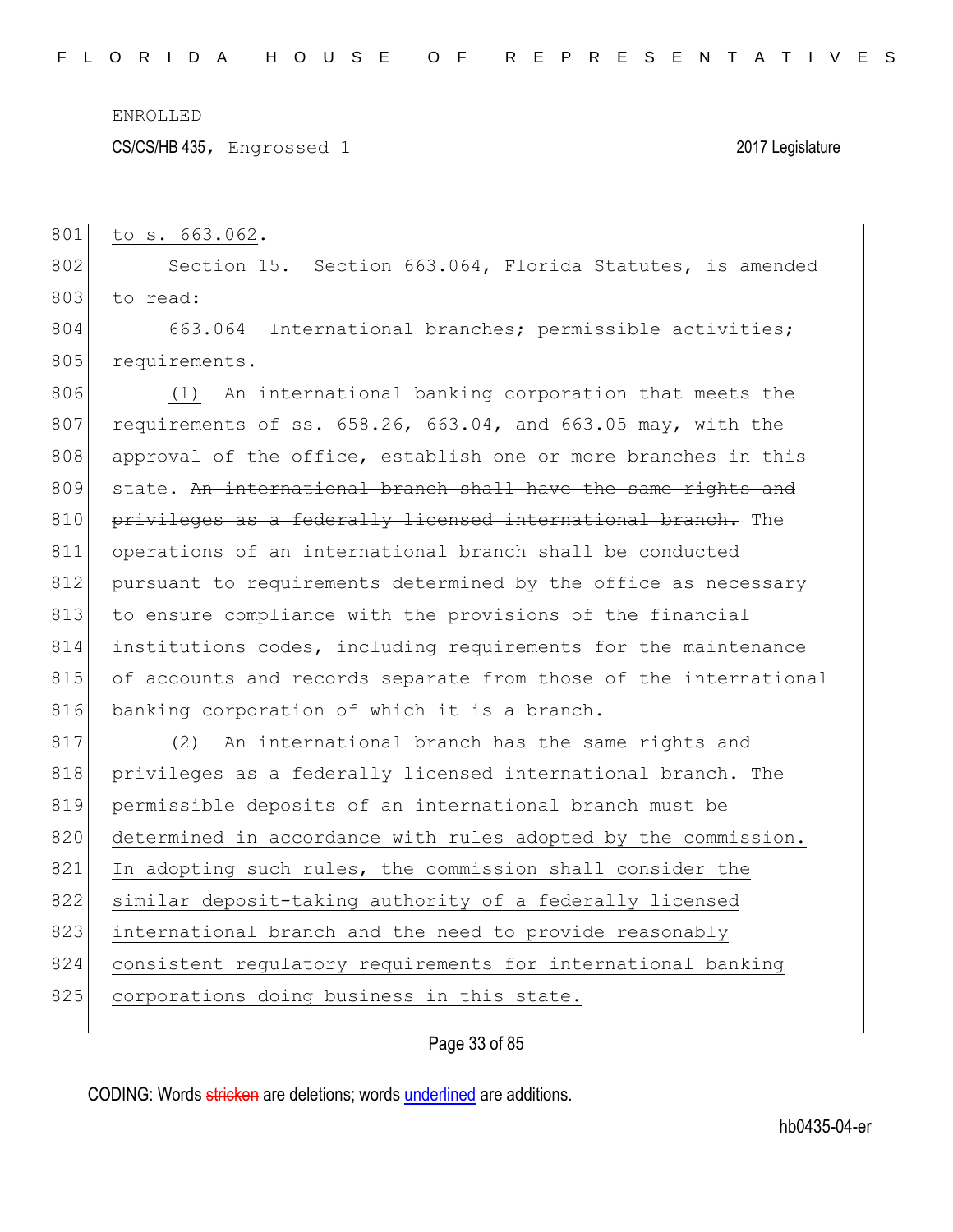CS/CS/HB 435, Engrossed 1 2017 Legislature

| 826 | An international branch licensed by the office may<br>(3)        |
|-----|------------------------------------------------------------------|
| 827 | engage in any activity permissible for an international bank     |
| 828 | agency, international administrative office, or international    |
| 829 | representative office.                                           |
| 830 | Section 16. Subsection (3) of section 663.09, Florida            |
| 831 | Statutes, is amended, and subsection (5) is added to that        |
| 832 | section, to read:                                                |
| 833 | 663.09 Reports; records.-                                        |
| 834 | Each international banking corporation that which<br>(3)         |
| 835 | operates an office licensed under this part shall cause to be    |
| 836 | kept, at a location accepted by the office:                      |
| 837 | (a) Correct and complete books and records of account of         |
| 838 | the business operations transacted by such office. All policies  |
| 839 | and procedures relating specifically to governing the operations |
| 840 | of such office, as well as any existing general ledger or        |
| 841 | subsidiary accounts, must shall be maintained in the English     |
| 842 | language. Any policies and procedures of the international       |
| 843 | banking corporation which are not specific to the operations of  |
| 844 | such office may be maintained in a language other than English   |
| 845 | The office may require that any other document not written in    |
| 846 | the English language which the office deems necessary for the    |
| 847 | purposes of its regulatory and supervisory functions be          |
| 848 | translated into English at the expense of the international      |
| 849 | banking corporation.                                             |
| 850 | Current copies of the charter and bylaws of the<br>(b)           |
|     |                                                                  |

Page 34 of 85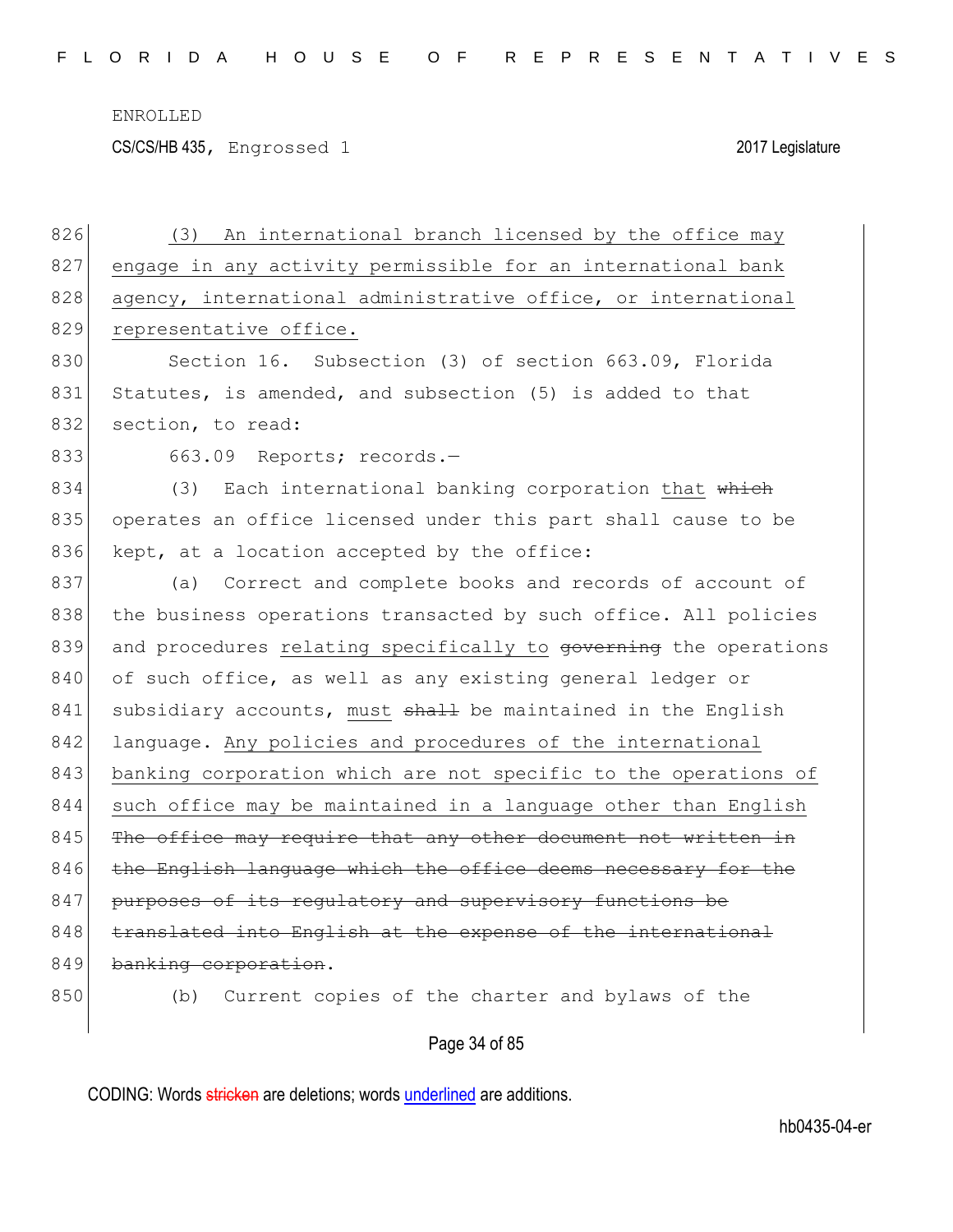Page 35 of 85 851 international banking corporation, relative to the operations of 852 the office, and minutes of the proceedings of its directors, 853 officers, or committees relative to the business of the office. 854 Such records may be maintained in a language other than English 855 and must  $shall$  be kept pursuant to s. 655.91 and  $shall$  be made 856 available to the office, upon request, at any time during 857 regular business hours of the office. Any failure to keep such 858 records as aforesaid or any refusal to produce such records upon 859 request by the office is shall be grounds for suspension or 860 revocation of any license issued under this part. 861 (5) The office may require at any time that any document 862 not written in the English language which the office deems 863 necessary for the purposes of its regulatory and supervisory 864 functions be translated into English at the expense of the 865 international banking corporation. 866 Section 17. Section 663.11, Florida Statutes, is amended 867 to read: 868 663.11 Termination of international banking corporation's 869 charter or authority.-870 (1)(a) An international banking corporation that is 871 licensed to maintain an office in this state may not continue to 872 conduct its licensed business in this state if the international 873 banking corporation: 874 1. Is dissolved, or its authority or existence is 875 otherwise terminated or canceled in the jurisdiction of its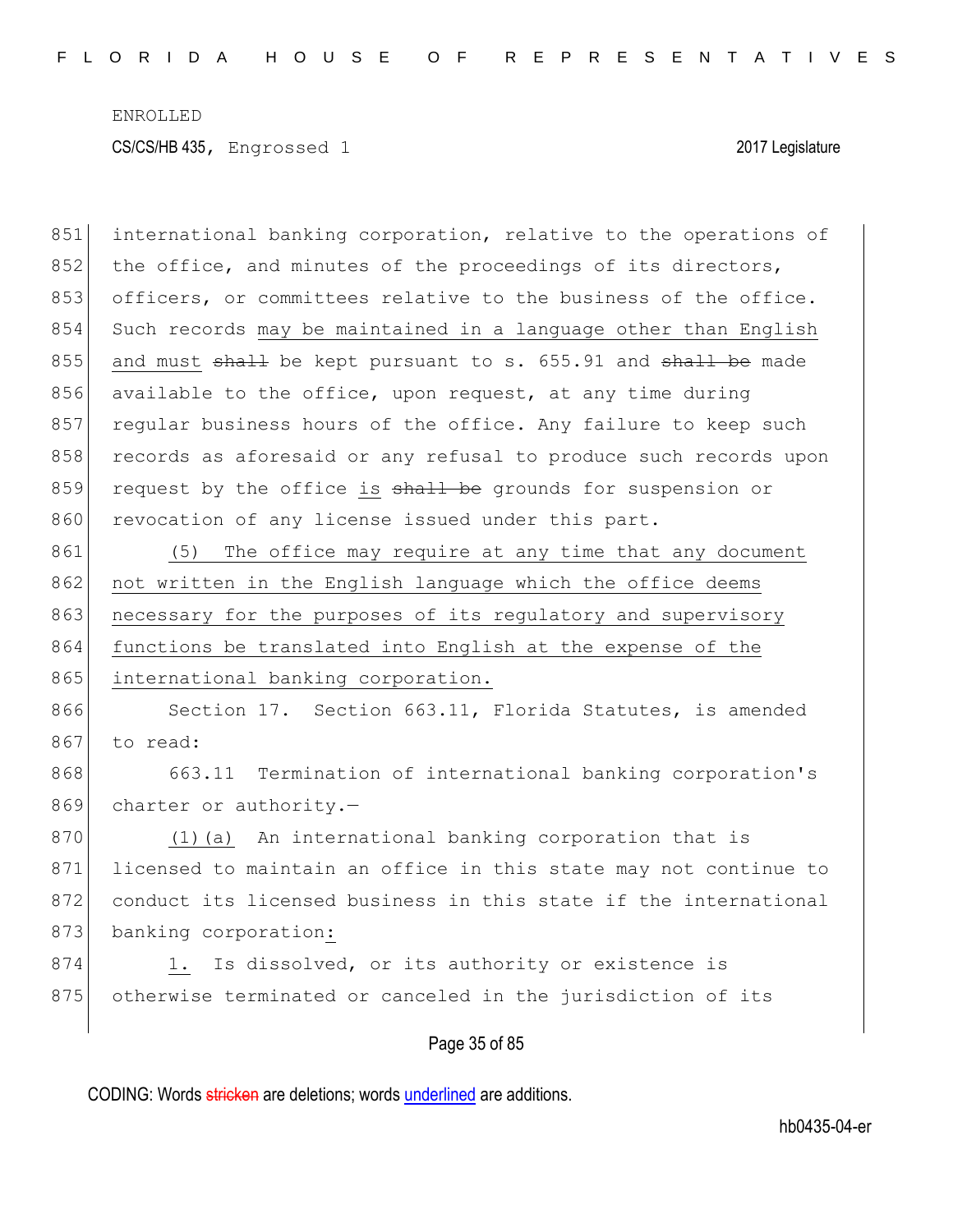CS/CS/HB 435, Engrossed 1 2017 Legislature

876 incorporation; $\tau$ 877 2. Is in bankruptcy, conservatorship, receivership, 878 liquidation, or similar status under the laws of any country; 879 or 880 3. Is operating under the direct control of the government 881 or the regulatory or supervisory authority of the jurisdiction 882 of its incorporation through government intervention or any 883 other extraordinary actions. 884 (b)1. Notwithstanding subparagraphs (a)2. and 3., the 885 office may permit an international branch, international bank 886 agency, international administrative office, or international 887 representative office to remain open and in operation under the 888 following conditions: 889 a. Within 30 days after the occurrence of an event 890 described in subparagraph (a) 2. or subparagraph (a) 3., the 891 international branch, international bank agency, international 892 administrative office, or international representative office 893 provides the office with a plan to wind down its affairs and 894 business within the subsequent 90 days or provides an interim 895 operational plan outlining parameters for its continued 896 operation. If the office finds that such interim operational 897 plan does not allow for the conduct of business in a safe and 898 sound manner, the office shall revoke the license. 899 b. The international banking corporation is authorized by 900 the foreign country in which it is organized and licensed to

Page 36 of 85

CODING: Words stricken are deletions; words underlined are additions.

hb0435-04-er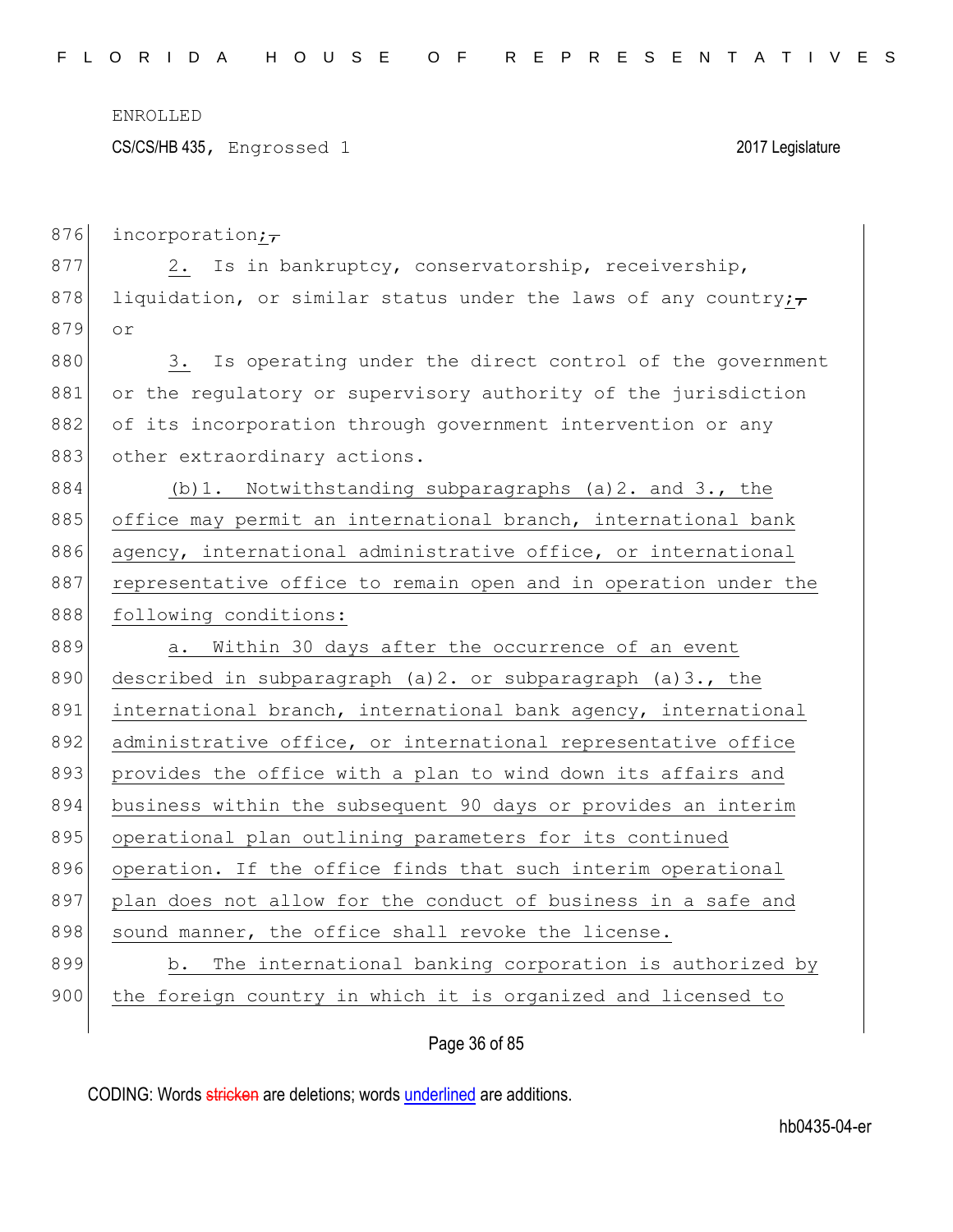CS/CS/HB 435, Engrossed 1 2017 Legislature

| 901 | address the affairs of any international branch, international   |
|-----|------------------------------------------------------------------|
| 902 | bank agency, international administrative office, or             |
| 903 | international representative office in this state.               |
| 904 | c. The international branch, international bank agency,          |
| 905 | international administrative office, or international            |
| 906 | representative office does not engage in any new lines of        |
| 907 | business or otherwise expand its activities in this state.       |
| 908 | d. The office determines that allowing the international         |
| 909 | branch, international bank agency, international administrative  |
| 910 | office, or international representative office to remain open    |
| 911 | furthers domestic and foreign supervisory cooperation.           |
| 912 | The office determines that allowing the international<br>e.      |
| 913 | branch, international bank agency, international administrative  |
| 914 | office, or international representative office to remain open is |
| 915 | in the public's interest and does not present an immediate or    |
| 916 | serious danger to the public health, safety, or welfare.         |
| 917 | 2. The commission may establish, by rule, additional             |
| 918 | standards and conditions for approval of an interim operational  |
| 919 | plan and for ongoing compliance with the plan. Such standards    |
| 920 | and conditions shall be based upon the need for cooperative      |
| 921 | supervisory efforts, consistent regulatory oversight, and the    |
| 922 | orderly administration of the international banking              |
| 923 | corporation's affairs.                                           |
| 924 | 3. After the resolution of all applicable events described       |
| 925 | in subparagraphs (a) 2. and 3., if an international banking      |
|     |                                                                  |

Page 37 of 85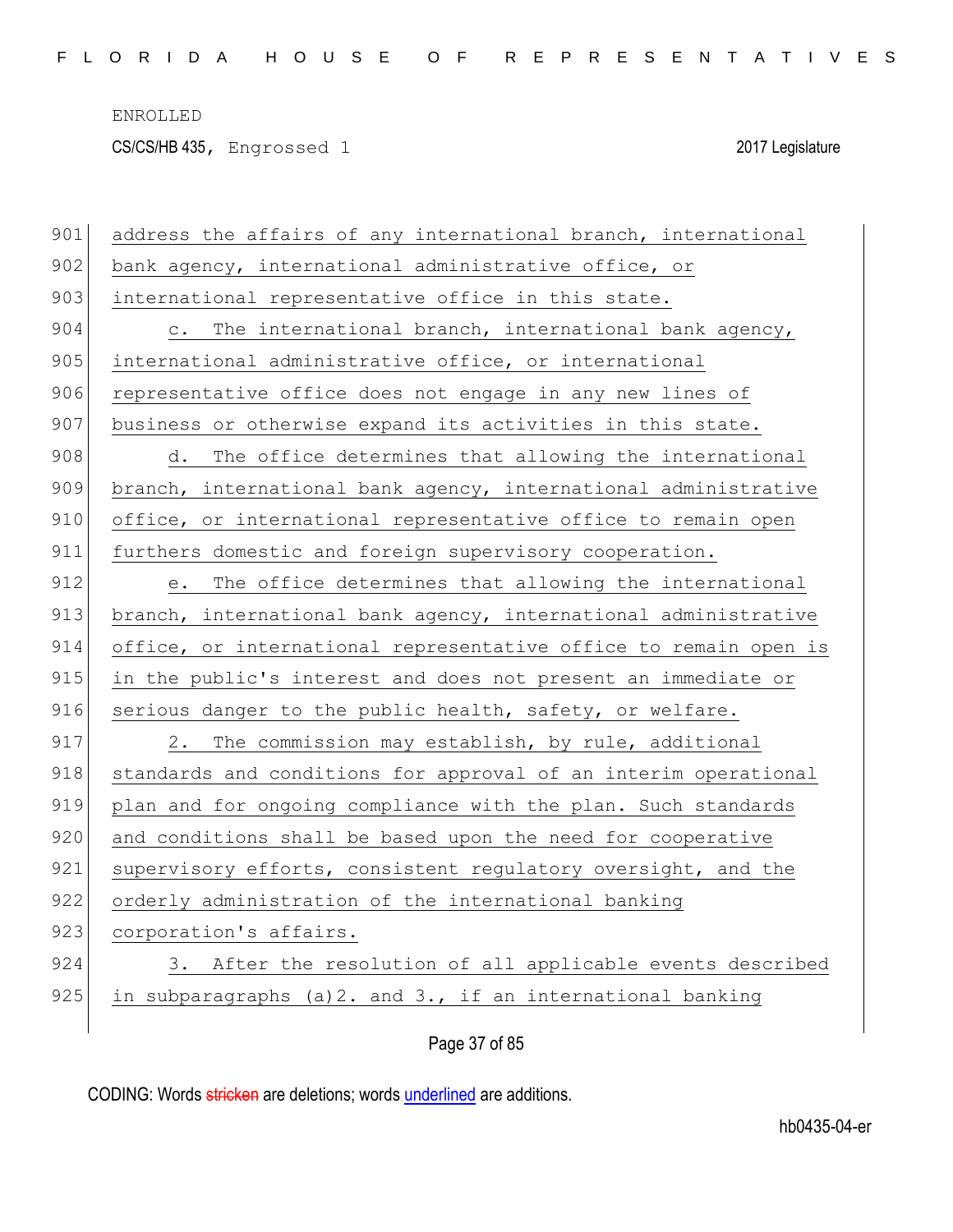CS/CS/HB 435, Engrossed 1 2017 Legislature

| 926 | corporation is no longer authorized by the foreign country in   |
|-----|-----------------------------------------------------------------|
| 927 | which it is organized and licensed to conduct banking business, |
| 928 | the international branch, international bank agency,            |
| 929 | international administrative office, or international           |
| 930 | representative office shall surrender its license in accordance |
| 931 | with s. 663.06.                                                 |
| 932 | (2) A certificate of the official who is responsible for        |
| 933 | records of banking corporations of the jurisdiction of          |
| 934 | incorporation of such international banking corporation,        |
| 935 | attesting to the occurrence of any such event, or a certified   |
| 936 | copy of an order or decree of a court of such jurisdiction,     |
| 937 | directing the dissolution of such international banking         |
| 938 | corporation, the termination of its existence, or the           |
| 939 | cancellation of its authority, or declaring its status in       |
| 940 | bankruptcy, conservatorship, receivership, liquidation, or      |
| 941 | similar proceedings, or other reliable documentation that the   |
| 942 | international banking corporation is operating under the direct |
| 943 | control of its government or a regulatory or supervisory        |
| 944 | authority, shall be delivered by The international banking      |
| 945 | corporation or its surviving officers and directors shall       |
| 946 | deliver to the office:-                                         |
| 947 | (a) A certificate of the official who is responsible for        |
| 948 | records of banking corporations of the jurisdiction of          |
| 949 | incorporation of such international banking corporation,        |
| 950 | attesting to the occurrence of any event described in paragraph |
|     |                                                                 |

Page 38 of 85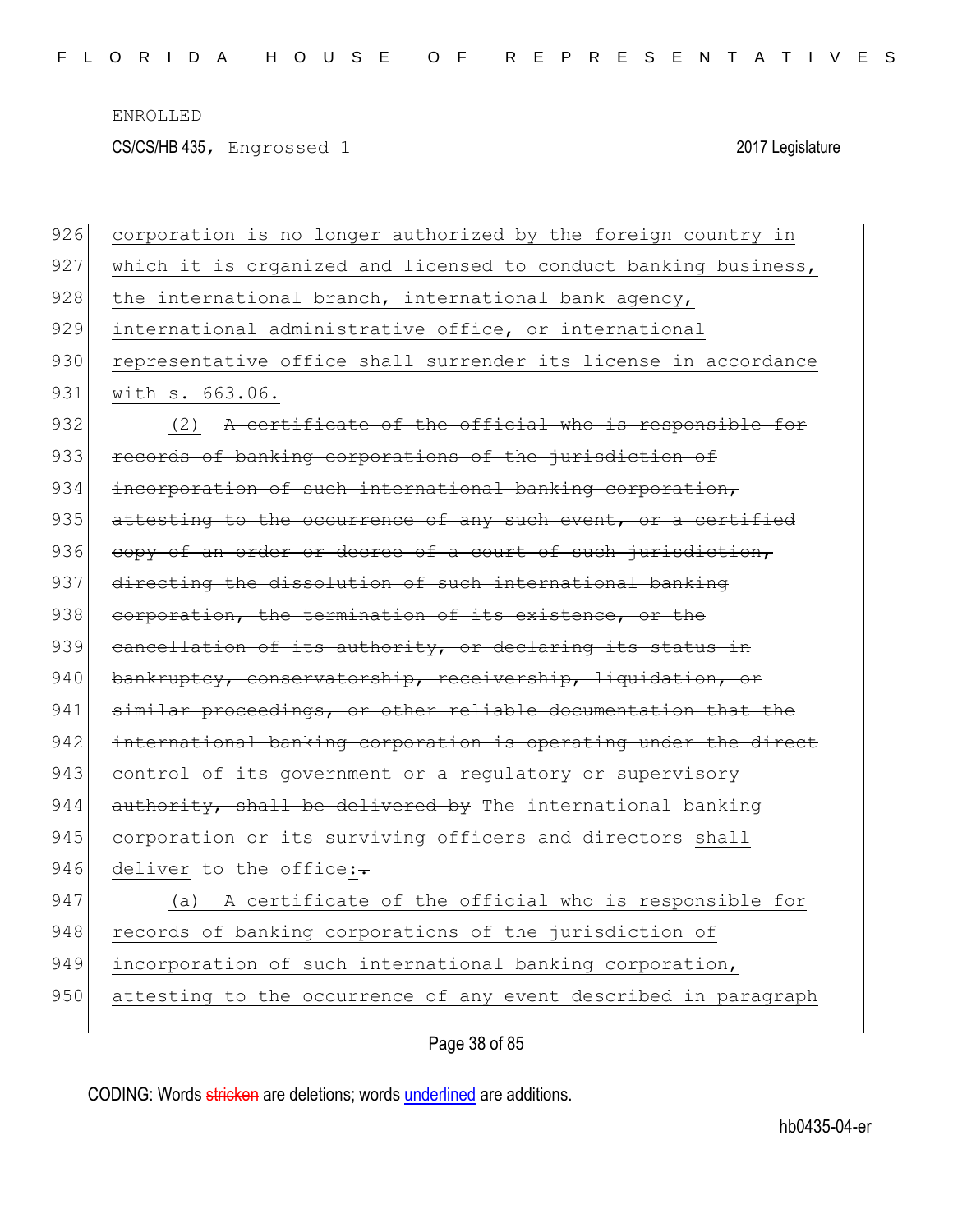CS/CS/HB 435, Engrossed 1 2017 Legislature

| 951 | $(1)$ (a); |  |
|-----|------------|--|
|-----|------------|--|

952 (b) A certified copy of an order or decree of a court of 953 such jurisdiction, directing the dissolution of such 954 international banking corporation, the termination of its 955 existence, or the cancellation of its authority or declaring its 956 status in bankruptcy, conservatorship, receivership, 957 liquidation, or similar proceedings; or 958 (c) Other reliable documentation evidencing that the 959 international banking corporation is operating under the direct 960 control of its government or a regulatory or supervisory 961 authority. 962 (3) The filing of the certificate, order, documentation, 963 or decree has shall have the same effect as the revocation of 964 the license of such international banking corporation as 965 provided in s. 663.06, unless the office has permitted the 966 international branch, international bank agency, international 967 administrative office, or international representative office to 968 remain open and in operation pursuant to paragraph  $(1)$  (b). 969 Section 18. Subsection (1) of section 663.12, Florida 970 Statutes, is amended to read: 971 663.12 Fees; assessments; fines.-972 (1) Each application for a license under the provisions of 973 this part must shall be accompanied by a nonrefundable filing 974 fee payable to the office in the following amount: 975 (a) Ten thousand dollars for establishing a state-

Page 39 of 85

CODING: Words stricken are deletions; words underlined are additions.

hb0435-04-er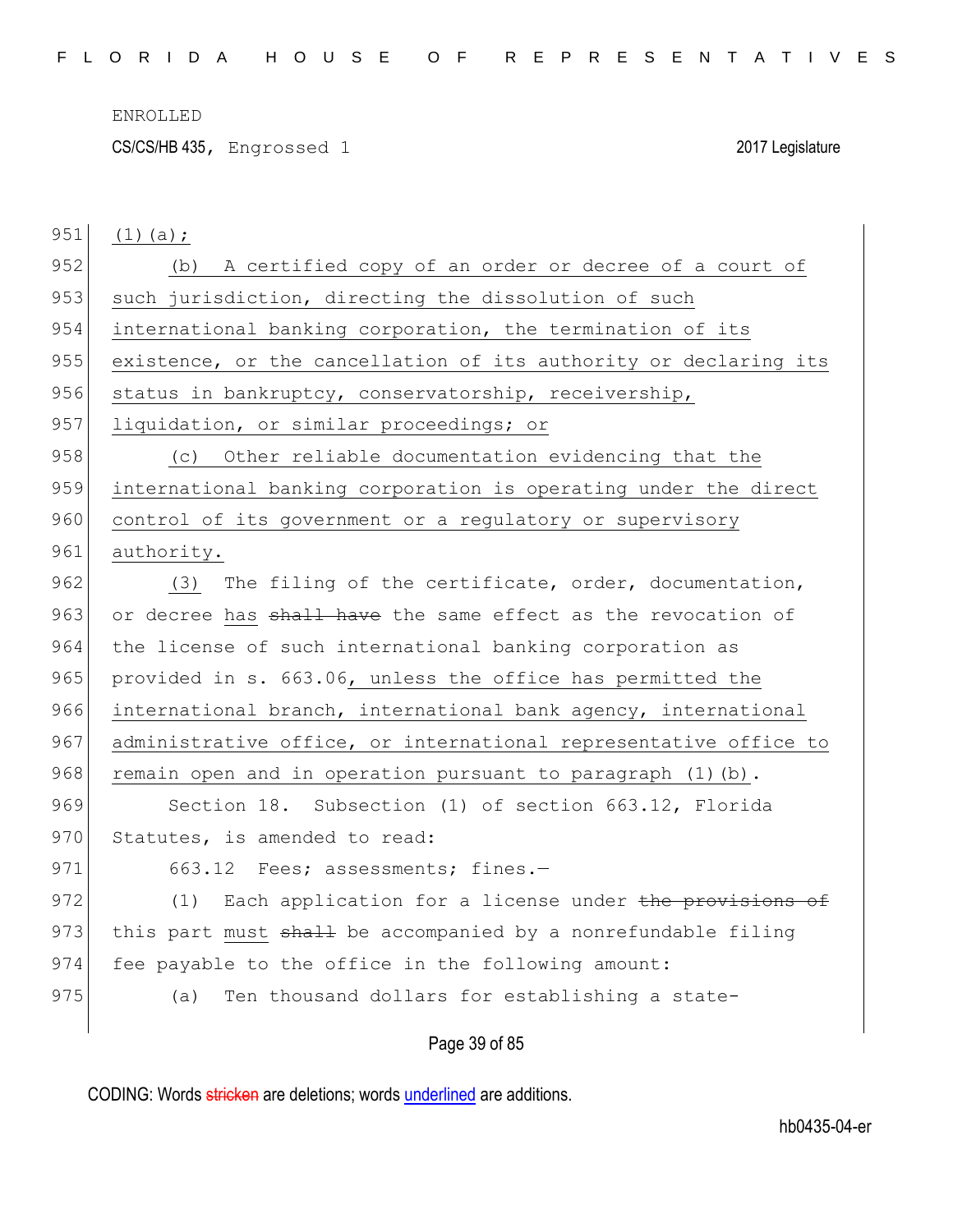CS/CS/HB 435, Engrossed 1 2017 Legislature

Page 40 of 85 976 chartered investment company. 977 (b) Ten thousand dollars for establishing an international 978 bank agency or branch. 979 (c) Five thousand dollars for establishing an 980 international administrative office. 981 (d) Five thousand dollars for establishing an 982 international representative office. 983 (e) Five thousand dollars for establishing an 984 international trust company representative office. 985 (e) $(f+$  An amount equal to the initial filing fee for an 986 application to convert from one type of license to another. The 987 commission may increase the filing fee for any type of license 988 to an amount established by rule and calculated in a manner so 989 as to cover the direct and indirect cost of processing such 990 applications. 991 Section 19. Subsection (11) of section 663.17, Florida 992 Statutes, is amended to read: 993 663.17 Liquidation; possession of business and property; 994 inventory of assets; wages; depositing collected assets; 995 appointing agents; appointment of judges. $-$ 996 (11) The compensation of agents and any other employees 997 appointed by the office to assist in the liquidation of an 998 international banking corporation, or any of the corporation's 999 licensed offices located in this state, the distribution of its 1000 assets, or the expenses of supervision, must shall be paid out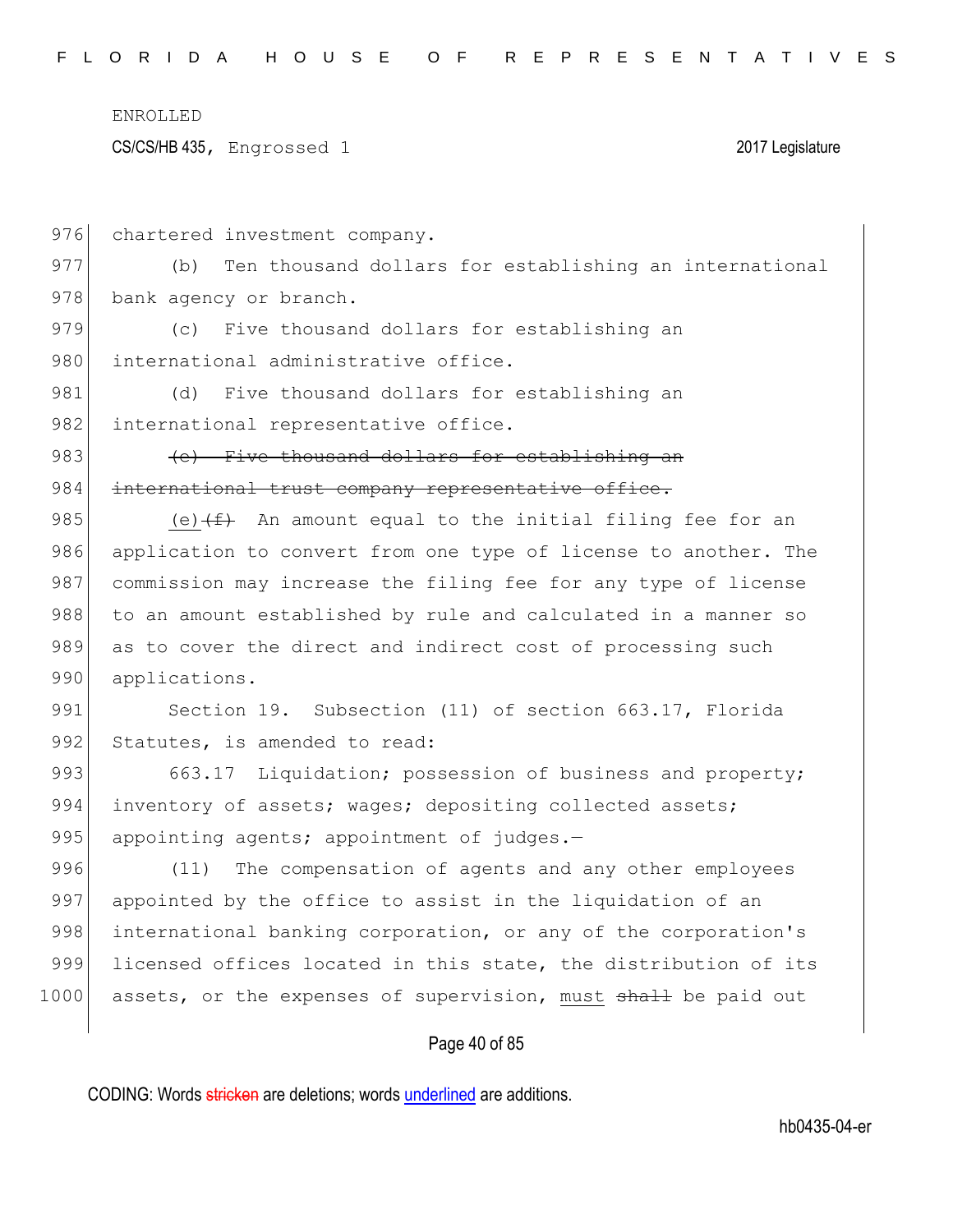ENROLLED CS/CS/HB 435, Engrossed 1 2017 Legislature

| 1001 | of the assets of the corporation in the possession hands of the  |
|------|------------------------------------------------------------------|
| 1002 | office. Expenses of liquidation and approved claims for fees and |
| 1003 | assessments due the office must shall be given first priority    |
| 1004 | among unsecured creditors.                                       |
| 1005 | Section 20. The Division of Law Revision and Information         |
| 1006 | is directed to create part III of chapter 663, Florida Statutes, |
| 1007 | consisting of ss. 663.4001-663.416, Florida Statutes, to be      |
| 1008 | entitled "International Trust Company Representative Offices."   |
| 1009 | Section 21. Section 663.4001, Florida Statutes, is created       |
| 1010 | to read:                                                         |
| 1011 | 663.4001 Purpose. The purpose of this part is to establish       |
| 1012 | a legal and regulatory framework for the conduct by              |
| 1013 | international trust entities of financial services business in   |
| 1014 | this state. This part is intended to:                            |
| 1015 | Support the Florida operations of international trust<br>(1)     |
| 1016 | entities and promote the growth of international financial       |
| 1017 | services to benefit the economy and consumers in this state.     |
| 1018 | (2) Provide for appropriate supervision and regulatory           |
| 1019 | oversight to ensure that financial services activities of        |
| 1020 | international trust entities in this state are conducted         |
| 1021 | responsibly and in a safe and sound manner.                      |
| 1022 | Section 22. Section 663.401, Florida Statutes, is created        |
| 1023 | to read:                                                         |
| 1024 | 663.401 Definitions.-                                            |
| 1025 | (1) "Affiliate" means a person or business or a group of         |
|      |                                                                  |

Page 41 of 85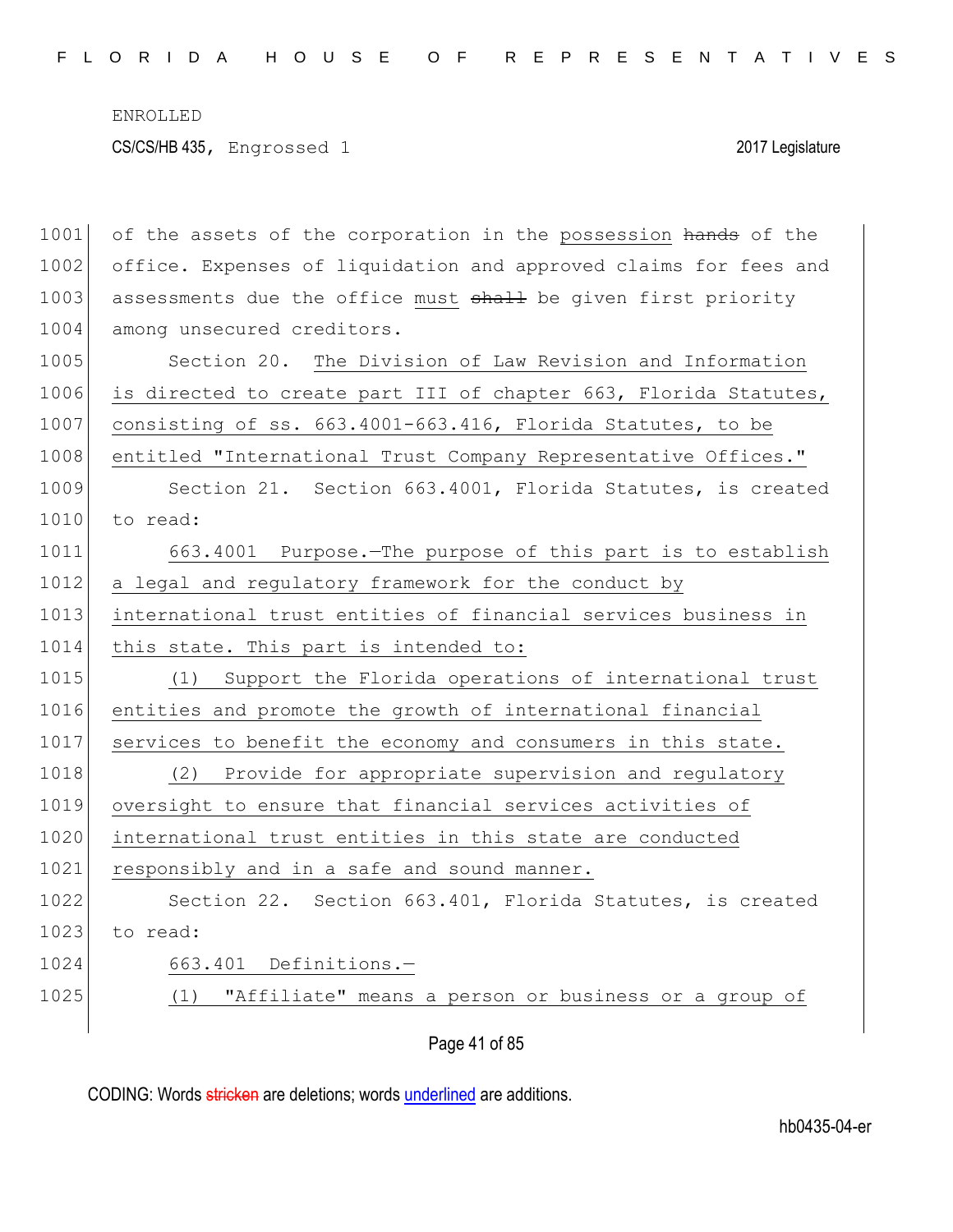CS/CS/HB 435, Engrossed 1 2017 Legislature

| 1026 | persons or businesses acting in concert which controls, is       |
|------|------------------------------------------------------------------|
| 1027 | controlled by, or is under common control of an international    |
| 1028 | trust entity.                                                    |
| 1029 | (2) "International trust company representative office"          |
| 1030 | means an office of an international trust entity which is        |
| 1031 | established or maintained in this state for the purpose of       |
| 1032 | engaging in nonfiduciary activities described in s. 663.409, or  |
| 1033 | any affiliate, subsidiary, or other person that engages in such  |
| 1034 | activities on behalf of such international trust entity from an  |
| 1035 | office located in this state.                                    |
| 1036 | "International trust entity" means an international<br>(3)       |
| 1037 | trust company or organization, or any similar business entity,   |
| 1038 | or an affiliated or subsidiary entity that is licensed,          |
| 1039 | chartered, or similarly permitted to conduct trust business in a |
| 1040 | foreign country or countries under the laws where such entity is |
| 1041 | organized and supervised.                                        |
| 1042 | Section 23. Section 663.402, Florida Statutes, is created        |
| 1043 | to read:                                                         |
| 1044 | 663.402 Applicability of the financial institutions              |
| 1045 | codes.-                                                          |
| 1046 | An international trust entity that operates an office<br>(1)     |
| 1047 |                                                                  |
|      | licensed under this part is subject to all the financial         |
| 1048 | institutions codes as though such international trust entity     |
| 1049 | were a state trust company, except when it appears, from the     |
| 1050 | context or otherwise, that such provisions are clearly           |

Page 42 of 85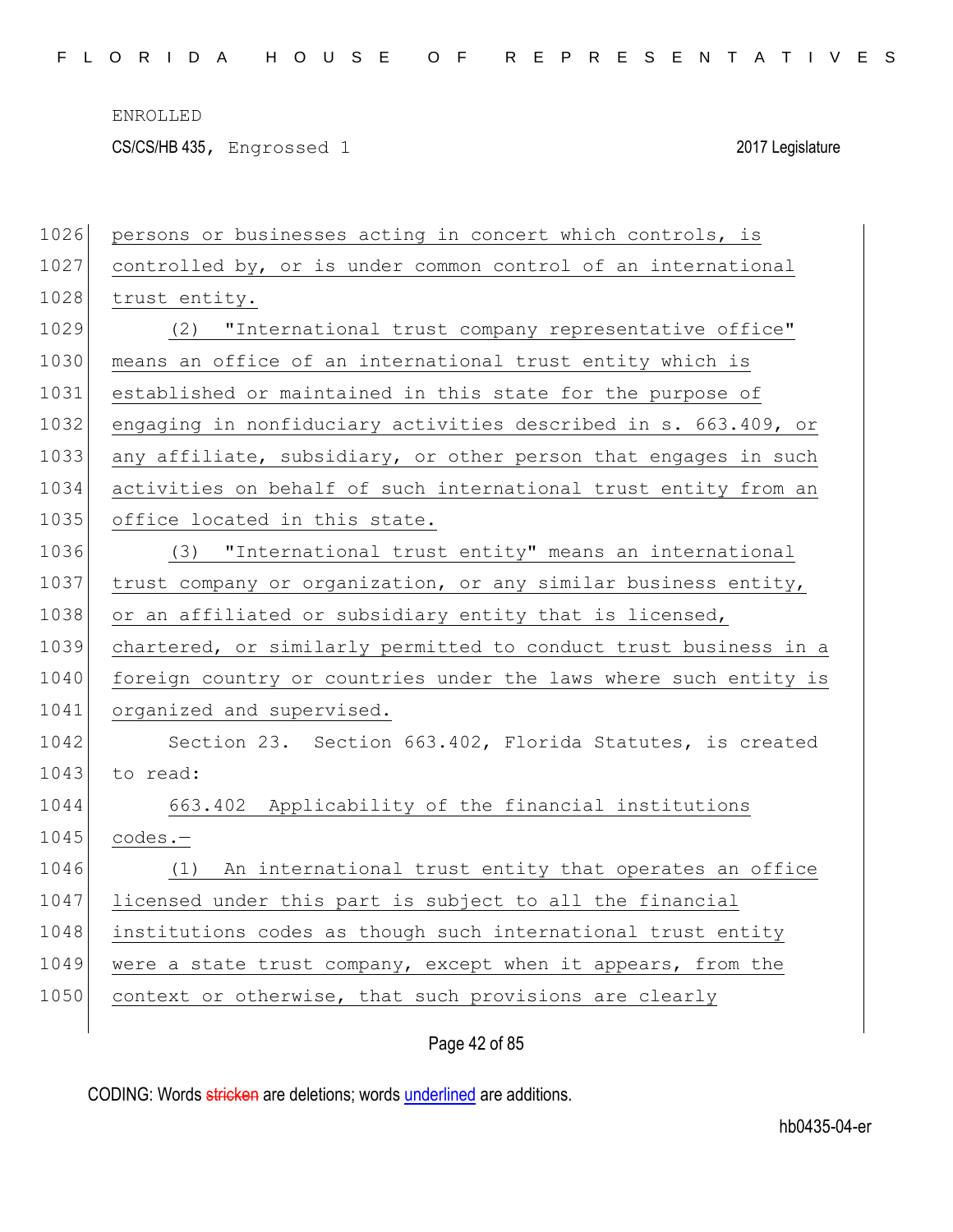CS/CS/HB 435, Engrossed 1 2017 Legislature

1051 applicable only to trust companies organized under the laws of 1052 this state or the United States. Without limiting the foregoing 1053 general provisions, it is the intent of the Legislature that the 1054 following provisions are applicable to such international trust 1055 entities having offices in this state: s. 655.031, relating to 1056 administrative enforcement guidelines; s. 655.032, relating to 1057 investigations, subpoenas, hearings, and witnesses; s. 655.0321, 1058 relating to restricted access hearings, proceedings, and related 1059 documents; s. 655.033, relating to cease and desist orders; s. 1060 655.037, relating to removal of a financial institution-related 1061 party by the office; s. 655.041, relating to administrative 1062 fines and enforcement; s. 655.50, the Florida Control of Money 1063 Laundering and Terrorist Financing in Financial Institutions 1064 Act; and any law for which the penalty is increased under s. 1065 775.31 for facilitating or furthering terrorism. 1066 (2) An international trust entity does not have any 1067 greater right under, or by virtue of, this section than is 1068 granted to trust companies organized under the laws of this 1069 state. Legal and financial terms used in this chapter are deemed 1070 to refer to equivalent terms used by the country in which the 1071 international trust entity is organized. This chapter and the 1072 financial institutions codes may not be construed to authorize 1073 any international trust entity to conduct trust business, as 1074 defined in s. 658.12, from an office in this state. 1075 Section 24. Section 663.403, Florida Statutes, is created

Page 43 of 85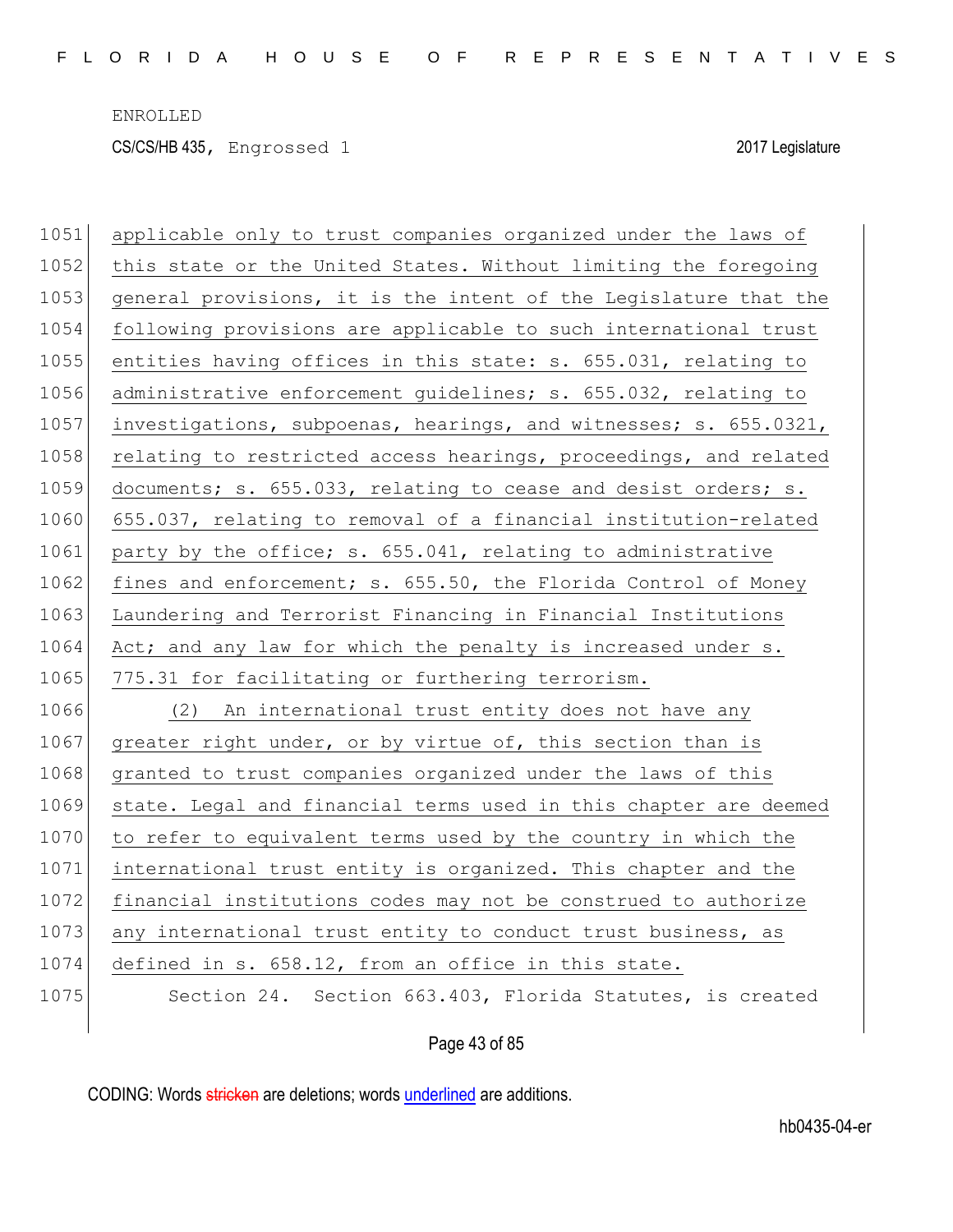CS/CS/HB 435, Engrossed 1 2017 Legislature

| 1076 | to read:                                                         |
|------|------------------------------------------------------------------|
| 1077 | 663.403 Applicability of the Florida Business Corporation        |
| 1078 | Act.-Notwithstanding s. 607.01401(12), the provisions of part I  |
| 1079 | of chapter 607 which are not in conflict with the financial      |
| 1080 | institutions codes and which relate to foreign corporations      |
| 1081 | apply to all international trust entities and their offices      |
| 1082 | doing business in this state.                                    |
| 1083 | Section 25. Section 663.404, Florida Statutes, is created        |
| 1084 | to read:                                                         |
| 1085 | 663.404 Requirements for conducting financial institution        |
| 1086 | business.—An international trust entity, or any affiliated,      |
| 1087 | subsidiary, or other person or business entity acting as an      |
| 1088 | agent for, on behalf of, or for the benefit of such              |
| 1089 | international trust entity, who engages in such activities from  |
| 1090 | an office located in this state, may not transact a trust        |
| 1091 | business, or maintain in this state any office for carrying on   |
| 1092 | such business, or any part thereof, unless such international    |
| 1093 | trust entity, affiliate, subsidiary, person, or business entity: |
| 1094 | (1) Has been authorized by charter, license, or similar          |
| 1095 | authorization by operation of law to carry on trust business and |
| 1096 | has complied with the laws of each jurisdiction in which it is   |
| 1097 | chartered, licensed, or otherwise authorized and created under   |
| 1098 | operation of law.                                                |
| 1099 | Has furnished to the office such proof as to the<br>(2)          |
| 1100 | nature and character of its business and as to its financial     |
|      |                                                                  |

Page 44 of 85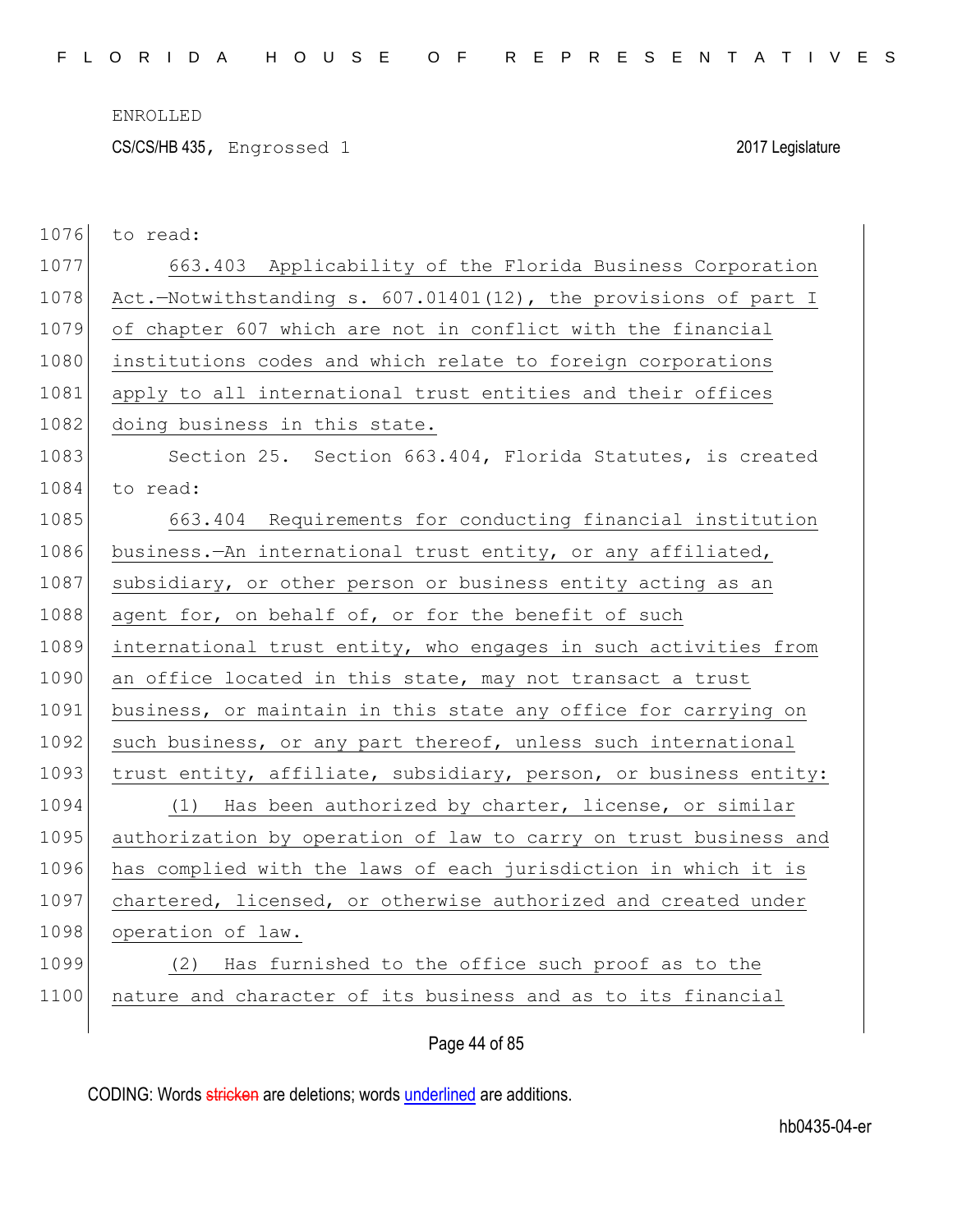CS/CS/HB 435, Engrossed 1 2017 Legislature

| 1101 | condition as the commission or office requires.                  |
|------|------------------------------------------------------------------|
| 1102 | Has filed with the office a certified copy of that<br>(3)        |
| 1103 | information required to be supplied to the Department of State   |
| 1104 | by those provisions of part I of chapter 607 which are           |
| 1105 | applicable to foreign corporations.                              |
| 1106 | Has received a license duly issued to it by the<br>(4)           |
| 1107 | office.                                                          |
| 1108 | Has sufficient capital in accordance with the<br>(5)             |
| 1109 | requirements of s. 663.407 and the rules adopted thereunder and  |
| 1110 | is not imminently insolvent or insolvent, as those terms are     |
| 1111 | defined under s. 655.005(1).                                     |
| 1112 | (6) (a) Is not in bankruptcy, conservatorship,                   |
| 1113 | receivership, liquidation, or similar status under the laws of   |
| 1114 | any country.                                                     |
| 1115 | Is not operating under the direct control of the<br>(b)          |
| 1116 | government or the regulatory or supervisory authority of the     |
| 1117 | home jurisdiction in which it has been chartered, licensed, or   |
| 1118 | otherwise authorized and created under operation of law, through |
| 1119 | government intervention or any other extraordinary actions.      |
| 1120 | Has not been in such status or control at any time<br>(C)        |
| 1121 | within the 3 years preceding the date of application for a       |
| 1122 | license.                                                         |
| 1123 |                                                                  |
| 1124 | Notwithstanding paragraphs (a) and (b), the office may permit an |
| 1125 | international trust company representative office to remain open |
|      | Page 45 of 85                                                    |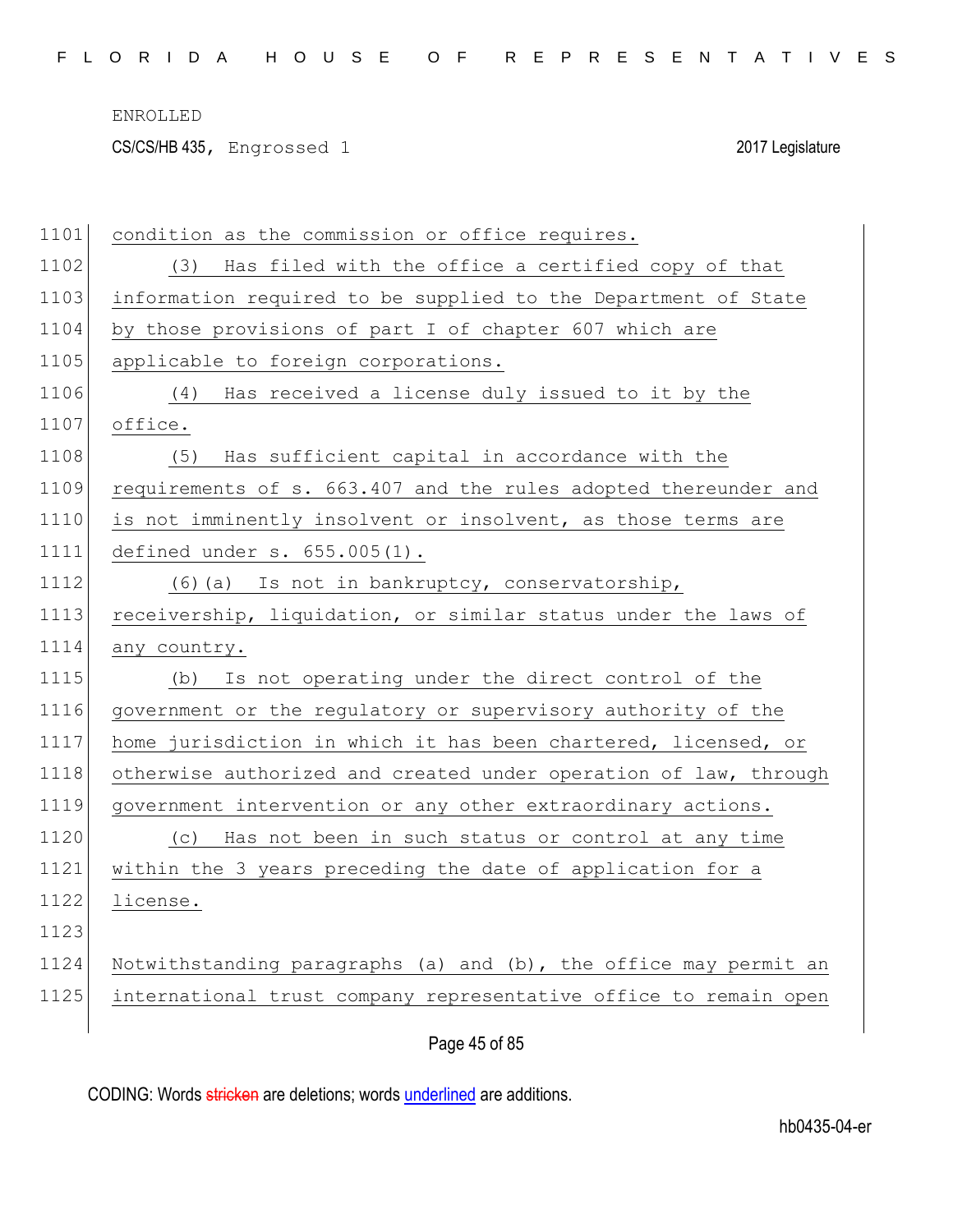CS/CS/HB 435, Engrossed 1 2017 Legislature

| 1126 | and in operation pursuant to $s. 663.412(1)(b)$ .                |
|------|------------------------------------------------------------------|
| 1127 | Section 26. Section 663.405, Florida Statutes, is created        |
| 1128 | to read:                                                         |
| 1129 | 663.405 Civil action subpoena enforcement.-                      |
| 1130 | (1) Notwithstanding s. 655.059, an international trust           |
| 1131 | company representative office established under this chapter is  |
| 1132 | not required to produce a book or record pertaining to a deposit |
| 1133 | account, investment account, trust account, or loan of a         |
| 1134 | customer of the international trust entity's offices that are    |
| 1135 | located outside the United States or its territories in response |
| 1136 | to a subpoena, if the book or record is maintained outside the   |
| 1137 | United States or its territories and is not in the possession,   |
| 1138 | custody, or control of the international trust entity's          |
| 1139 | representative office established in this state.                 |
| 1140 | (2) This section applies only to a subpoena issued               |
| 1141 | pursuant to the Florida Rules of Civil Procedure, the Federal    |
| 1142 | Rules of Civil Procedure, or other similar law or rule of civil  |
| 1143 | procedure in another state. This section does not apply to a     |
| 1144 | subpoena issued by or on behalf of a federal, state, or local    |
| 1145 | government law enforcement agency, administrative or regulatory  |
| 1146 | agency, legislative body, or grand jury and does not limit the   |
| 1147 | power of the office to access all books and records in the       |
| 1148 | exercise of the office's regulatory and supervisory powers under |
| 1149 | the financial institutions codes.                                |
| 1150 | Section 27. Section 663.406, Florida Statutes, is created        |
|      | Page 46 of 85                                                    |
|      |                                                                  |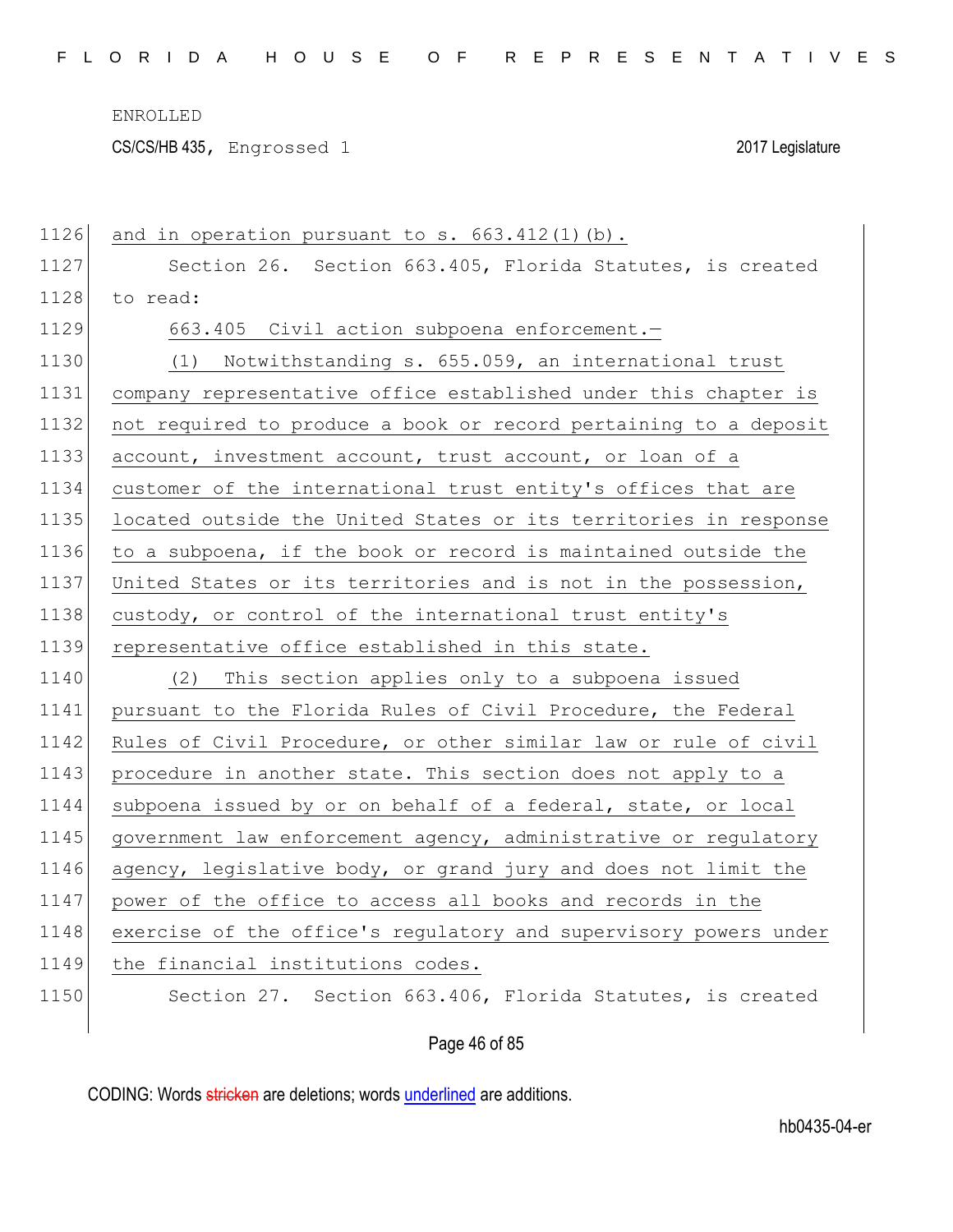CS/CS/HB 435, Engrossed 1 2017 Legislature

| 1151 | to read:                                                         |
|------|------------------------------------------------------------------|
| 1152 | 663.406 Application for license; approval or disapproval.-       |
| 1153 | (1) An international trust entity, before being licensed         |
| 1154 | by the office to maintain any office in this state, must         |
| 1155 | subscribe and acknowledge, and submit to the office, an          |
| 1156 | application that contains all of the following:                  |
| 1157 | The name of the international trust entity.<br>(a)               |
| 1158 | The proposed location, by street and post office<br>(b)          |
| 1159 | address and county, where its business is to be transacted in    |
| 1160 | this state, and the name of the person who will be in charge of  |
| 1161 | the business and affairs of the office.                          |
| 1162 | The location where its initial registered office will<br>(C)     |
| 1163 | be located in this state.                                        |
| 1164 | The total amount of the capital accounts of the<br>(d)           |
| 1165 | international trust entity.                                      |
| 1166 | (e) A complete and detailed statement of its financial           |
| 1167 | condition as of a date within 180 days before the date of such   |
| 1168 | application, except that the office in its discretion may, when  |
| 1169 | necessary or expedient, accept such statement of financial       |
| 1170 | condition as of a date within 240 days before the date of such   |
| 1171 | application. The office in its discretion may, when necessary or |
| 1172 | expedient, require an independent opinion audit or the           |
| 1173 | equivalent satisfactory to the office.                           |
| 1174 | A listing of any occasion within the 10-year period<br>(f)       |
| 1175 | before the application on which either the international trust   |
|      |                                                                  |

# Page 47 of 85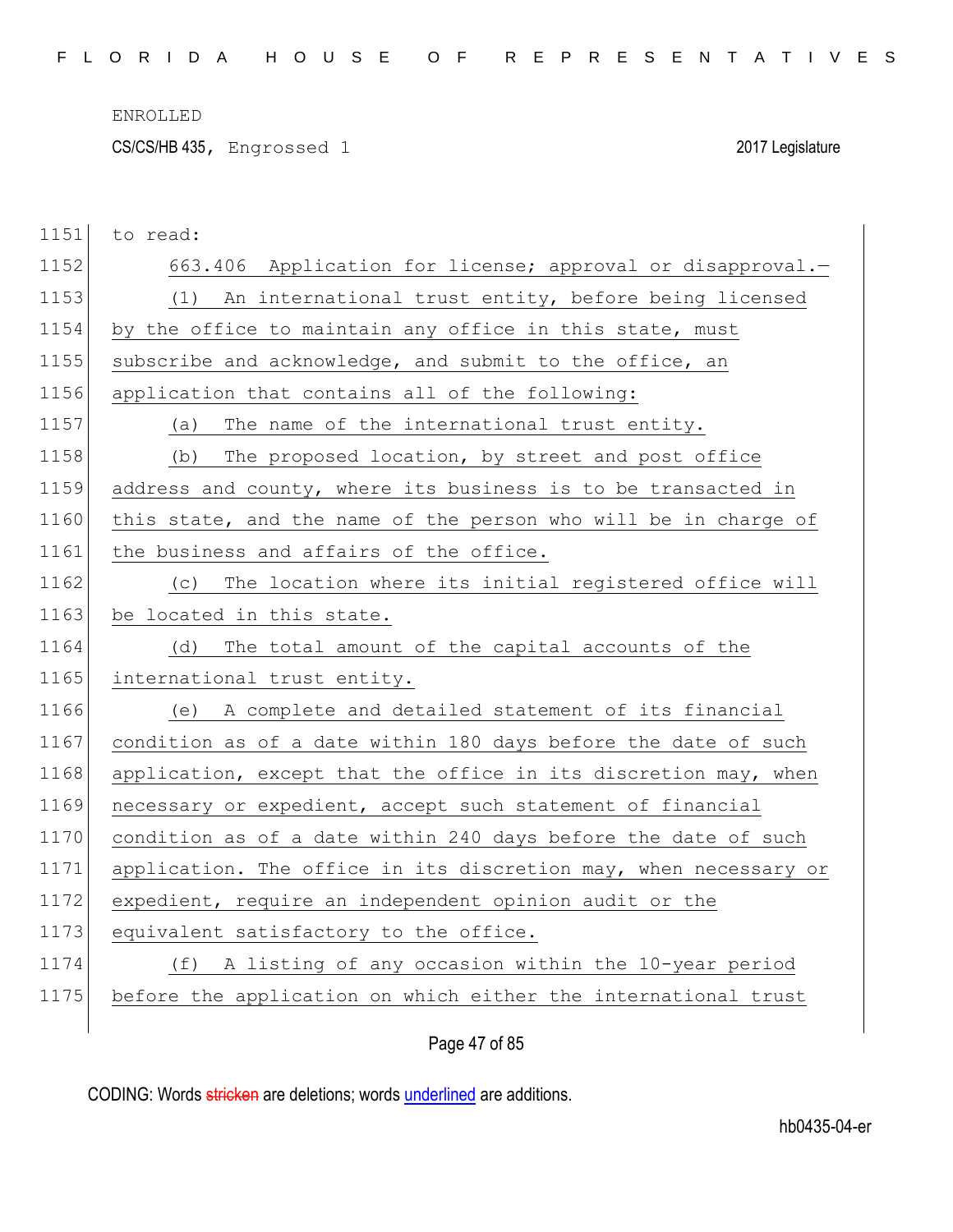ENROLLED CS/CS/HB 435, Engrossed 1 2017 Legislature

| 1176 | entity or any of its directors, executive officers, or principal |
|------|------------------------------------------------------------------|
| 1177 | shareholders have been arrested for, charged with, convicted of, |
| 1178 | or pled guilty or nolo contendere to, regardless of              |
| 1179 | adjudication, any offense with respect to which the penalties    |
| 1180 | include the possibility of imprisonment for 1 year or more, or   |
| 1181 | to any offense involving money laundering, currency transaction  |
| 1182 | reporting, facilitating or furthering terrorism, or fraud, or    |
| 1183 | otherwise related to the operation of a financial institution.   |
| 1184 | The office shall disallow any illegally obtained<br>(2)          |
| 1185 | currency, monetary instruments, funds, or other financial        |
| 1186 | resources from the capitalization requirements of this section,  |
| 1187 | and the existence of such illegally obtained resources is        |
| 1188 | grounds for denial of the application for license.               |
| 1189 | An international trust entity that submits an<br>(3)             |
|      |                                                                  |
| 1190 | application to the office shall concurrently submit a            |
| 1191 | certificate issued by the supervisory authority of the country   |
| 1192 | in which the international trust entity is chartered or          |
| 1193 | organized which states that the international trust entity is    |
| 1194 | duly organized and licensed, or otherwise authorized by          |
| 1195 | operation of law to transact business as a trust entity, and     |
| 1196 | lawfully existing in good standing.                              |
| 1197 | (4) An international trust entity that has operated an           |
| 1198 | international trust company representative office in this state  |
| 1199 | for at least 3 years in a safe and sound manner, as defined by   |
| 1200 | commission rule, and that is otherwise eligible to establish an  |

# Page 48 of 85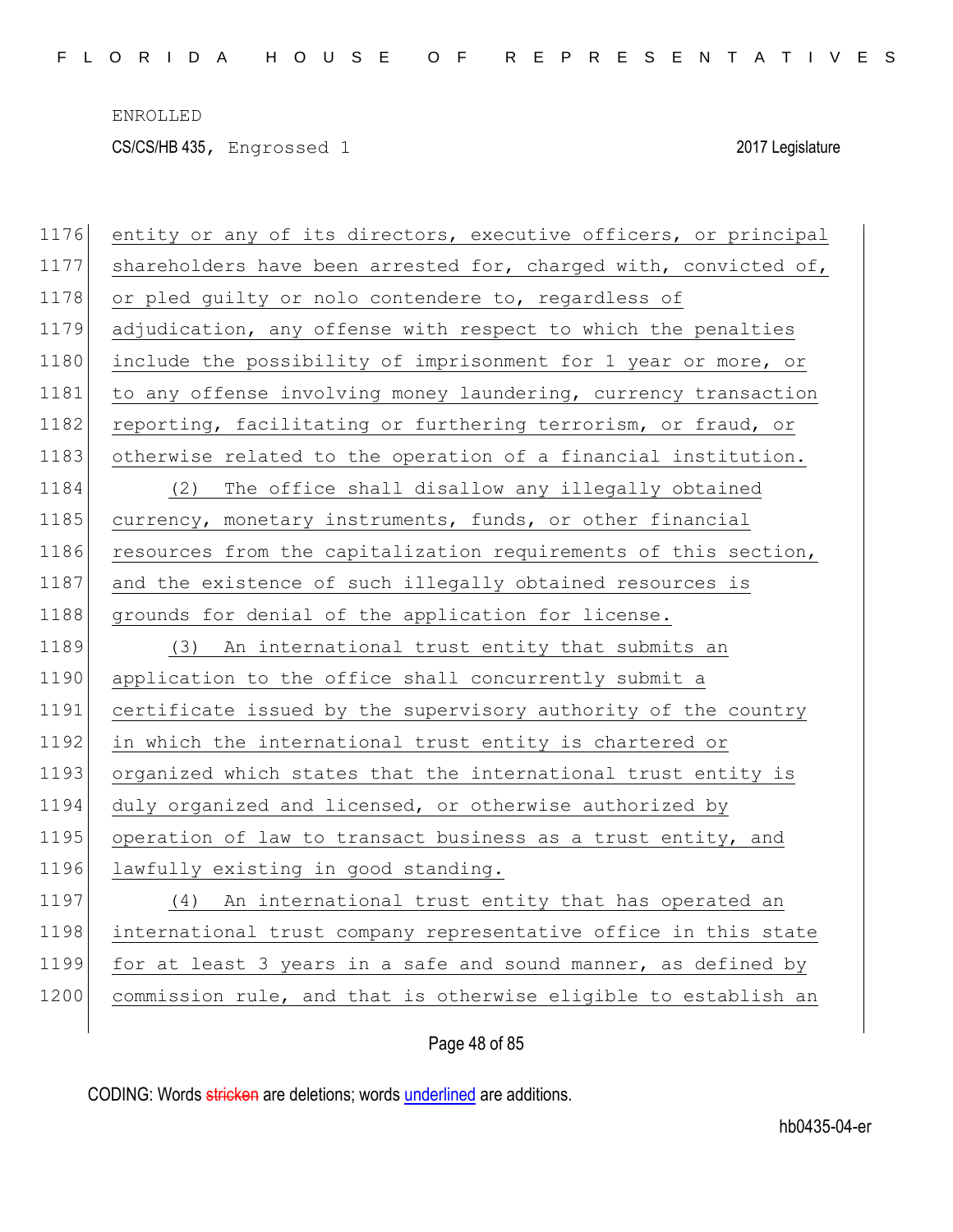CS/CS/HB 435, Engrossed 1 2017 Legislature

| 1201 | additional office may establish one or more international trust  |
|------|------------------------------------------------------------------|
| 1202 | company representative offices by providing an abbreviated       |
| 1203 | application, and paying the appropriate license fee pursuant to  |
| 1204 | s. 663.413.                                                      |
| 1205 | An application filed pursuant to this section must be<br>(5)     |
| 1206 | made on a form prescribed by the commission and must contain     |
| 1207 | such information as the commission or office requires.           |
| 1208 | (6) The office may, in its discretion, approve or                |
| 1209 | disapprove the application, but it may not approve the           |
| 1210 | application unless, in its opinion, the applicant meets each and |
| 1211 | every requirement of this part and any other applicable          |
| 1212 | provision of the financial institutions codes. The office may    |
| 1213 | approve the application only if it has determined that the       |
| 1214 | directors, executive officers, and principal shareholders of the |
| 1215 | international trust entity are qualified by reason of their      |
| 1216 | financial ability, reputation, and integrity and have sufficient |
| 1217 | trust company and other business experience to indicate that     |
| 1218 | they will manage and direct the affairs of the international     |
| 1219 | trust entity in a safe, sound, and lawful manner. In the         |
| 1220 | processing of any application filed pursuant to this section,    |
| 1221 | the time limitations under the Administrative Procedure Act do   |
| 1222 | not apply as to approval or disapproval of the application. For  |
| 1223 | applications filed on or after January 1, 2018, the time         |
| 1224 | limitations for approval or disapproval of an application must   |
| 1225 | be prescribed by rule of the commission.                         |
|      |                                                                  |

# Page 49 of 85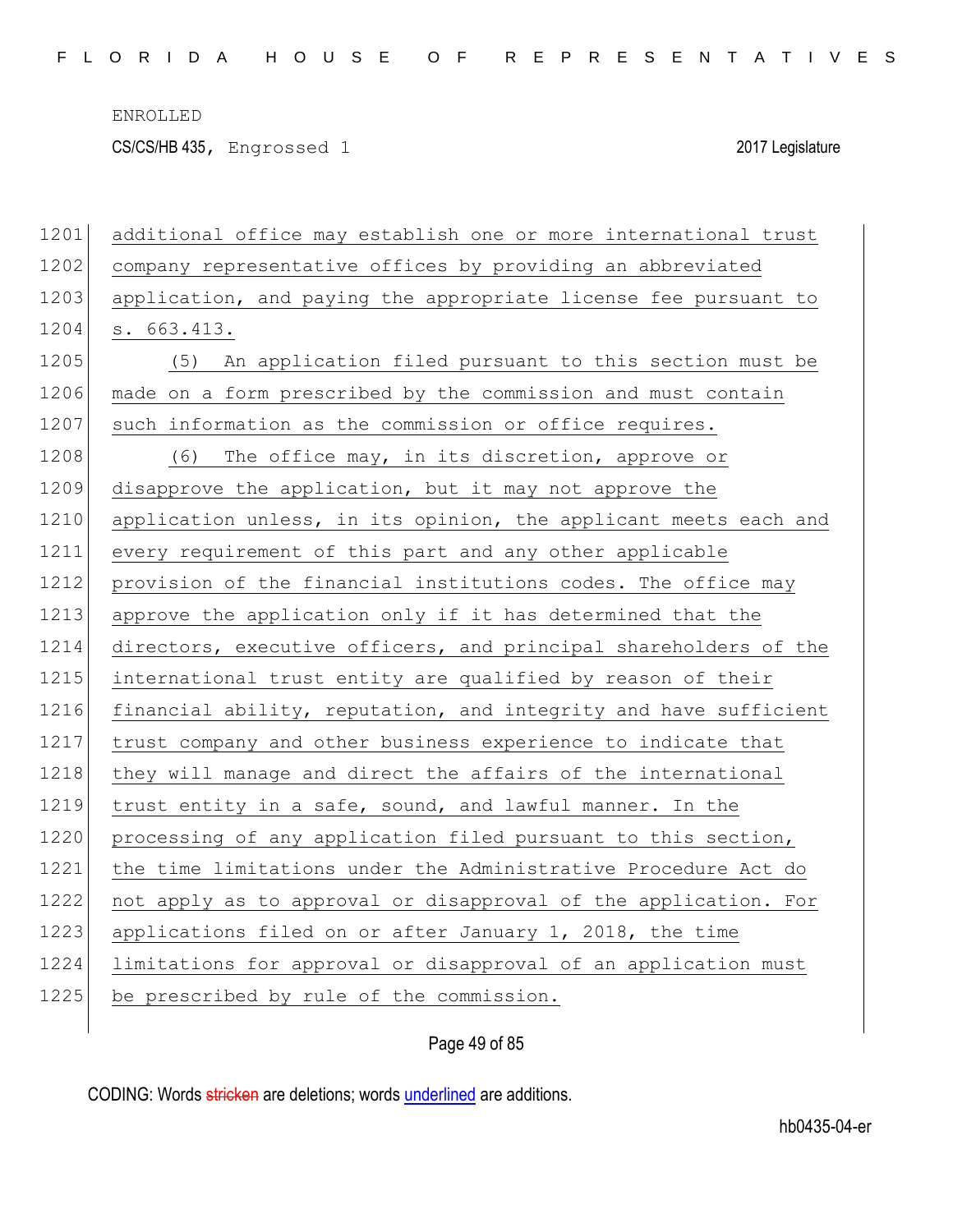CS/CS/HB 435, Engrossed 1 2017 Legislature

| 1226 | The office may not issue a license to an international<br>(7)    |
|------|------------------------------------------------------------------|
| 1227 | trust entity unless it is chartered, licensed, or similarly      |
| 1228 | authorized by operation of law in a jurisdiction in which any    |
| 1229 | financial institution licensed or chartered by any state or      |
| 1230 | federal regulatory agency in the United States may establish     |
| 1231 | similar facilities or exercise similar powers.                   |
| 1232 | The office may not issue a license to an international<br>(8)    |
| 1233 | trust entity for the purpose of operating an international trust |
| 1234 | company representative office in this state unless the trust     |
| 1235 | entity:                                                          |
| 1236 | Holds an unrestricted license to conduct trust<br>(a)            |
| 1237 | business in the foreign country under whose laws it is organized |
| 1238 | and chartered;                                                   |
| 1239 | Has been authorized by the foreign country's<br>(b)              |
| 1240 | appropriate regulatory authority to establish the proposed       |
| 1241 | international trust company representative office; and           |
| 1242 | (c) Is adequately supervised by the appropriate regulatory       |
| 1243 | agency in the foreign country in which it is organized and       |
| 1244 | chartered.                                                       |
| 1245 | The commission shall establish, by rule, the general<br>(9)      |
| 1246 | principles that determine the adequacy of supervision of an      |
| 1247 | international trust entity's foreign establishments. These       |
|      |                                                                  |
| 1248 | principles must be based upon the need for cooperative           |
| 1249 | supervisory efforts and consistent regulatory guidelines and     |
| 1250 | must address, at a minimum, the capital adequacy, asset quality, |

Page 50 of 85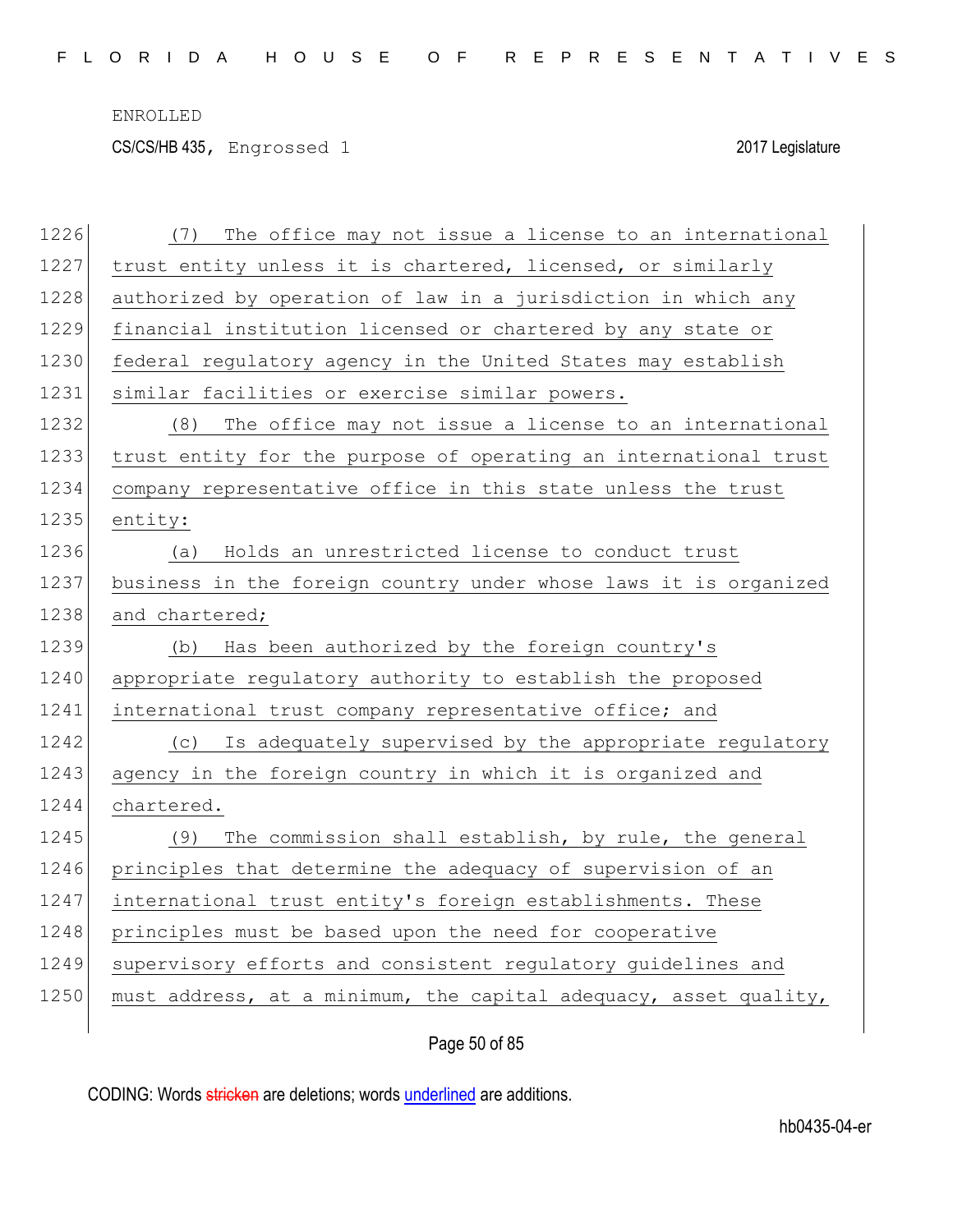CS/CS/HB 435, Engrossed 1 2017 Legislature

| 1251 | management, earnings, liquidity, internal controls, audits, and  |
|------|------------------------------------------------------------------|
| 1252 | foreign exchange operations and positions of the international   |
| 1253 | trust entity. This subsection does not require examination by    |
| 1254 | the home-country regulatory authorities of any office of an      |
| 1255 | international trust entity in this state. The commission may     |
| 1256 | also establish, by rule, other standards for approval of an      |
| 1257 | application for a license as considered necessary to ensure the  |
| 1258 | safe and sound operations of the international trust entity in   |
| 1259 | this state.                                                      |
| 1260 | Section 28. Section 663.407, Florida Statutes, is created        |
| 1261 | to read:                                                         |
| 1262 | 663.407 Capital requirements.-                                   |
| 1263 | (1) For an international trust entity to qualify for a           |
| 1264 | license under this part, the proposed capitalization of the      |
| 1265 | international trust entity must be in such amount as the office  |
| 1266 | determines is necessary, taking into consideration the risk      |
| 1267 | profile of the international trust entity and the ability of the |
| 1268 | international trust entity to operate a licensed office in a     |
| 1269 | safe and sound manner. In making this determination, the office  |
| 1270 | shall consider the financial resources of the international      |
| 1271 | trust entity, including:                                         |
| 1272 | (a) The international trust entity's current and projected       |
| 1273 | capital position, profitability, level of indebtedness, business |
| 1274 | and strategic plans, and off-balance sheet asset management and  |
| 1275 | administration activities;                                       |
|      |                                                                  |

# Page 51 of 85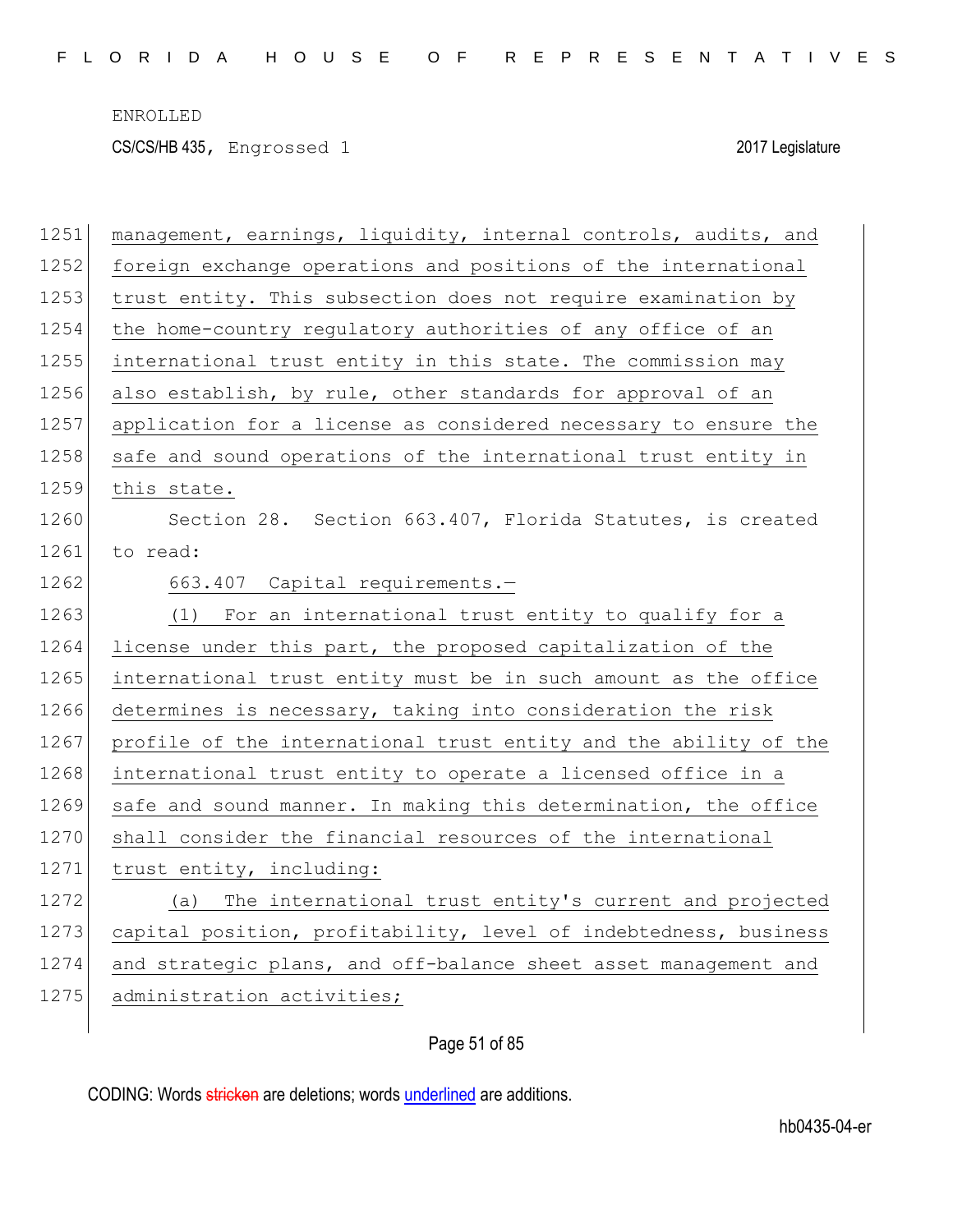CS/CS/HB 435, Engrossed 1 2017 Legislature

| 1276 | The financial condition of any of the international<br>(b)       |
|------|------------------------------------------------------------------|
| 1277 | trust entity's existing offices located in the United States;    |
| 1278 | The minimum capital requirements of the international<br>(C)     |
| 1279 | trust entity's home-country jurisdiction; and                    |
| 1280 | The capital ratio standards used in the United States<br>(d)     |
| 1281 | and in the international trust entity's home-country             |
| 1282 | jurisdiction.                                                    |
| 1283 | (2)<br>The proposed capitalization of the international trust    |
| 1284 | entity must be in such amount as the office deems adequate, but  |
| 1285 | in no case may the total capital accounts of the international   |
| 1286 | trust entity be less than \$1 million.                           |
| 1287 | (3) The office may specify such other conditions as it           |
| 1288 | determines are appropriate, considering the public interest and  |
| 1289 | the need to maintain a safe, sound, and competitive financial    |
| 1290 | marketplace in this state.                                       |
| 1291 | (4) For purposes of this part, the capital accounts of and       |
| 1292 | capital ratio standards for an international trust entity must   |
| 1293 | be determined in accordance with rules adopted by the            |
| 1294 | commission. In adopting such rules, the commission shall         |
| 1295 | consider similar rules adopted by regulatory agencies in the     |
| 1296 | United States and the need to provide reasonably consistent      |
| 1297 | regulatory requirements for international trust entities doing   |
| 1298 | business in this state, as well as capital adequacy standards of |
| 1299 | an international trust entity's home-country jurisdiction.       |
| 1300 | Section 29. Section 663.408, Florida Statutes, is created        |
|      | Page 52 of 85                                                    |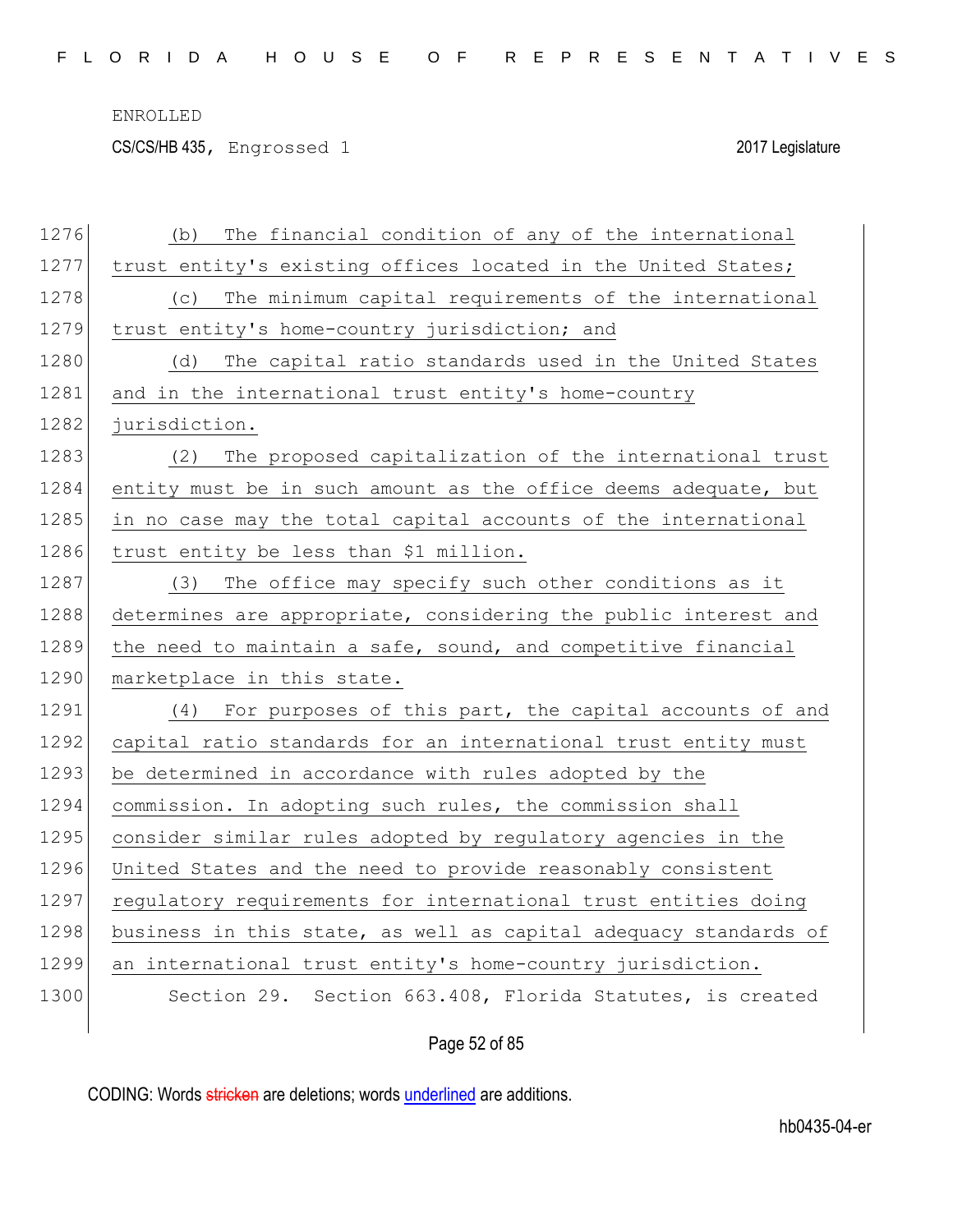CS/CS/HB 435, Engrossed 1 2017 Legislature

| 1301 | to read:                                                         |
|------|------------------------------------------------------------------|
| 1302 | 663.408 Licenses; permissible activities of licensees.-          |
| 1303 | (1)(a) An international trust entity licensed to operate         |
| 1304 | an office in this state may engage in the business authorized by |
| 1305 | this part at the office specified in such license for an         |
| 1306 | indefinite period.                                               |
| 1307 | (b) An international trust entity may operate more than          |
| 1308 | one licensed office, each at a different place of business,      |
| 1309 | provided that each office is separately licensed.                |
| 1310 | (c) A license is not transferable or assignable. However,        |
| 1311 | the location of a licensed office may be changed after           |
| 1312 | notification to the office.                                      |
| 1313 | A license must at all times be conspicuously displayed<br>(d)    |
|      |                                                                  |
| 1314 | in the place of business specified therein.                      |
| 1315 | An international trust entity that proposes to<br>(2)            |
| 1316 | terminate the operations of a licensed office in this state must |
| 1317 | surrender its license to the office and comply with such         |
| 1318 | procedures as the commission may prescribe by rule.              |
| 1319 | The license for an international trust company<br>(3)            |
| 1320 | representative office in this state may be suspended or revoked  |
| 1321 | by the office, with or without examination, upon its             |
| 1322 | determination that the international trust entity or the         |
| 1323 | licensed office does not meet all requirements for original      |
| 1324 | licensing. Additionally, the office shall revoke the license of  |
| 1325 | any licensed office that the office determines has been inactive |

Page 53 of 85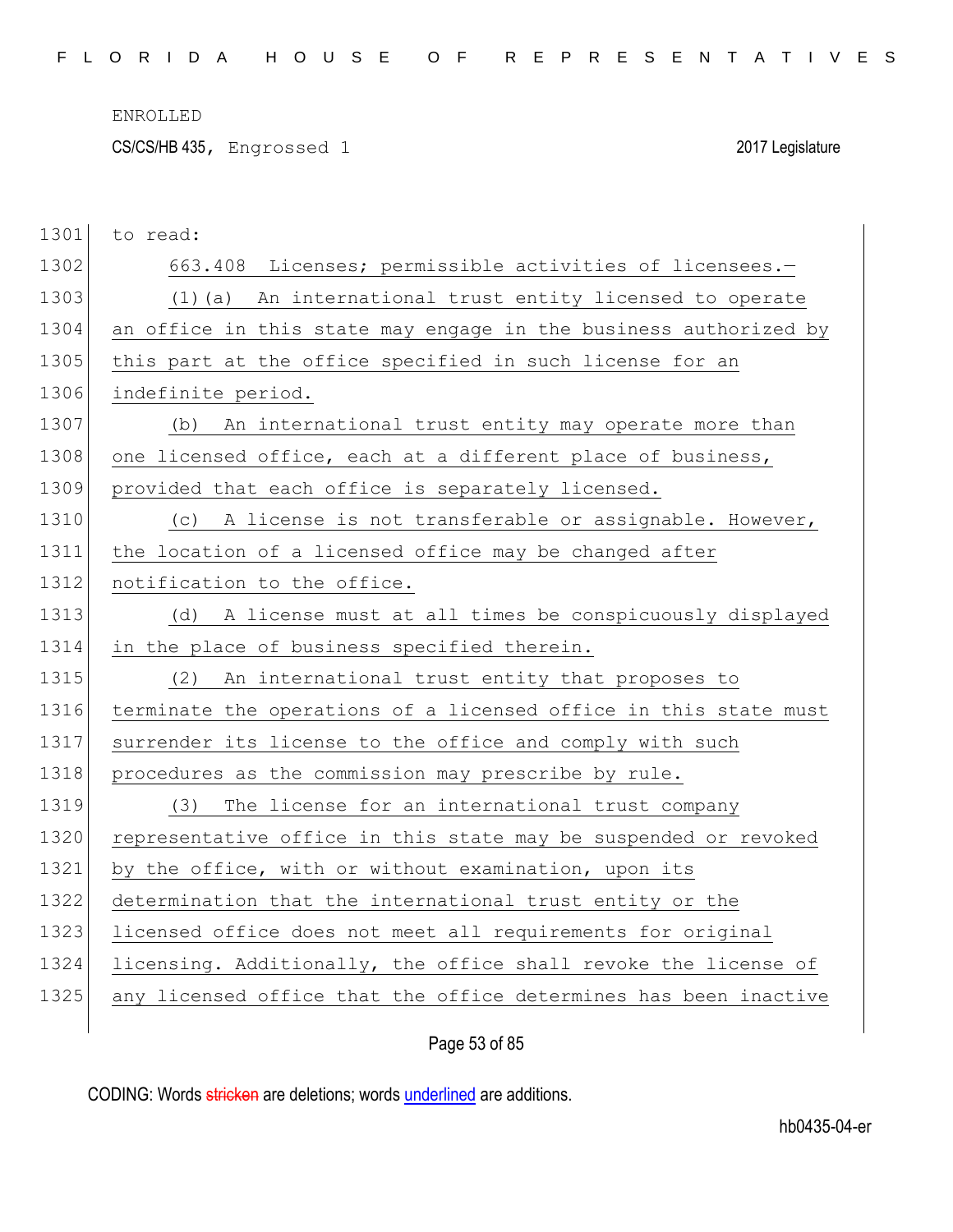CS/CS/HB 435, Engrossed 1 2017 Legislature

| 1326 | for 6 months or longer. The commission may by rule prescribe     |
|------|------------------------------------------------------------------|
| 1327 | additional conditions or standards under which the license of an |
| 1328 | international trust company representative office may be         |
| 1329 | suspended or revoked.                                            |
| 1330 | (4) If any such license is surrendered by the                    |
| 1331 | international trust entity or is suspended or revoked by the     |
| 1332 | office, all rights and privileges of the international trust     |
| 1333 | entity to transact the business under the license cease. The     |
| 1334 | commission shall prescribe by rule procedures for the surrender  |
| 1335 | of a license and for the orderly cessation of business by an     |
| 1336 | international trust entity in a manner that is not harmful to    |
| 1337 | the interests of its customers or of the public.                 |
| 1338 | Section 30. Section 663.4081, Florida Statutes, is created       |
|      |                                                                  |
| 1339 | to read:                                                         |
| 1340 | 663.4081 After-the-fact licensure process in the event of        |
| 1341 | the acquisition, merger, or consolidation of international trust |
| 1342 | entities. If an international trust entity proposes to acquire,  |
| 1343 | merge, or consolidate with an international trust entity that    |
| 1344 | presently operates an international trust company representative |
| 1345 | office licensed in this state, the office may allow the          |
| 1346 | currently licensed international trust company representative    |
| 1347 | office to remain open and in operation after consummation of the |
| 1348 | proposed acquisition, merger, or consolidation, subject to the   |
| 1349 | filing with the office of an after-the-fact license application  |
| 1350 | in accordance with all of the following conditions:              |

Page 54 of 85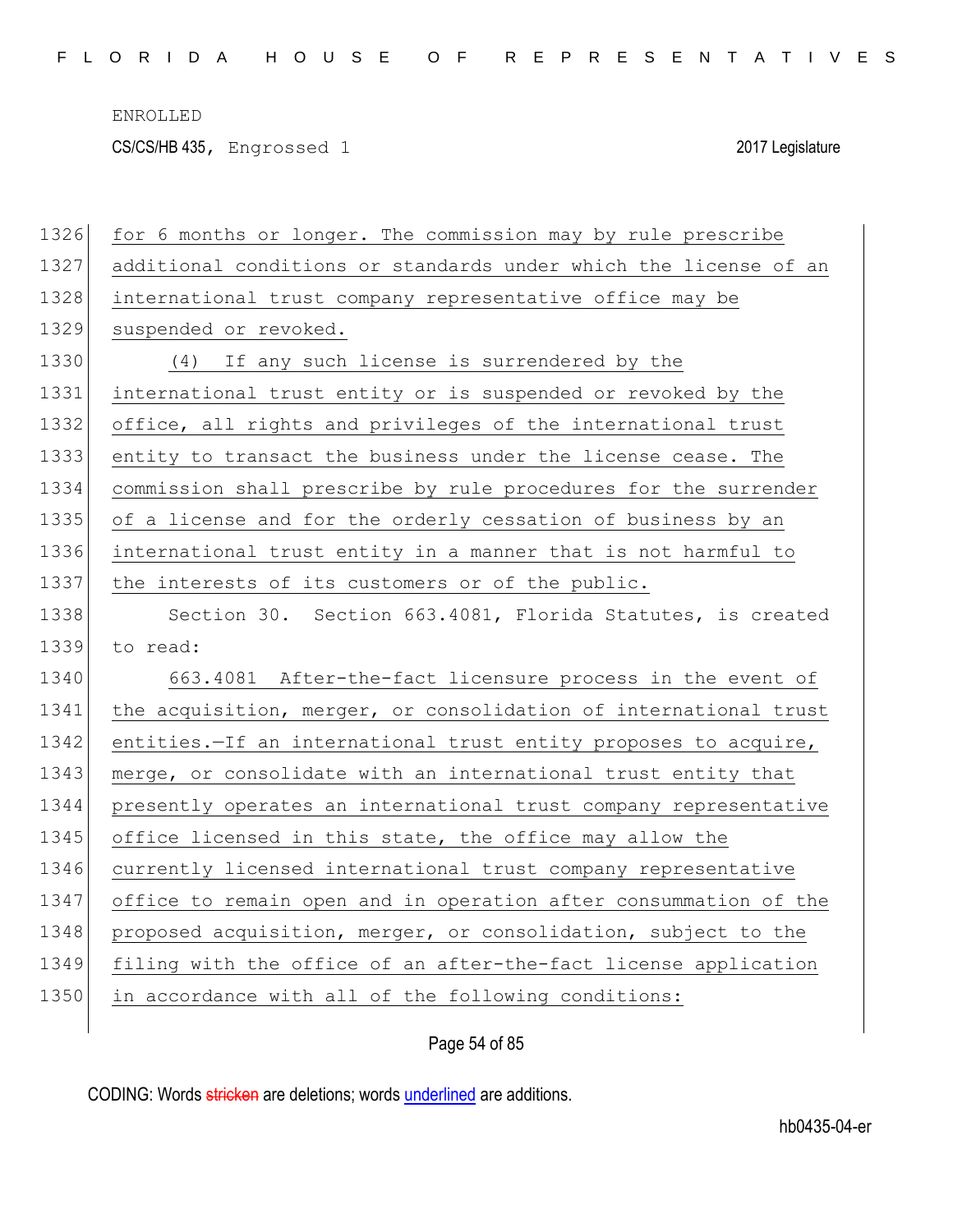CS/CS/HB 435, Engrossed 1 2017 Legislature

| 1351 | The international trust entity or entities resulting<br>(1)      |
|------|------------------------------------------------------------------|
| 1352 | from the acquisition, merger, or consolidation will not directly |
| 1353 | or indirectly own or control more than 5 percent of any class of |
| 1354 | the voting securities of, or control, a United States bank.      |
| 1355 | (2) Before consummation of the acquisition, merger, or           |
| 1356 | consolidation, the international trust entity currently licensed |
| 1357 | to operate an international trust company representative office  |
| 1358 | in this state must provide the office at least 30 days' advance  |
| 1359 | written notice, as prescribed by rules adopted by the            |
| 1360 | commission, of the proposed acquisition, merger, or              |
| 1361 | consolidation.                                                   |
| 1362 | (3) Before consummation of the acquisition, merger, or           |
| 1363 | consolidation, each international trust entity commits in        |
|      |                                                                  |
| 1364 | writing that it will:                                            |
| 1365 | Comply with the conditions in subsections (1) and (2)<br>(a)     |
| 1366 | and file an after-the-fact application for a license under s.    |
| 1367 | 663.406(1) within 60 days after consummation of the proposed     |
| 1368 | acquisition, merger, or consolidation; and refrain from engaging |
| 1369 | in new lines of business and from otherwise expanding the        |
| 1370 | activities of such establishment in this state until the         |
| 1371 | disposition of the after-the-fact license application, in        |
| 1372 | accordance with chapter 120; or                                  |
| 1373 | (b) Promptly wind down and close any international trust         |
| 1374 | company representative office in this state if the international |
| 1375 | trust entities that are party to the acquisition, merger, or     |

Page 55 of 85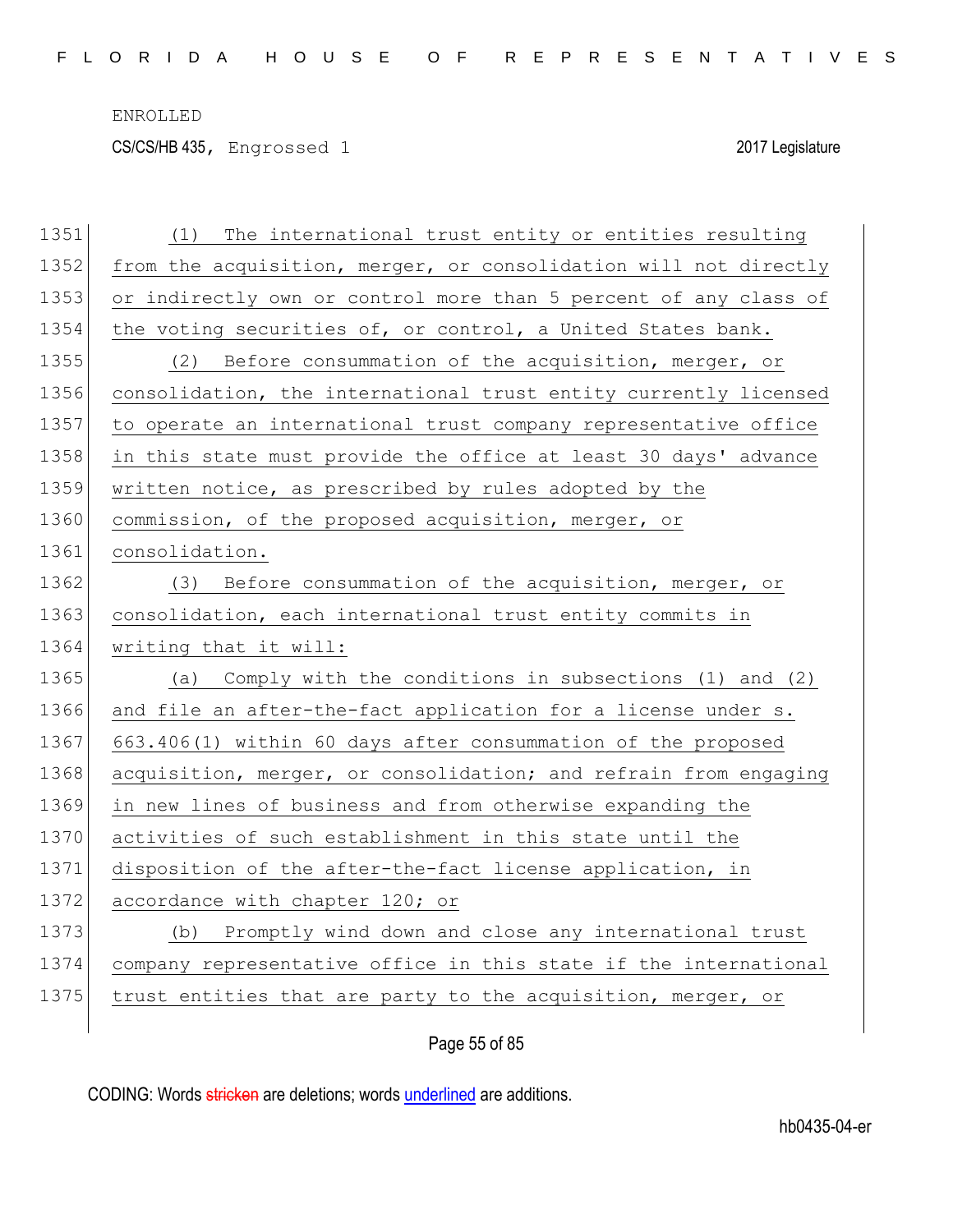CS/CS/HB 435, Engrossed 1 2017 Legislature

1376 consolidation elect not to file an application for a license in 1377 accordance with paragraph (a); and, before such wind-down and 1378 closure, refrain from engaging in new lines of business or 1379 otherwise expanding the activities of such establishment in this 1380 state. 1381 Section 31. Section 663.0625, Florida Statutes, is 1382 transferred, renumbered as section 663.409, Florida Statutes, 1383 and amended to read: 1384 663.409 663.0625 International trust company 1385 representative offices; permissible activities; requirements.-1386 (1) An international trust company representative office 1387 may conduct any nonfiduciary activities that are ancillary to 1388 the fiduciary business of its international trust entity banking 1389 corporation or trust company, but may not act as a fiduciary. 1390 Permissible activities include advertising, marketing, and 1391 soliciting for fiduciary business on behalf of an international 1392 trust entity banking corporation or trust company; contacting 1393 existing or potential customers, answering questions, and 1394 providing information about matters related to their accounts; 1395 serving as a liaison in this state between the international 1396 trust entity banking corporation or trust company and its 1397 existing or potential customers; and engaging in any other 1398 activities approved by the office or under rules of the 1399 commission.

1400 (2) Representatives and employees at such office may not

## Page 56 of 85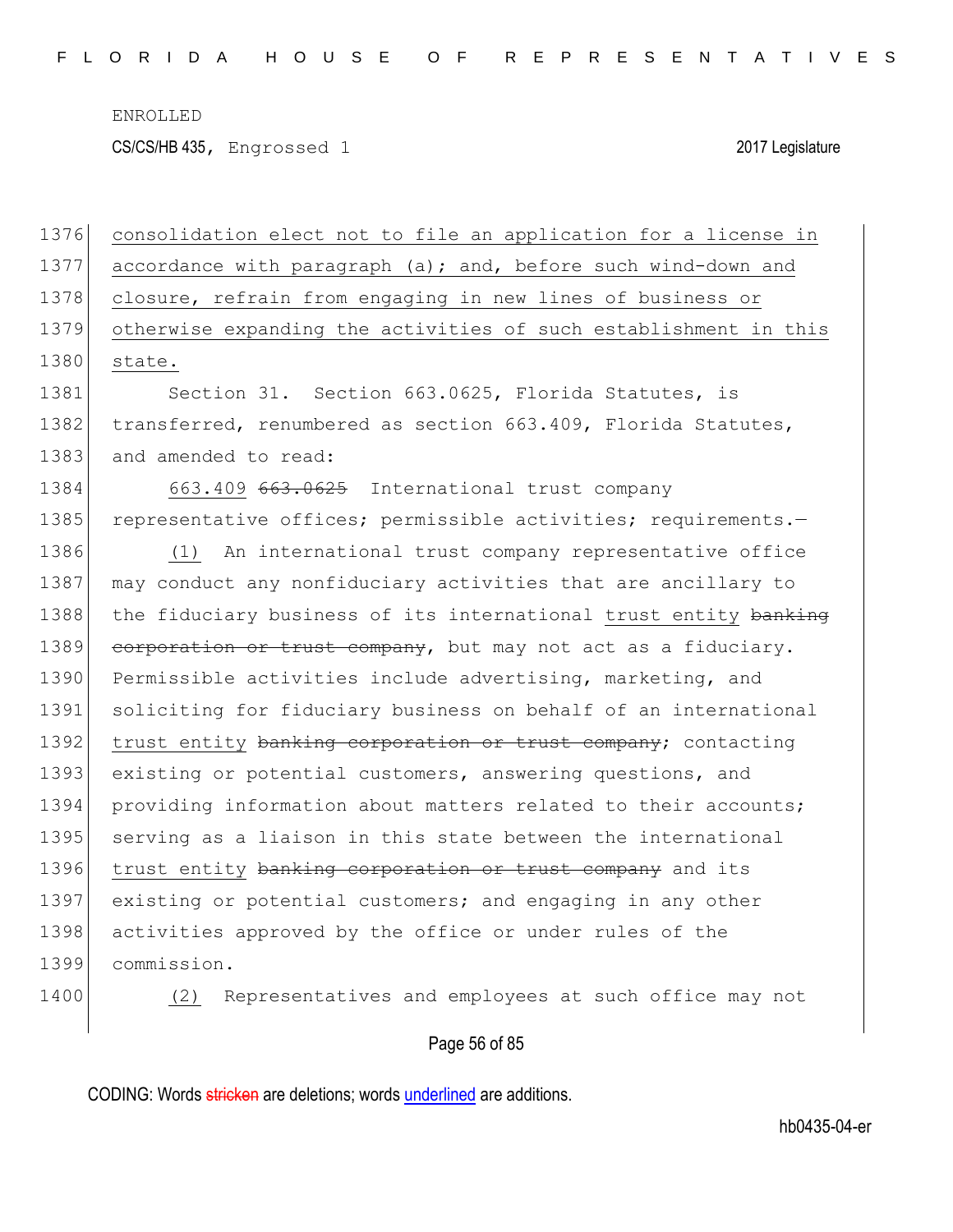ENROLLED CS/CS/HB 435, Engrossed 1 2017 Legislature

| 1401 | act as a fiduciary, including, but not limited to, accepting the |
|------|------------------------------------------------------------------|
| 1402 | fiduciary appointment, executing the fiduciary documents that    |
| 1403 | create the fiduciary relationship, or making discretionary       |
| 1404 | decisions regarding the investment or distribution of fiduciary  |
| 1405 | accounts, or accepting custody of any trust property or any      |
| 1406 | other good, asset, or thing of value on behalf of the affiliated |
| 1407 | international trust entity, its subsidiaries or affiliates, or   |
| 1408 | subsidiaries and affiliates of the international trust company   |
| 1409 | representative office.                                           |
| 1410 | (3) An international trust company representative office         |
| 1411 | licensed by the office may engage in any activities permissible  |
| 1412 | for a qualified limited service affiliate under part IV of this  |
| 1413 | chapter.                                                         |
| 1414 | Section 32. Section 663.410, Florida Statutes, is created        |
| 1415 | to read:                                                         |
| 1416 | 663.410 Certification of capital accounts. - Before opening      |
| 1417 | an office in this state, and annually thereafter so long as an   |
| 1418 | international trust company representative office is maintained  |
| 1419 | in this state, an international trust entity licensed pursuant   |
| 1420 | to this part must certify to the office the amount of its        |
| 1421 | capital accounts, expressed in the currency of the home          |
| 1422 | jurisdiction where it has been authorized by charter, license,   |
| 1423 | or similar authorization by operation of law to carry on trust   |
| 1424 | business. The dollar equivalent of these amounts, as determined  |
| 1425 | by the office, is deemed to be the amount of its capital         |
|      |                                                                  |

Page 57 of 85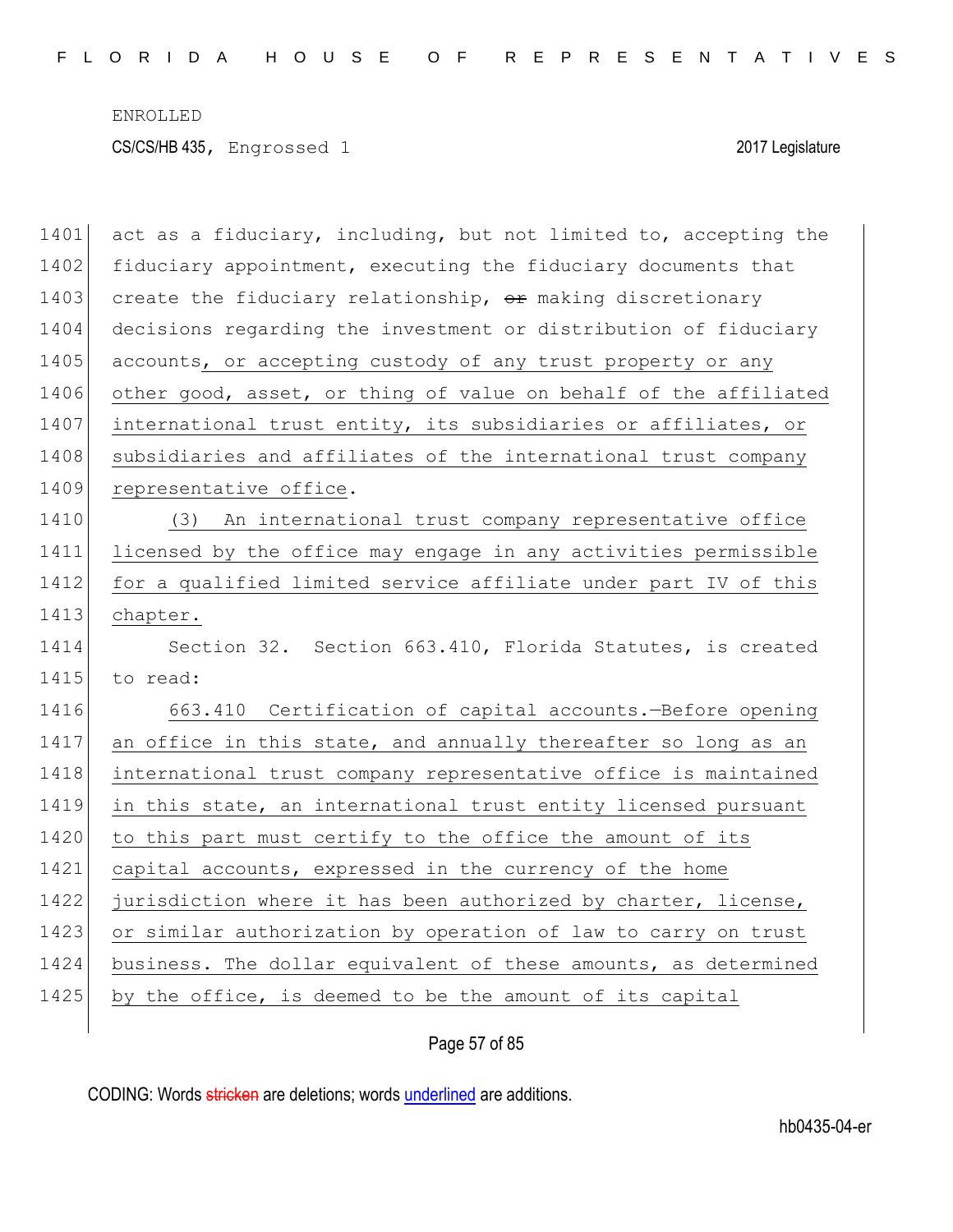CS/CS/HB 435, Engrossed 1 2017 Legislature

| 1426 | accounts. The annual certification of capital accounts must be   |
|------|------------------------------------------------------------------|
| 1427 | received by the office on or before June 30 of each year.        |
| 1428 | Section 33. Section 663.411, Florida Statutes, is created        |
| 1429 | to read:                                                         |
| 1430 | 663.411 Reports; records.-                                       |
| 1431 | (1) An international trust entity that operates an office        |
| 1432 | licensed under this part shall, at such times and in such form   |
| 1433 | as the commission prescribes, make written reports in the        |
| 1434 | English language to the office, under the oath of one of its     |
| 1435 | officers, managers, or agents transacting business in this       |
| 1436 | state, showing the amount of its assets and liabilities and      |
| 1437 | containing such other matters as the commission or office        |
| 1438 | requires. An international trust entity that maintains two or    |
| 1439 | more representative offices may consolidate such information in  |
| 1440 | one report unless the office requires otherwise for purposes of  |
| 1441 | its supervision of the condition and operations of each such     |
| 1442 | office. The late filing of such reports is subject to an         |
| 1443 | administrative fine as prescribed under s. 655.045(2). If the    |
| 1444 | international trust entity fails to make such report as directed |
| 1445 | by the office or if such report contains a false statement       |
| 1446 | knowingly made, the same are grounds for revocation of the       |
| 1447 | license of the international trust entity.                       |
| 1448 | An international trust entity that operates an office<br>(2)     |
| 1449 | licensed under this part shall cause to be kept, at a location   |
| 1450 | accepted by the office:                                          |
|      |                                                                  |

Page 58 of 85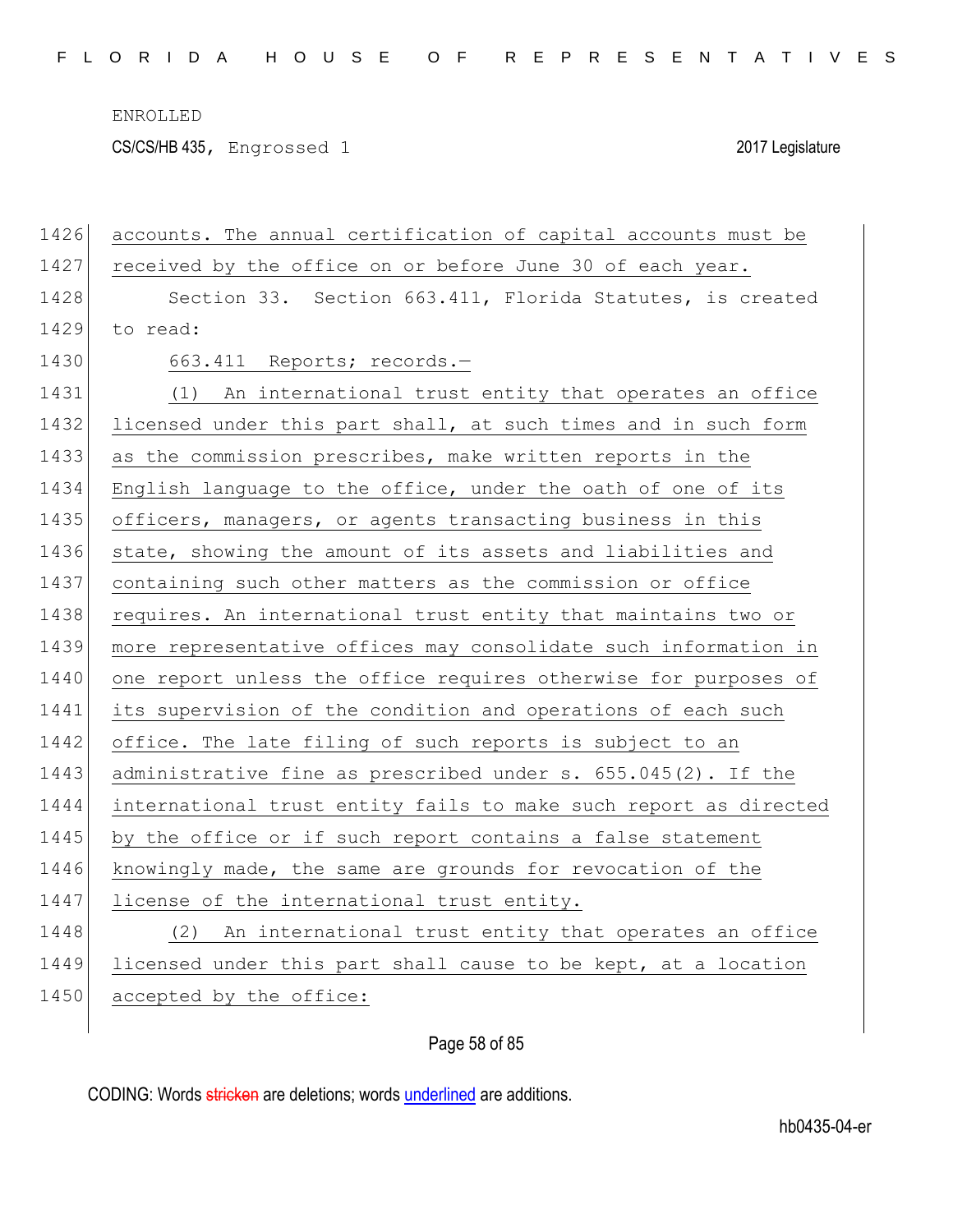CS/CS/HB 435, Engrossed 1 2017 Legislature

| 1451 | Correct and complete books and records of account of<br>(a)      |
|------|------------------------------------------------------------------|
| 1452 | the business operations transacted by such office. All policies  |
| 1453 | and procedures relating specifically to the operations of such   |
| 1454 | office, as well as any existing general ledger or subsidiary     |
| 1455 | accounts, must be maintained in the English language; however,   |
| 1456 | any policies and procedures of the international trust entity    |
| 1457 | which are not specific to the operations of such office may be   |
| 1458 | maintained in a language other than English.                     |
| 1459 | Current copies of the charter or statement of<br>(b)             |
| 1460 | operation and bylaws of the international trust entity, relative |
| 1461 | to the operations of the international trust company             |
| 1462 | representative office, and minutes of the proceedings of its     |
| 1463 | directors, officers, or committees relative to the business of   |
| 1464 | the international trust company representative office. Such      |
| 1465 | records may be maintained in a language other than English and   |
| 1466 | must be kept pursuant to s. 655.91 and be made available to the  |
| 1467 | office, upon request, at any time during regular business hours  |
| 1468 | of the international trust company representative office.        |
| 1469 | (3) Any failure to keep such records as required in              |
| 1470 | subsection (2) or any refusal to produce such records upon       |
| 1471 | request by the office is grounds for suspension or revocation of |
| 1472 | any license issued under this part.                              |
| 1473 | The office may require at any time that any document<br>(4)      |
| 1474 | not written in the English language which the office deems       |
| 1475 | necessary for the purposes of its regulatory and supervisory     |
|      |                                                                  |

Page 59 of 85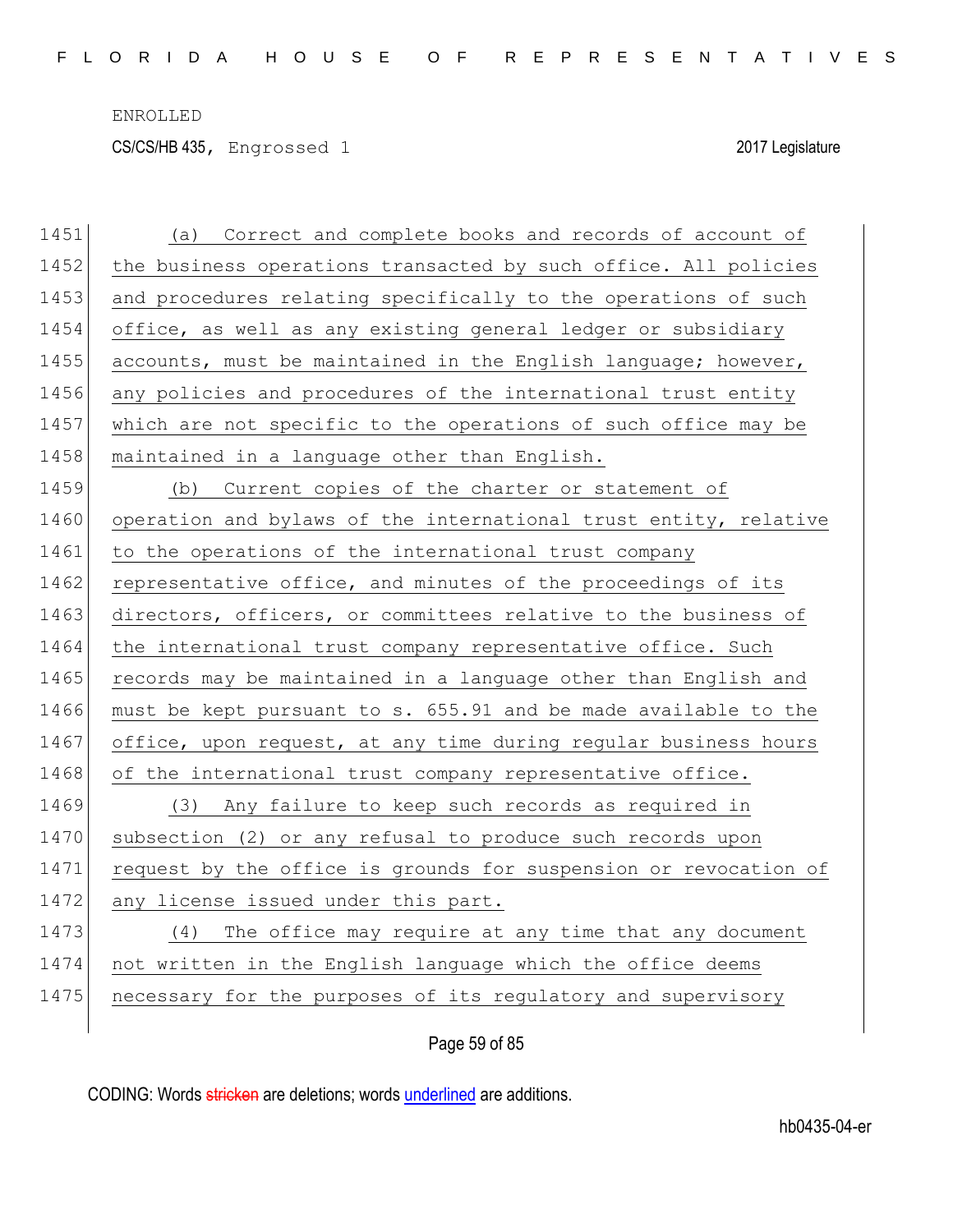CS/CS/HB 435, Engrossed 1 2017 Legislature

| 1476 | functions be translated into English at the expense of the       |
|------|------------------------------------------------------------------|
| 1477 | international trust entity.                                      |
| 1478 | Section 34. Section 663.412, Florida Statutes, is created        |
| 1479 | to read:                                                         |
| 1480 | 663.412 Termination of international trust entity's              |
| 1481 | charter or authority.-                                           |
| 1482 | (1) (a) An international trust entity that is licensed to        |
| 1483 | maintain an office in this state may not continue to conduct its |
| 1484 | licensed business in this state if the international trust       |
| 1485 | entity:                                                          |
| 1486 | Is dissolved, or its authority or existence is<br>1.             |
| 1487 | otherwise terminated or canceled in the home jurisdiction where  |
| 1488 | it has been authorized by charter, license, or similar           |
| 1489 | authorization by operation of law to carry on trust business;    |
| 1490 | 2. Is in bankruptcy, conservatorship, receivership,              |
| 1491 | liquidation, or similar status under the laws of any country; or |
| 1492 | 3. Is operating under the direct control of the government       |
| 1493 | or the regulatory or supervisory authority of the jurisdiction   |
| 1494 | where it has been authorized by charter, license, or similar     |
| 1495 | authorization by operation of law to carry on trust business     |
| 1496 | through government intervention or any other extraordinary       |
| 1497 | actions.                                                         |
| 1498 | Notwithstanding subparagraphs (a) 2. and 3., the<br>(b) 1.       |
| 1499 | office may permit an international trust company representative  |
| 1500 | office to remain open and in operation under the following       |
|      |                                                                  |

Page 60 of 85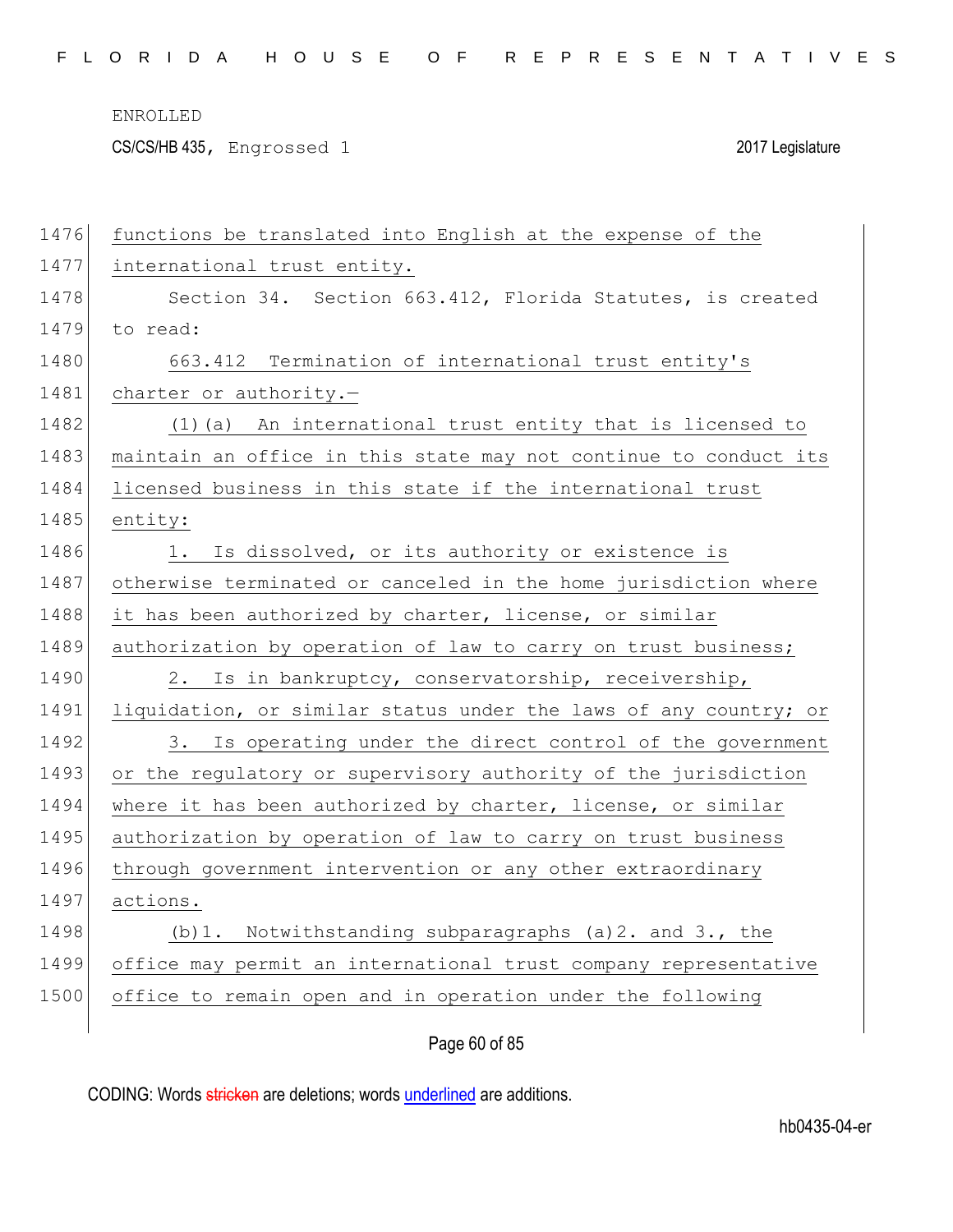CS/CS/HB 435, Engrossed 1 2017 Legislature

| 1501 | conditions:                                                            |
|------|------------------------------------------------------------------------|
| 1502 | Within 30 days after the occurrence of an event<br>а.                  |
| 1503 | described in subparagraph (a) 2. or subparagraph (a) 3., the           |
| 1504 | international trust company representative office provides the         |
| 1505 | office with a plan to wind down its affairs and business within        |
| 1506 | the subsequent 90 days or provides an interim operational plan         |
| 1507 | outlining parameters for its continued operation. If the office        |
| 1508 | finds that such interim operational plan does not allow for the        |
| 1509 | conduct of business in a safe and sound manner, the office shall       |
| 1510 | revoke the license.                                                    |
| 1511 | The international trust entity is authorized by the<br>b.              |
| 1512 | foreign country in which it is organized and licensed to address       |
| 1513 | the affairs of any international trust company representative          |
|      |                                                                        |
| 1514 | office in this state.                                                  |
| 1515 | The international trust company representative office<br>$\circ$ .     |
| 1516 | does not engage in any new lines of business or otherwise expand       |
| 1517 | its activities in this state.                                          |
| 1518 | d. The office determines that allowing the international               |
| 1519 | trust company representative office to remain open furthers            |
| 1520 | domestic and foreign supervisory cooperation.                          |
| 1521 | The office determines that allowing the international<br>$e_{\bullet}$ |
| 1522 | trust company representative office to remain open is in the           |
| 1523 | public's interest and does not present an immediate or serious         |
| 1524 | danger to the public health, safety, or welfare.                       |
| 1525 | 2. The commission may establish, by rule, additional                   |

# Page 61 of 85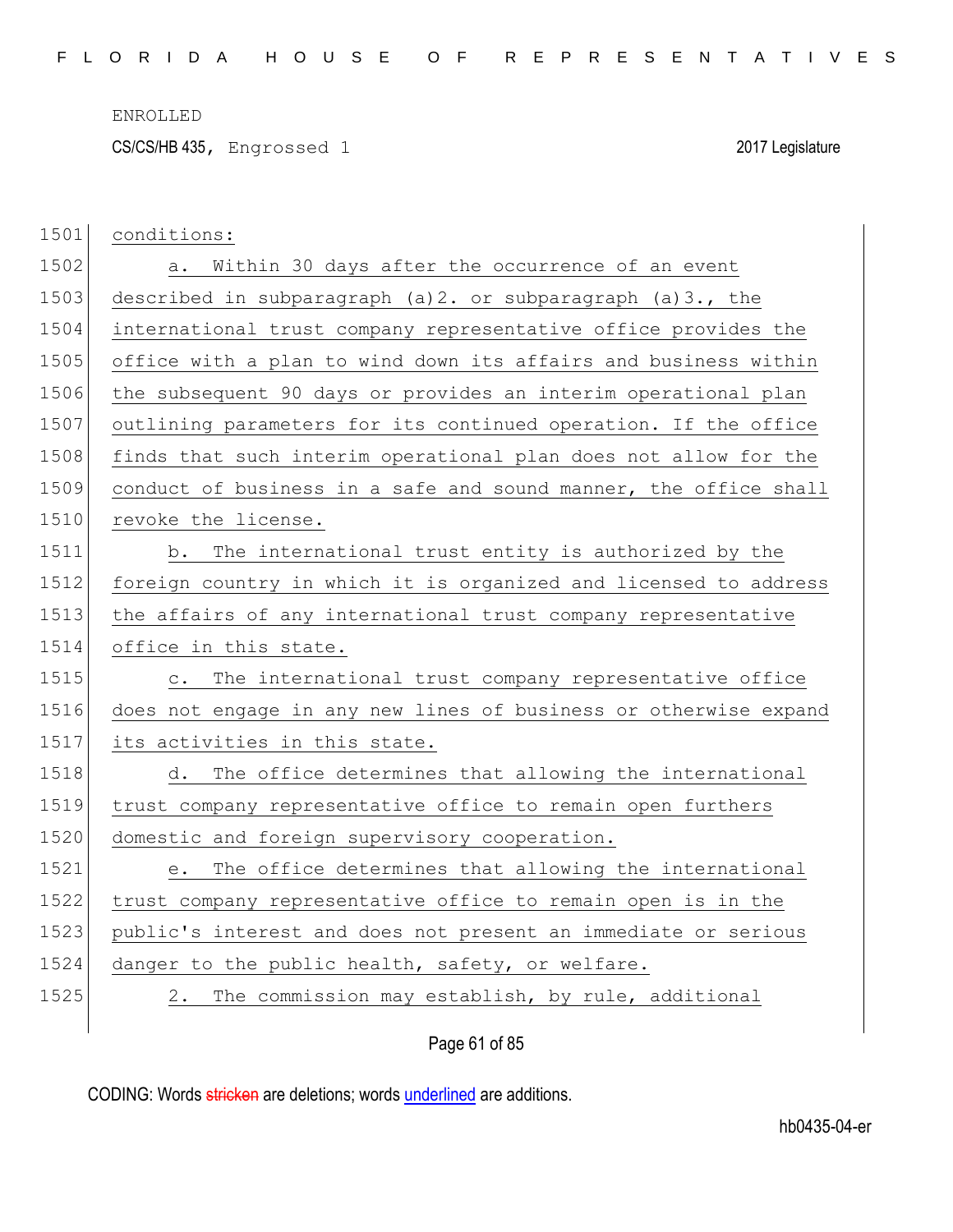CS/CS/HB 435, Engrossed 1 2017 Legislature

| 1526 | standards and conditions for approval of an interim operational  |
|------|------------------------------------------------------------------|
| 1527 | plan and for ongoing compliance with the plan. Such standards    |
| 1528 | and conditions shall be based upon the need for cooperative      |
| 1529 | supervisory efforts, consistent regulatory oversight, and the    |
| 1530 | orderly administration of the international trust entity's       |
| 1531 | affairs.                                                         |
| 1532 | 3. After the resolution of all applicable events described       |
| 1533 | in subparagraphs (a) 2. and 3., if an international trust entity |
| 1534 | is no longer authorized by the foreign country in which it is    |
| 1535 | organized and supervised to conduct trust business, the          |
| 1536 | international trust company representative office shall          |
| 1537 | surrender its license in accordance with s. 663.408.             |
| 1538 | The international trust entity or its surviving<br>(2)           |
| 1539 | officers and directors shall deliver to the office:              |
| 1540 | A certificate of the official who is responsible for<br>(a)      |
| 1541 | records of trust entities in the jurisdiction where the          |
| 1542 | international trust entity has been authorized by charter,       |
| 1543 | license, or similar authorization by operation of law to carry   |
| 1544 | on trust business of the international trust entity, attesting   |
| 1545 | to the occurrence of any event described in paragraph $(1)$ (a); |
| 1546 | (b) A certified copy of an order or decree of a court of         |
| 1547 | such jurisdiction, directing the dissolution of such             |
| 1548 | international trust entity, the termination of its existence, or |
| 1549 | the cancellation of its authority, or declaring its status in    |
| 1550 | bankruptcy, conservatorship, receivership, liquidation, or       |
|      |                                                                  |

Page 62 of 85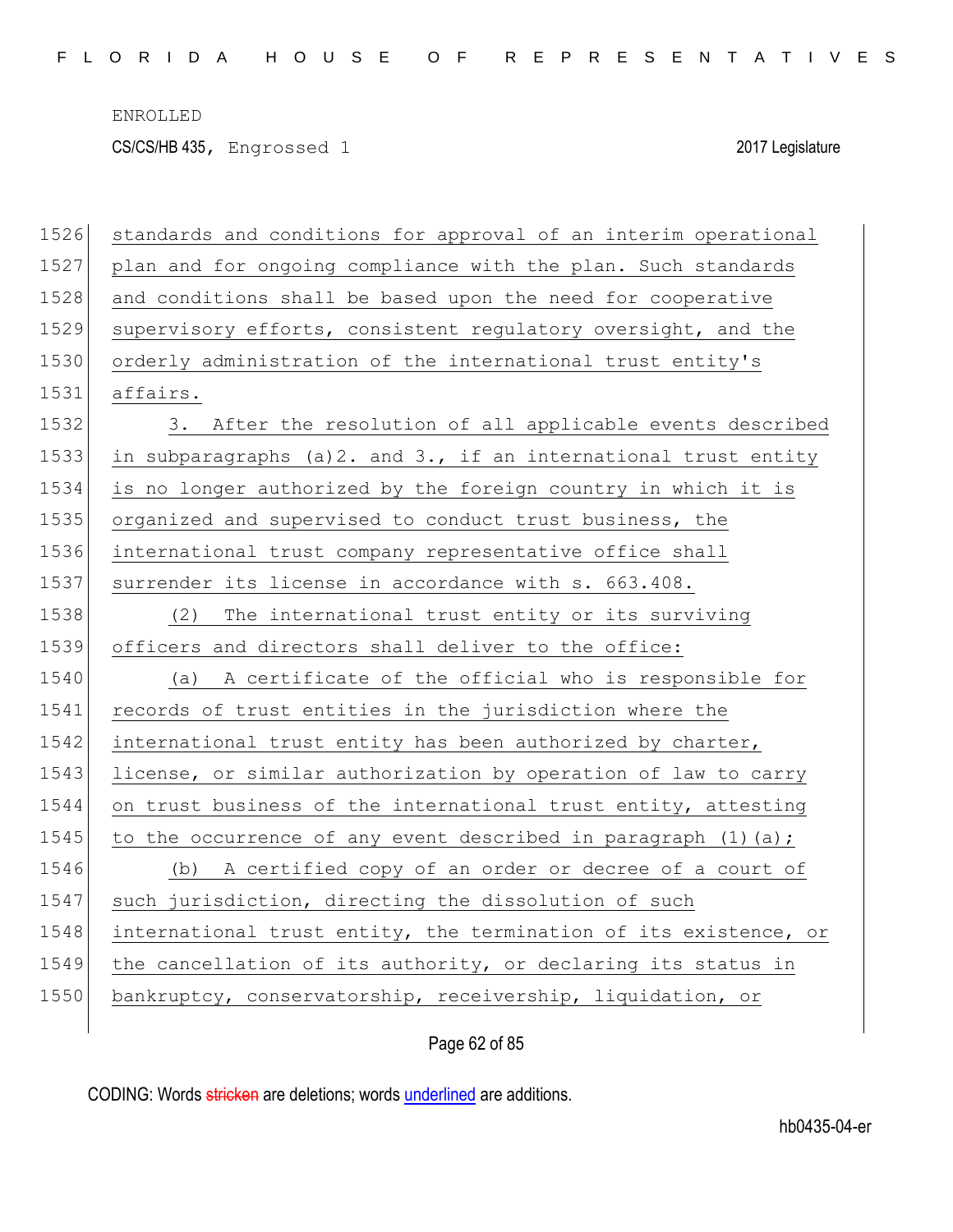CS/CS/HB 435, Engrossed 1 2017 Legislature

| 1551 | similar proceedings; or                                           |
|------|-------------------------------------------------------------------|
| 1552 | (c) Other reliable documentation evidencing that the              |
| 1553 | international trust entity is operating under the direct control  |
| 1554 | of its government or a regulatory or supervisory authority.       |
| 1555 | (3) The filing of the certificate, order, documentation,          |
| 1556 | or decree has the same effect as the revocation of the license    |
| 1557 | of such international trust entity as provided in s. 663.408,     |
| 1558 | unless the office has permitted the international trust company   |
| 1559 | representative office to remain open and in operation pursuant    |
| 1560 | to paragraph $(1)$ $(b)$ .                                        |
| 1561 | Section 35. Section 663.413, Florida Statutes, is created         |
| 1562 | to read:                                                          |
| 1563 | 663.413 Application and examination fees.-                        |
| 1564 | (1) An application for a license to establish an                  |
| 1565 | international trust company representative office under this      |
| 1566 | part must be accompanied by a nonrefundable \$5,000 filing fee,   |
| 1567 | payable to the office.                                            |
| 1568 | (2) An international trust entity that maintains an office        |
| 1569 | licensed under this part must pay to the office examination fees  |
| 1570 | that are determined by the commission by rule and that are        |
| 1571 | calculated in a manner so as to be equal to the actual cost of    |
| 1572 | each examiner's participation in the examination, as measured by  |
| 1573 | the examiner's pay scale, plus any other expenses directly        |
| 1574 | incurred in the examination. However, the examination fees may    |
| 1575 | not be less than \$200 per day for each examiner participating in |
|      |                                                                   |

Page 63 of 85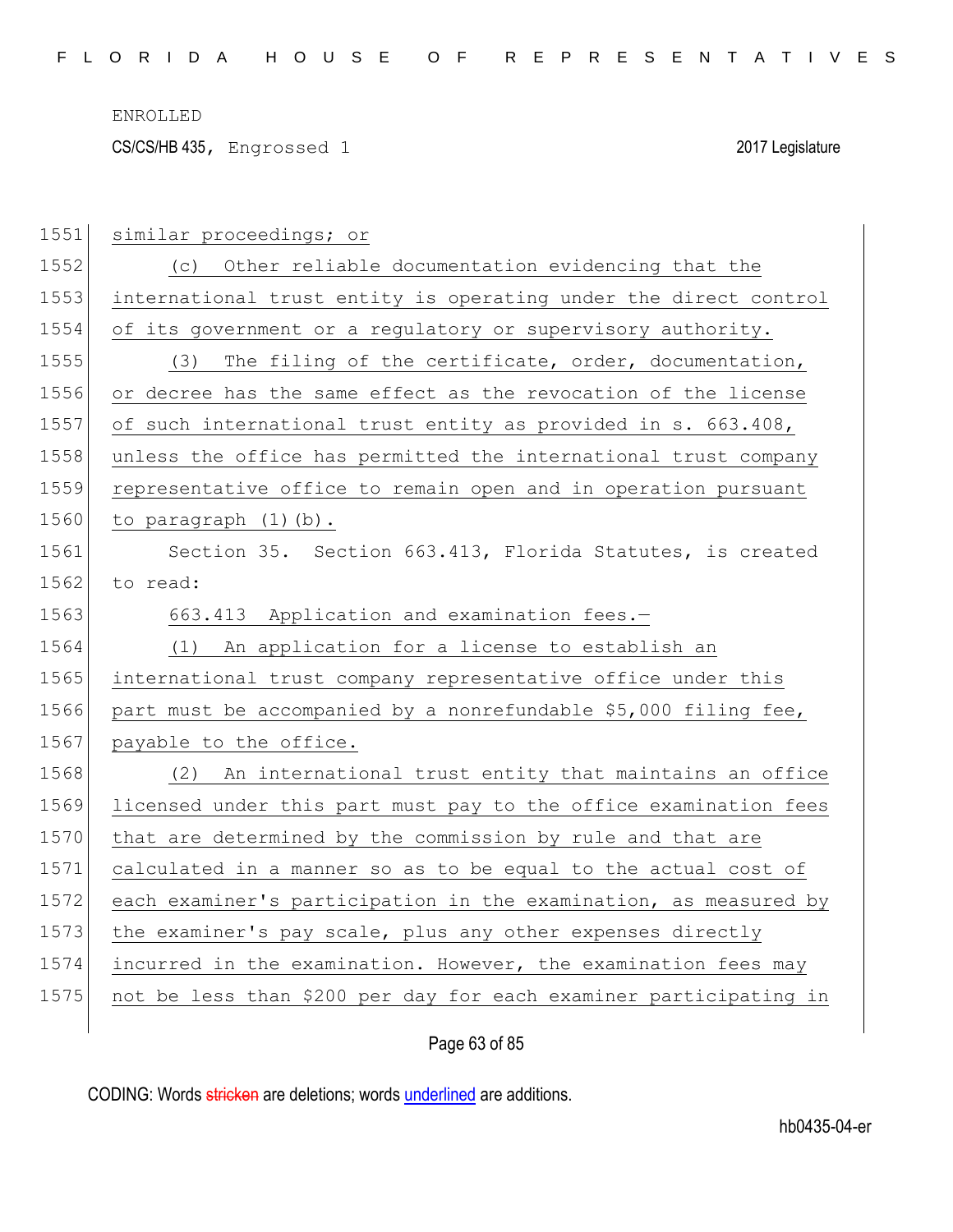CS/CS/HB 435, Engrossed 1 2017 Legislature

| 1576 | the examination.                                                 |
|------|------------------------------------------------------------------|
| 1577 | Section 36. Section 663.414, Florida Statutes, is created        |
| 1578 | to read:                                                         |
| 1579 | 663.414 Rules; exemption from statement of estimated             |
| 1580 | regulatory costs requirements. - In addition to any other        |
| 1581 | rulemaking authority it has under the financial institutions     |
| 1582 | codes, the commission may adopt reasonable rules that it deems   |
| 1583 | advisable for the administration of international trust entities |
| 1584 | under this part in the interest of protecting depositors,        |
| 1585 | creditors, borrowers, or the public interest and in the interest |
| 1586 | of maintaining a sound banking and trust system in this state.   |
| 1587 | Because of the difficulty in obtaining economic data with regard |
| 1588 | to such trusts, ss. 120.54(3)(b) and 120.541 do not apply to the |
|      |                                                                  |
| 1589 | adoption of rules pursuant to this section.                      |
| 1590 | Section 37. Section 663.415, Florida Statutes, is created        |
| 1591 | to read:                                                         |
| 1592 | 663.415 Travel expenses. - If domestic or foreign travel is      |
| 1593 | deemed necessary by the office to effectuate the purposes of     |
| 1594 | this part, the office must be reimbursed for actual, reasonable, |
| 1595 | and necessary expenses incurred in such domestic or foreign      |
| 1596 | travel by the international trust company representative office  |
| 1597 | under examination.                                               |
| 1598 | Section 38. The Division of Law Revision and Information         |
| 1599 | is directed to create part IV of chapter 663, Florida Statutes,  |
| 1600 | consisting of ss. 663.530-663.540, Florida Statutes, to be       |

# Page 64 of 85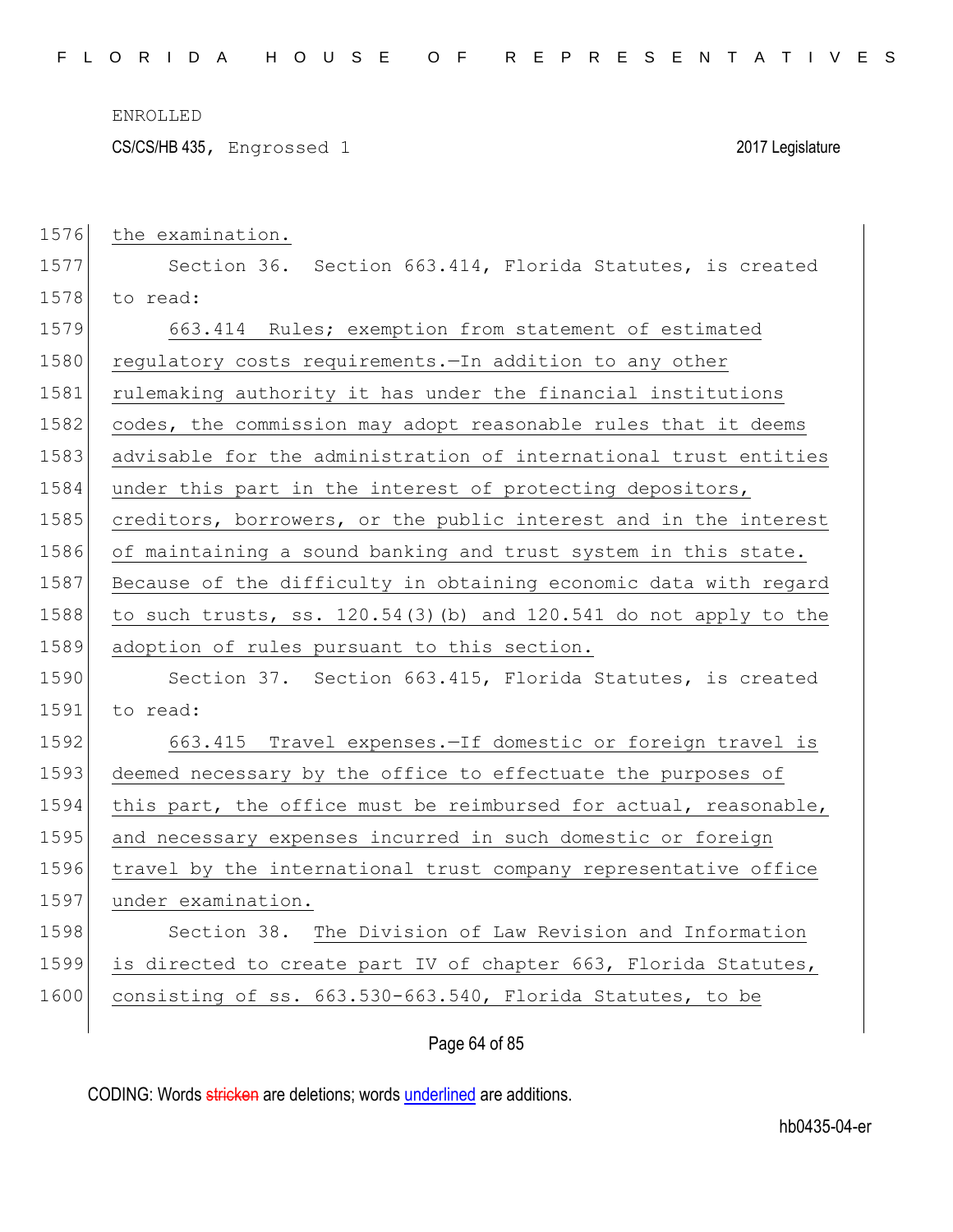CS/CS/HB 435, Engrossed 1 2017 Legislature

| 1601 | entitled "Qualified Limited Service Affiliates of International  |
|------|------------------------------------------------------------------|
| 1602 | Trust Entities."                                                 |
| 1603 | Section 39. Section 663.530, Florida Statutes, is created        |
| 1604 | to read:                                                         |
| 1605 | 663.530 Definitions.-                                            |
| 1606 | $(1)$ As used in ss. $663.531-663.539$ , the term:               |
| 1607 | (a) "Foreign country" means a country other than the             |
| 1608 | United States and includes any colony, dependency, or possession |
| 1609 | of such country notwithstanding any definitions in chapter 658,  |
| 1610 | and any territory of the United States, including Guam, American |
| 1611 | Samoa, the Virgin Islands, and the Commonwealth of Puerto Rico.  |
| 1612 | "Home-country regulator" means the supervisory<br>(b)            |
| 1613 | authority or equivalent or other similarly sanctioned body,      |
| 1614 | organization, governmental entity, or recognized authority,      |
| 1615 | which has similar responsibilities in a foreign country in which |
| 1616 | and by whom an international trust entity is licensed,           |
| 1617 | chartered, or has similar authorization to organize and operate. |
| 1618 | (c) "International trust entity" means an international          |
| 1619 | trust company or organization, or any similar business entity,   |
| 1620 | or an affiliated or subsidiary entity that is licensed,          |
| 1621 | chartered, or similarly permitted to conduct trust business in a |
| 1622 | foreign country or countries under the laws where such entity is |
| 1623 | organized and supervised.                                        |
| 1624 | "Nonresident" has the same meaning as in s. 663.01.<br>(d)       |
| 1625 | "Professional" means an accountant, attorney, or other<br>(e)    |
|      |                                                                  |

Page 65 of 85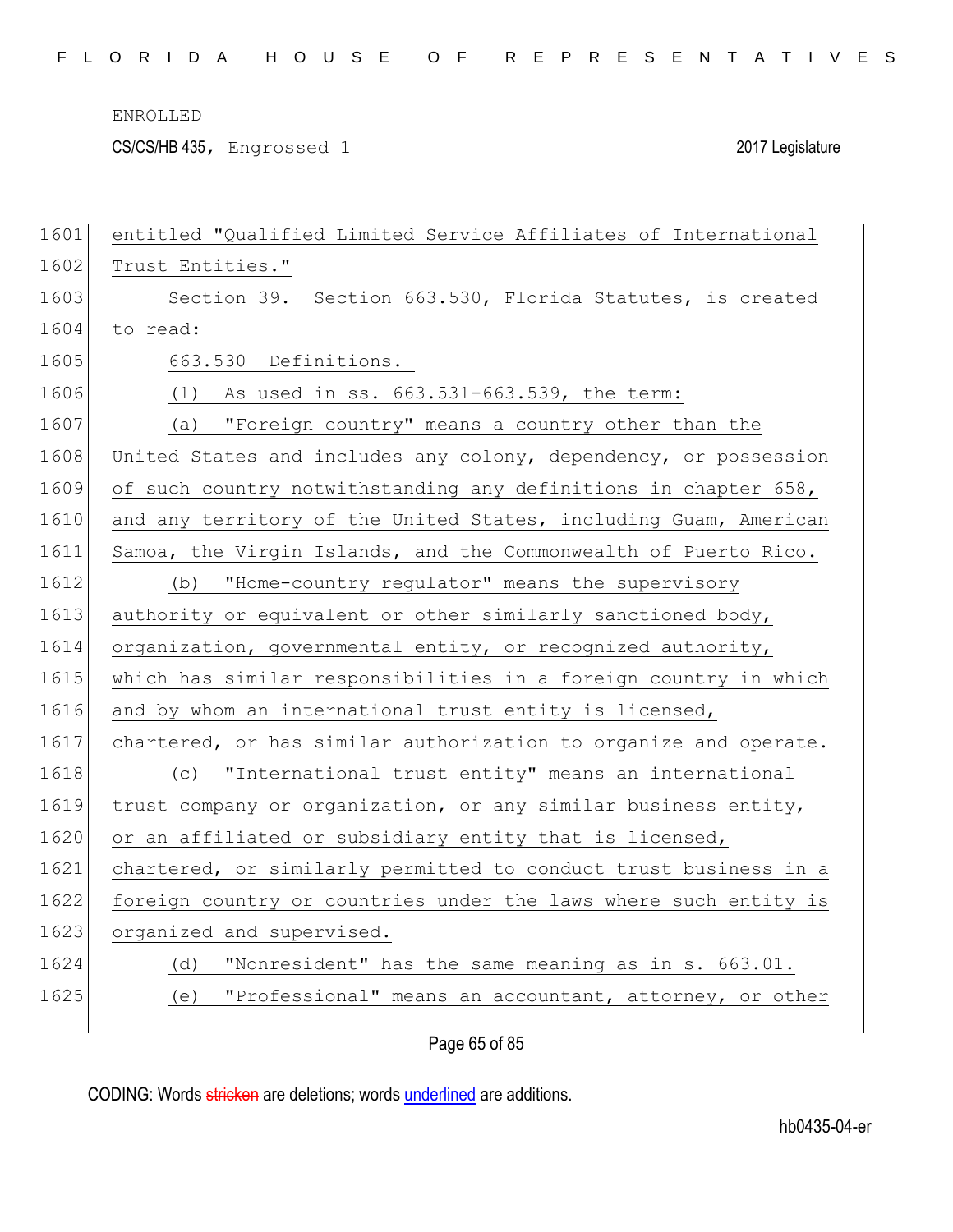CS/CS/HB 435, Engrossed 1 2017 Legislature

| 1626 | financial services and wealth planning professional who is       |
|------|------------------------------------------------------------------|
| 1627 | licensed by a governing body or affiliated with a licensed,      |
| 1628 | chartered, or similarly authorized entity.                       |
| 1629 | (f) "Qualified limited service affiliate" means a person         |
| 1630 | or entity that is qualified under this part to perform the       |
| 1631 | permissible activities outlined in s. 663.531 related to or for  |
| 1632 | the benefit of an affiliated international trust entity.         |
| 1633 | $(2)$ As used in ss. $663.531-663.539$ , the terms "affiliate,"  |
| 1634 | "commission," "executive officer," "financial institution,"      |
| 1635 | "financial institution-affiliated party," "financial             |
| 1636 | institutions codes, " "office, " "officer, " "state, " and       |
| 1637 | "subsidiary" have the same meaning as provided in s. 655.005.    |
| 1638 | Section 40. Section 663.531, Florida Statutes, is created        |
|      |                                                                  |
| 1639 | to read:                                                         |
| 1640 | 663.531 Permissible activities; prohibited activities.-          |
| 1641 | (1) Qualification as a qualified limited service affiliate       |
| 1642 | under this part does not provide any exemption from licensure,   |
| 1643 | registration, application, and requirements to conduct licensed  |
| 1644 | business activities in this state. A qualified limited service   |
| 1645 | affiliate may engage in any of the following permissible         |
| 1646 | activities, which are not meant to be restrictive unless an      |
| 1647 | activity is prohibited under subsection (2):                     |
| 1648 | Marketing and liaison services related to or for the<br>(a)      |
| 1649 | benefit of the affiliated international trust entities, directed |
| 1650 | exclusively at professionals and current or prospective          |

Page 66 of 85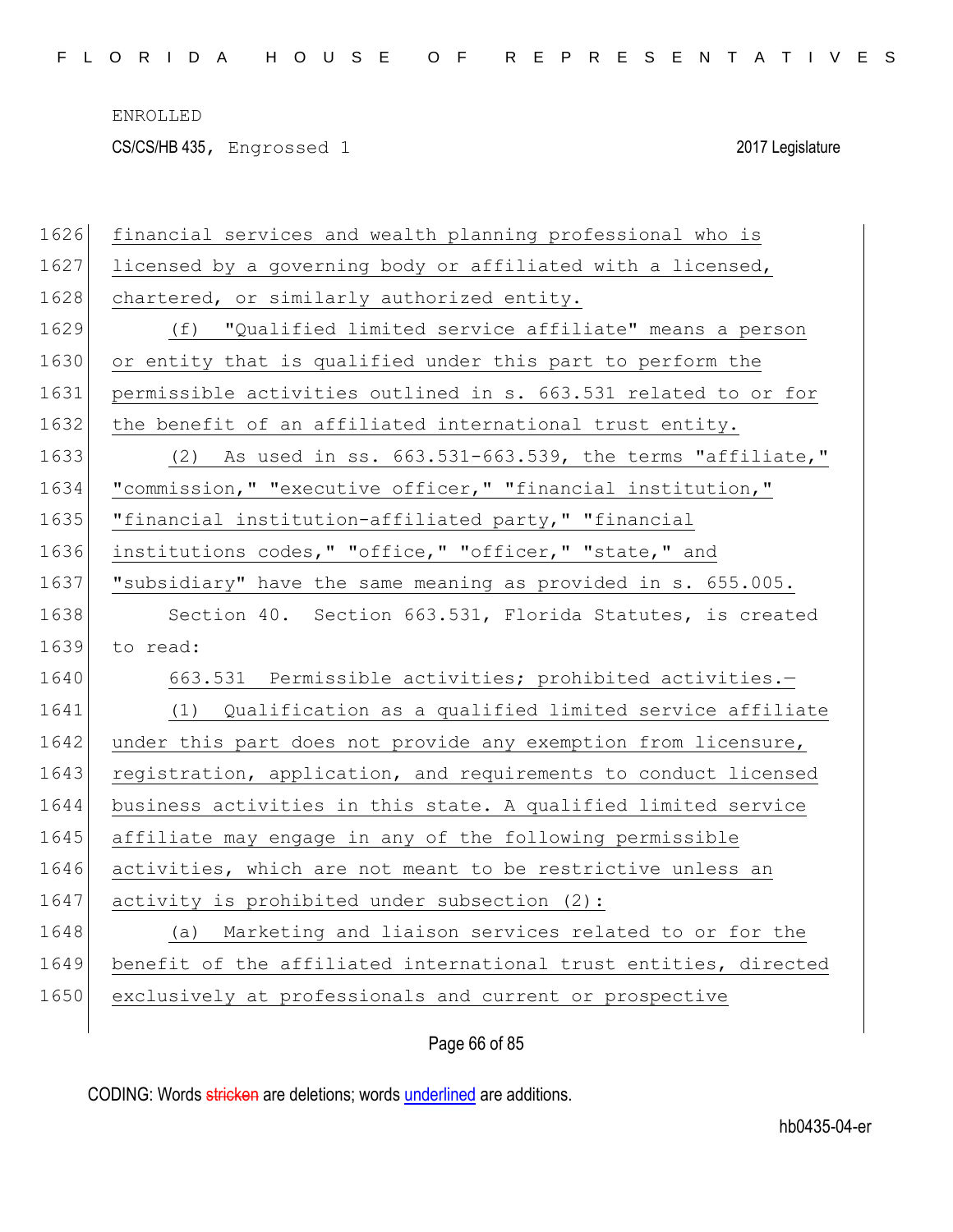CS/CS/HB 435, Engrossed 1 2017 Legislature

| 1651 | nonresident clients of an affiliated international trust entity; |
|------|------------------------------------------------------------------|
| 1652 | Advertising and marketing at trade, industry, or<br>(b)          |
| 1653 | professional events;                                             |
| 1654 | Transmission of documents between the international<br>(C)       |
| 1655 | trust entity and its current or prospective clients or a         |
| 1656 | designee of such clients; and                                    |
| 1657 | Transmission of information about the trust or trust<br>(d)      |
| 1658 | holdings of current clients between current clients or their     |
| 1659 | designees and the international trust entity.                    |
| 1660 | (2) A qualified limited service affiliate may not engage         |
| 1661 | in any of the following activities:                              |
| 1662 | Advertising and marketing related to or for the<br>(a)           |
| 1663 | benefit of the international trust entity which are directed to  |
| 1664 | the general public;                                              |
| 1665 | Acting as a fiduciary, including, but not limited to,<br>(b)     |
| 1666 | accepting the fiduciary appointment, executing the fiduciary     |
| 1667 | documents that create the fiduciary relationship, or making      |
| 1668 | discretionary decisions regarding the investment or distribution |
| 1669 | of fiduciary accounts;                                           |
| 1670 | (c) Accepting custody of any trust property or any other         |
| 1671 | good, asset, or thing of value on behalf of the affiliated       |
| 1672 | international trust entity, its subsidiaries or affiliates, or   |
| 1673 | subsidiaries and affiliates of the qualified limited service     |
| 1674 | affiliate;                                                       |
| 1675 | Soliciting business within this state from the general<br>(d)    |
|      |                                                                  |
|      | Page 67 of 85                                                    |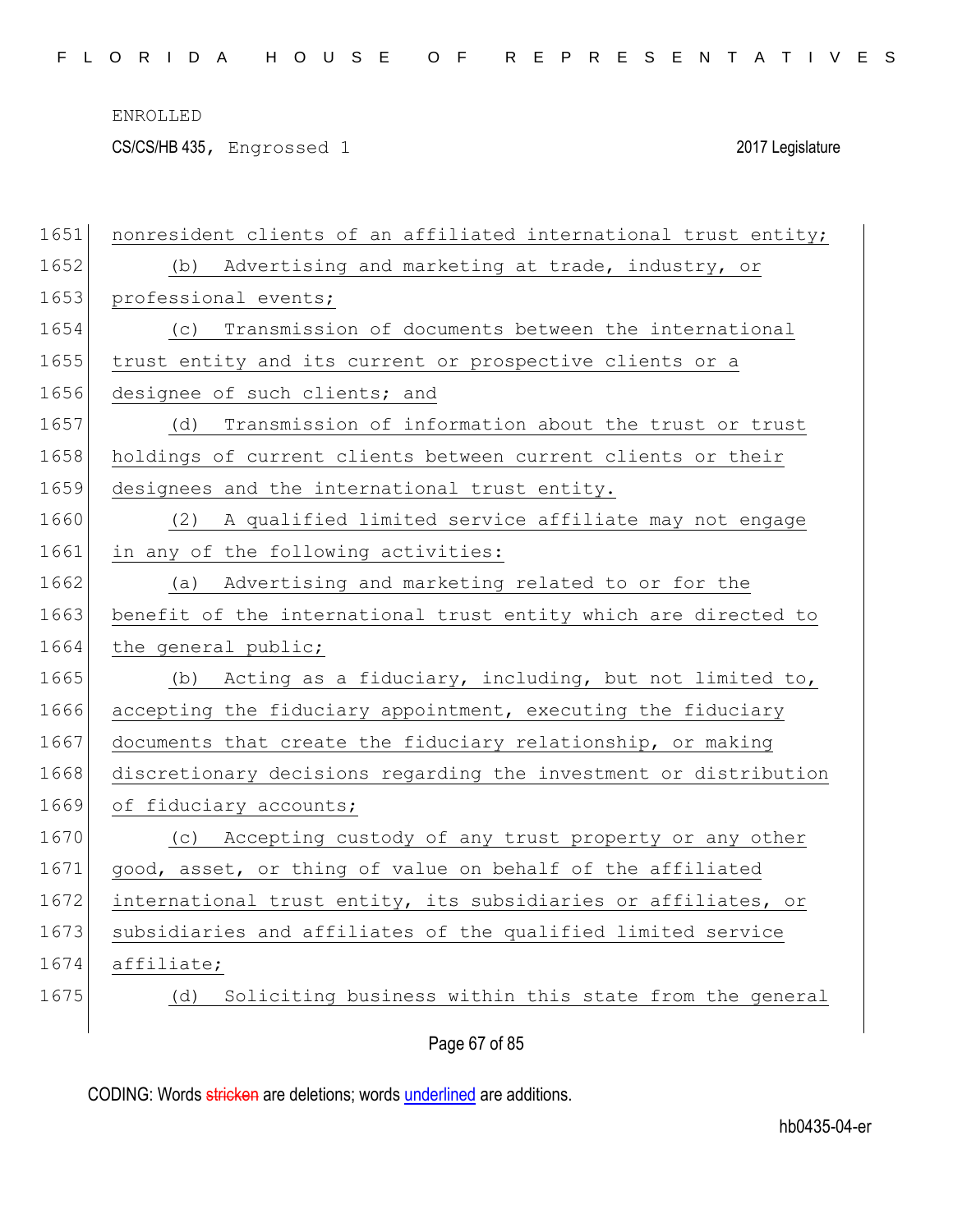CS/CS/HB 435, Engrossed 1 2017 Legislature

| 1676 | public related to or for the benefit of an affiliated            |
|------|------------------------------------------------------------------|
| 1677 | international trust entity;                                      |
| 1678 | (e) Adding a director, an executive officer, a principal         |
| 1679 | shareholder, a manager, a managing member, or an equivalent      |
| 1680 | position to the qualified limited service affiliate without      |
| 1681 | prior written notification to the office;                        |
| 1682 | Commencing services for an international trust entity<br>(f)     |
| 1683 | without complying with the requirements of s. 663.532;           |
| 1684 | (g) Providing services for any international trust entity        |
| 1685 | that is in bankruptcy, conservatorship, receivership,            |
| 1686 | liquidation, or a similar status under the laws of any country;  |
| 1687 | $\circ$ r                                                        |
| 1688 | Otherwise conducting banking or trust business.<br>(h)           |
| 1689 | The provisions of subsection (2) are not deemed to<br>(3)        |
| 1690 | prevent the qualified limited service affiliate's use of an      |
| 1691 | international trust entity's website, or its own website, if the |
| 1692 | posted information or communication includes the following:      |
| 1693 | The following statement: "Certain described services<br>(a)      |
| 1694 | are not offered to the general public in Florida, but are        |
| 1695 | marketed by  (insert name of qualified limited service           |
| 1696 | affiliate) exclusively to professionals and current or           |
| 1697 | prospective non-U.S. resident clients of the affiliated          |
| 1698 | international trust entity or entities."                         |
| 1699 | The notice required by s. 663.535.<br>(b)                        |
| 1700 | In addition to any other power conferred upon it to<br>(4)       |
|      |                                                                  |

# Page 68 of 85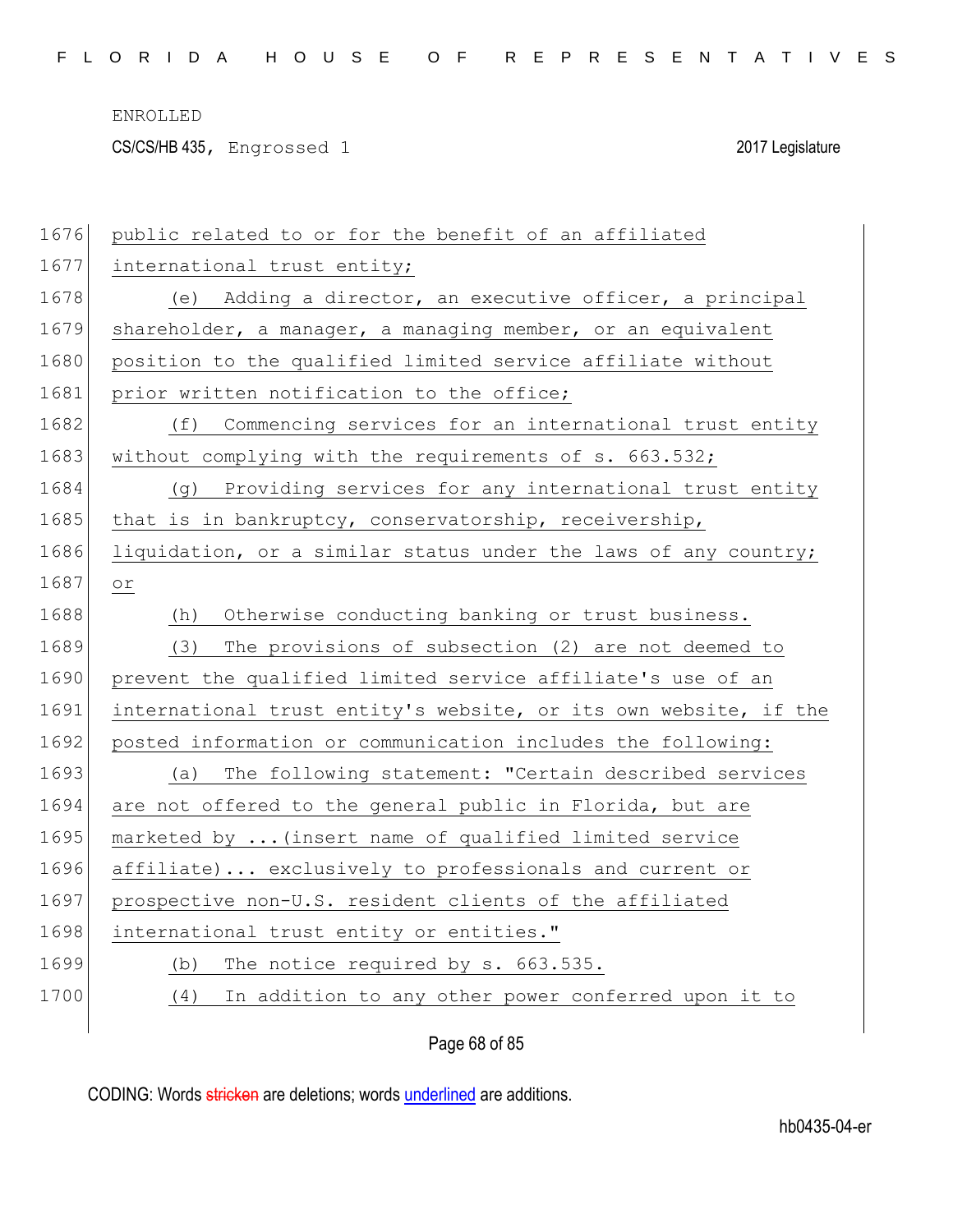CS/CS/HB 435, Engrossed 1 2017 Legislature

| 1701 | enforce and administer this chapter and the financial            |
|------|------------------------------------------------------------------|
| 1702 | institutions codes, the office may impose any remedy or penalty  |
| 1703 | pursuant to s. 655.033, relating to cease and desist orders; s.  |
| 1704 | 655.034, relating to injunctions; s. 655.037, relating to        |
| 1705 | removal of a financial institution-affiliated party by the       |
| 1706 | office; or s. 655.041, relating to administrative fines and      |
| 1707 | enforcement, if a qualified limited service affiliate engages in |
| 1708 | any of the impermissible activities in subsection (2).           |
| 1709 | Section 41. Effective upon this act becoming a law,              |
| 1710 | section 663.532, Florida Statutes, is created to read:           |
| 1711 | 663.532 Qualification. No later than March 31, 2018, a           |
| 1712 | person or entity that previously qualified under the moratorium  |
| 1713 | in s. 663.041 must seek qualification as a qualified limited     |
| 1714 | service affiliate or cease doing business in this state.         |
| 1715 | Notwithstanding the expiration of the moratorium under s.        |
| 1716 | 663.041, a person or entity that previously qualified under such |
| 1717 | moratorium may remain open and in operation but shall refrain    |
| 1718 | from engaging in new lines of business in this state until       |
| 1719 | qualified as a qualified limited service affiliate under this    |
| 1720 | part.                                                            |
| 1721 | Section 42. Section 663.532, Florida Statutes, as created        |
| 1722 | by this act, is amended to read:                                 |
| 1723 | 663.532 Qualification.-                                          |
| 1724 | To qualify as a qualified limited service affiliate<br>(1)       |
| 1725 | under this part, a proposed qualified limited service affiliate  |
|      |                                                                  |

Page 69 of 85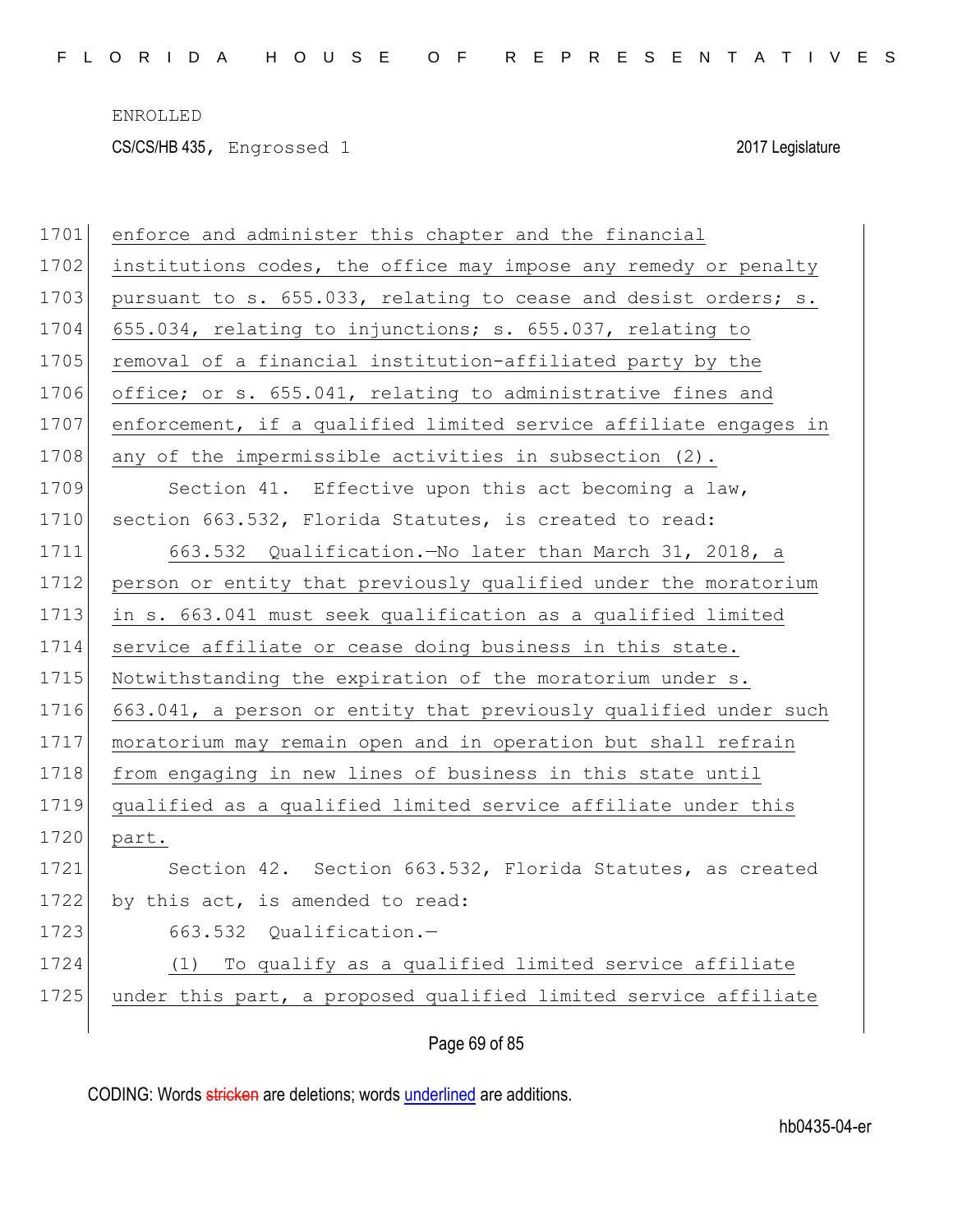CS/CS/HB 435, Engrossed 1 2017 Legislature

| 1726 | must file a written notice with the office, in the manner and on |
|------|------------------------------------------------------------------|
| 1727 | a form prescribed by the commission. Such written notice must    |
| 1728 | include:                                                         |
| 1729 | The name under which the proposed qualified limited<br>(a)       |
| 1730 | service affiliate will conduct business in this state.           |
| 1731 | A copy of the articles of incorporation or articles of<br>(b)    |
| 1732 | organization, or the equivalent, of the proposed qualified       |
| 1733 | limited service affiliate.                                       |
| 1734 | The physical address where the proposed qualified<br>(C)         |
| 1735 | limited service affiliate will conduct business.                 |
| 1736 | The mailing address of the proposed qualified limited<br>(d)     |
| 1737 | service affiliate.                                               |
| 1738 | The name and biographical information of each<br>(e)             |
| 1739 | director, executive officer, manager, managing member, or        |
| 1740 | equivalent position of the proposed qualified limited service    |
| 1741 | affiliate, to be submitted on a form prescribed by the           |
| 1742 | commission.                                                      |
| 1743 | The number of officers and employees of the proposed<br>(f)      |
| 1744 | qualified limited service affiliate.                             |
| 1745 | A detailed list and description of the activities to<br>(q)      |
| 1746 | be conducted by the proposed qualified limited service           |
| 1747 | affiliate. The detailed list and description must include:       |
| 1748 | The services and activities of the proposed qualified            |
| 1749 | limited service affiliate;                                       |
| 1750 | An explanation of how the services and activities of<br>2.       |
|      |                                                                  |
|      | Page 70 of 85                                                    |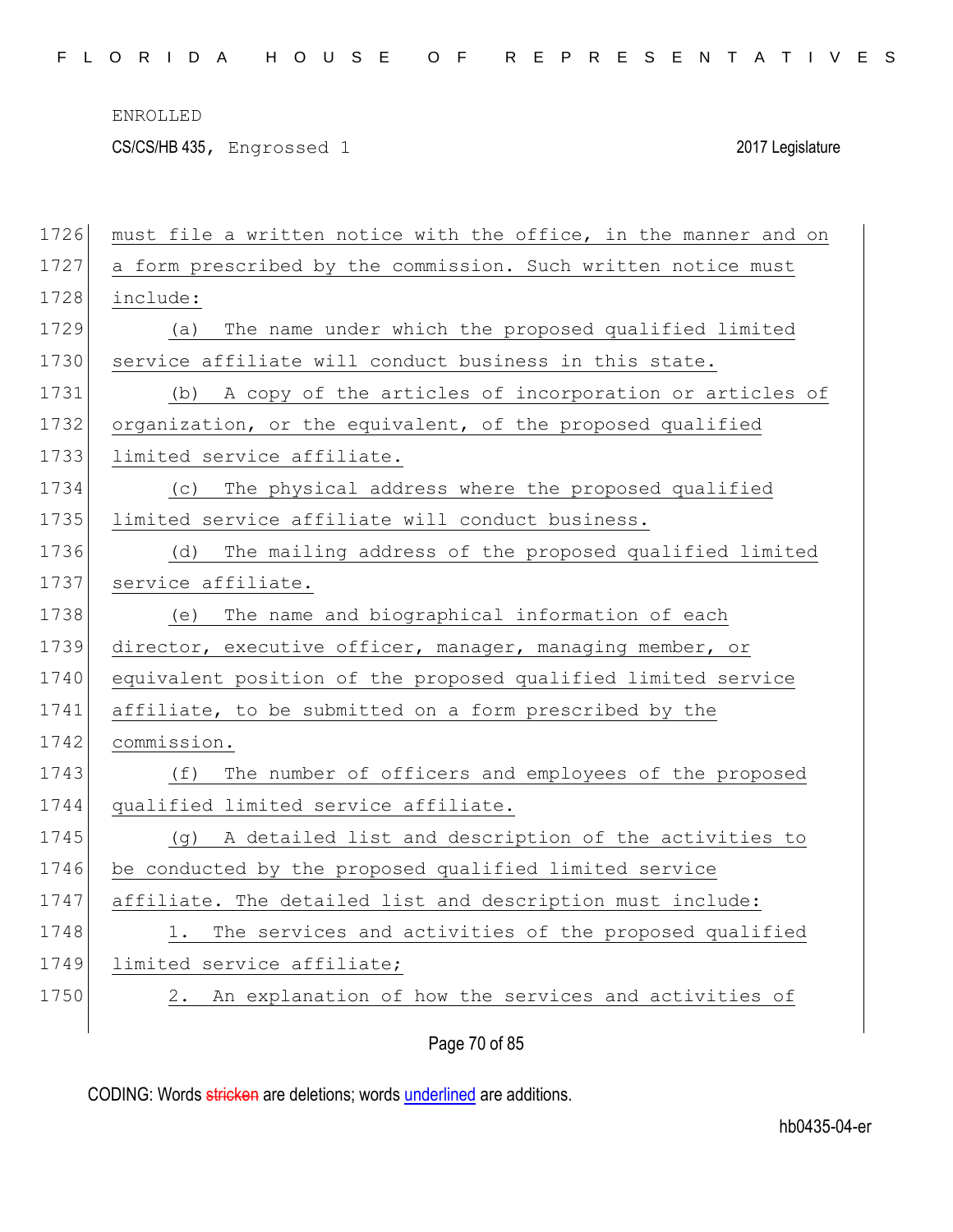CS/CS/HB 435, Engrossed 1 2017 Legislature

| 1751 | the proposed qualified limited service affiliate serve the       |
|------|------------------------------------------------------------------|
| 1752 | business purpose of each international trust entity; and         |
| 1753 | 3. An explanation of how the services and activities of          |
| 1754 | the proposed qualified limited service affiliate are             |
| 1755 | distinguishable from those of the permissible activities of an   |
| 1756 | international trust company representative office described      |
| 1757 | under s. 663.409.                                                |
| 1758 | (h) Disclosure of any instance occurring within the prior        |
| 1759 | 10 years when the proposed qualified limited service affiliate's |
| 1760 | director, executive officer, principal shareholder, manager,     |
| 1761 | managing member, or equivalent position was:                     |
| 1762 | 1. Arrested for, charged with, or convicted of, or who           |
| 1763 | pled guilty or nolo contendere to, regardless of adjudication,   |
| 1764 | any offense that is punishable by imprisonment for a term        |
| 1765 | exceeding 1 year, or to any offense that involves money          |
| 1766 | laundering, currency transaction reporting, tax evasion,         |
| 1767 | facilitating or furthering terrorism, fraud, theft, larceny,     |
| 1768 | embezzlement, fraudulent conversion, misappropriation of         |
| 1769 | property, dishonesty, breach of trust, breach of fiduciary duty, |
| 1770 | or moral turpitude, or that is otherwise related to the          |
| 1771 | operation of a financial institution;                            |
| 1772 | Fined or sanctioned as a result of a complaint to the<br>2.      |
| 1773 | office or any other state or federal regulatory agency; or       |
| 1774 | Ordered to pay a fine or penalty in a proceeding<br>3.           |
| 1775 | initiated by a federal, state, foreign, or local law enforcement |
|      |                                                                  |

Page 71 of 85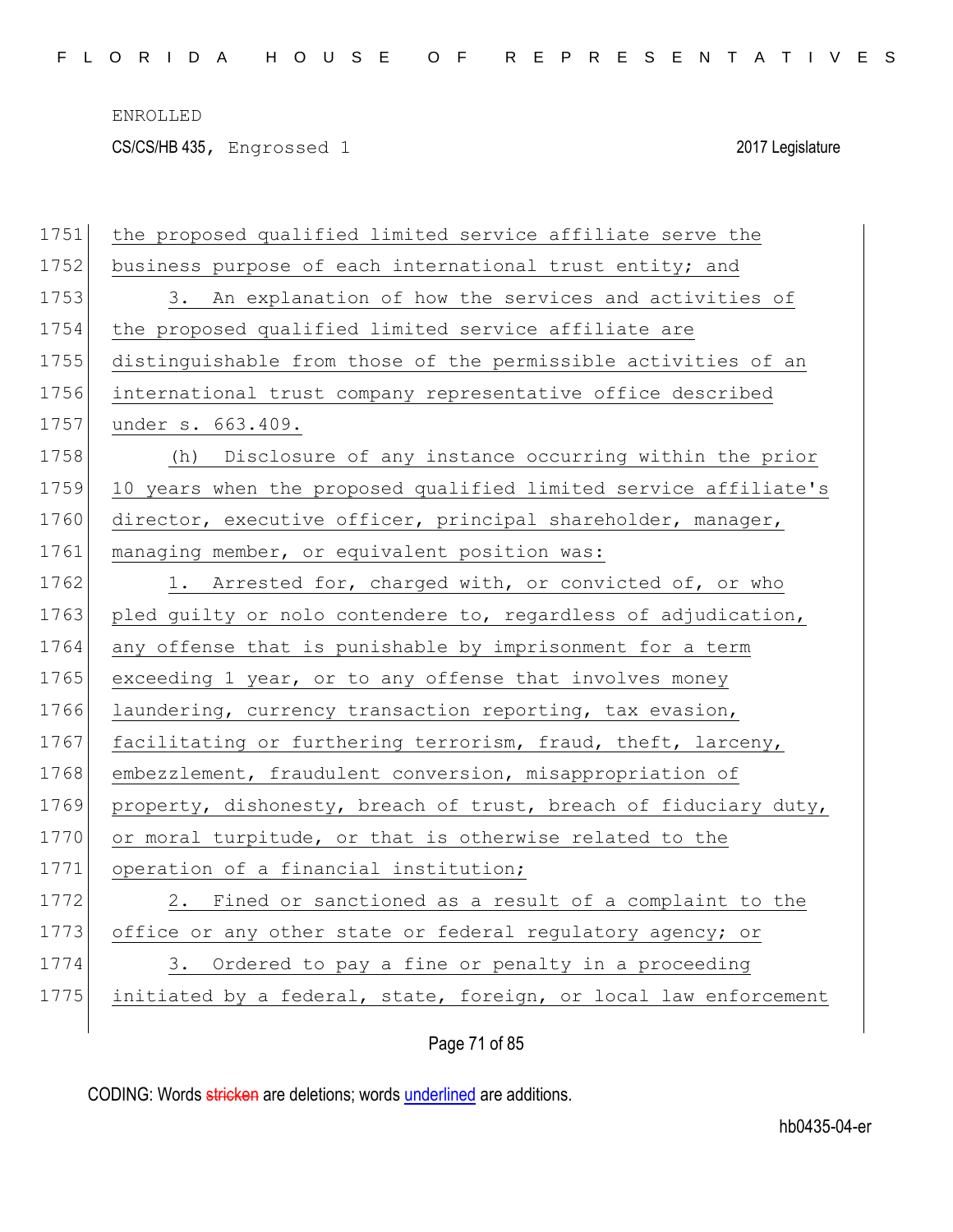CS/CS/HB 435, Engrossed 1 2017 Legislature

| 1776 | agency or an international agency related to money laundering,   |
|------|------------------------------------------------------------------|
| 1777 | currency transaction reporting, tax evasion, facilitating or     |
| 1778 | furthering terrorism, fraud, theft, larceny, embezzlement,       |
| 1779 | fraudulent conversion, misappropriation of property, dishonesty, |
| 1780 | breach of trust, breach of fiduciary duty, or moral turpitude,   |
| 1781 | or that is otherwise related to the operation of a financial     |
| 1782 | institution.                                                     |
| 1783 | (i) A declaration under penalty of perjury signed by the         |
| 1784 | executive officer, manager, or managing member of the proposed   |
| 1785 | qualified limited service affiliate that, to the best of his or  |
| 1786 | her knowledge:                                                   |
| 1787 | 1. No employee, representative, or agent provides, or will       |
| 1788 | provide, banking services; promotes or sells, or will promote or |
|      |                                                                  |
| 1789 | sell, investments; or accepts, or will accept, custody of        |
| 1790 | assets.                                                          |
| 1791 | 2. No employee, representative, or agent acts, or will           |
| 1792 | act, as a fiduciary in this state, which includes, but is not    |
| 1793 | limited to, accepting the fiduciary appointment, executing the   |
| 1794 | fiduciary documents that create the fiduciary relationship, or   |
| 1795 | making discretionary decisions regarding the investment or       |
| 1796 | distribution of fiduciary accounts.                              |
| 1797 | 3. The jurisdiction of the international trust entity or         |
| 1798 | its offices, subsidiaries, or any affiliates that are directly   |
| 1799 | involved in or facilitate the financial services functions,      |
| 1800 | banking, or fiduciary activities of the international trust      |

# Page 72 of 85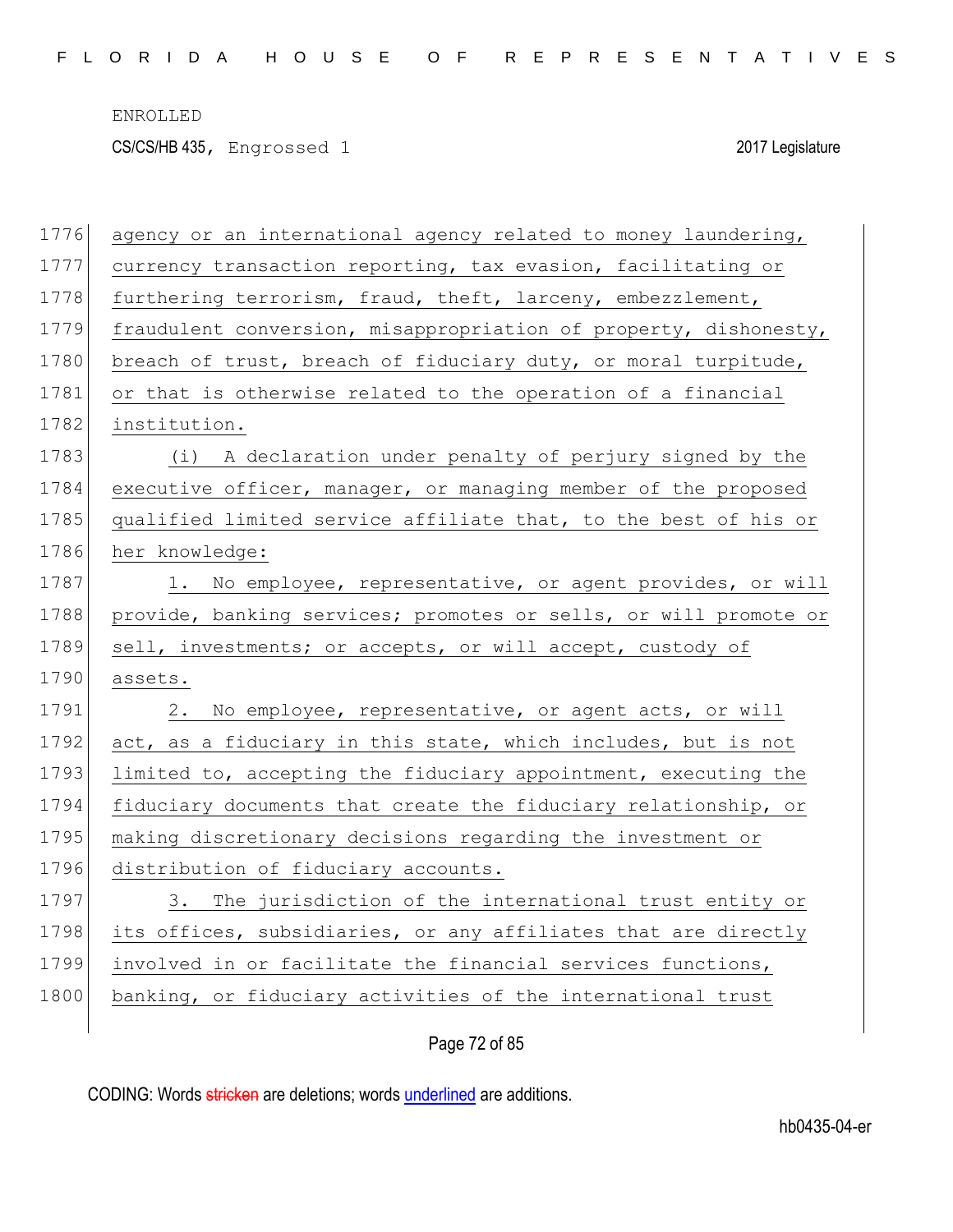CS/CS/HB 435, Engrossed 1 2017 Legislature

| 1801 | entity is not listed on the Financial Action Task Force Public   |
|------|------------------------------------------------------------------|
| 1802 | Statement or on its list of jurisdictions with deficiencies in   |
| 1803 | anti-money laundering or counterterrorism.                       |
| 1804 | (j) For each international trust entity that the proposed        |
| 1805 | qualified limited service affiliate will provide services for in |
| 1806 | this state, the following:                                       |
| 1807 | The name of the international trust entity;<br>1.                |
| 1808 | A list of the current officers and directors of the<br>2.        |
| 1809 | international trust entity;                                      |
| 1810 | 3. Any country where the international trust entity is           |
| 1811 | organized or authorized to do business;                          |
| 1812 | The name of the home-country regulator;<br>4.                    |
| 1813 | 5.<br>Proof that the international trust entity has been         |
| 1814 | authorized by charter, license, or similar authorization by its  |
| 1815 | home-country regulator to engage in trust business;              |
| 1816 | 6. Proof that the international trust entity lawfully            |
| 1817 | exists and is in good standing under the laws of the             |
| 1818 | jurisdiction where it is chartered, licensed, or organized;      |
| 1819 | 7. A statement that the international trust entity is not        |
| 1820 | in bankruptcy, conservatorship, receivership, liquidation, or in |
| 1821 | a similar status under the laws of any country;                  |
| 1822 | 8. Proof that the international trust entity is not              |
| 1823 | operating under the direct control of the government or the      |
| 1824 | regulatory or supervisory authority of the jurisdiction of its   |
| 1825 | incorporation, through government intervention or any other      |
|      |                                                                  |

Page 73 of 85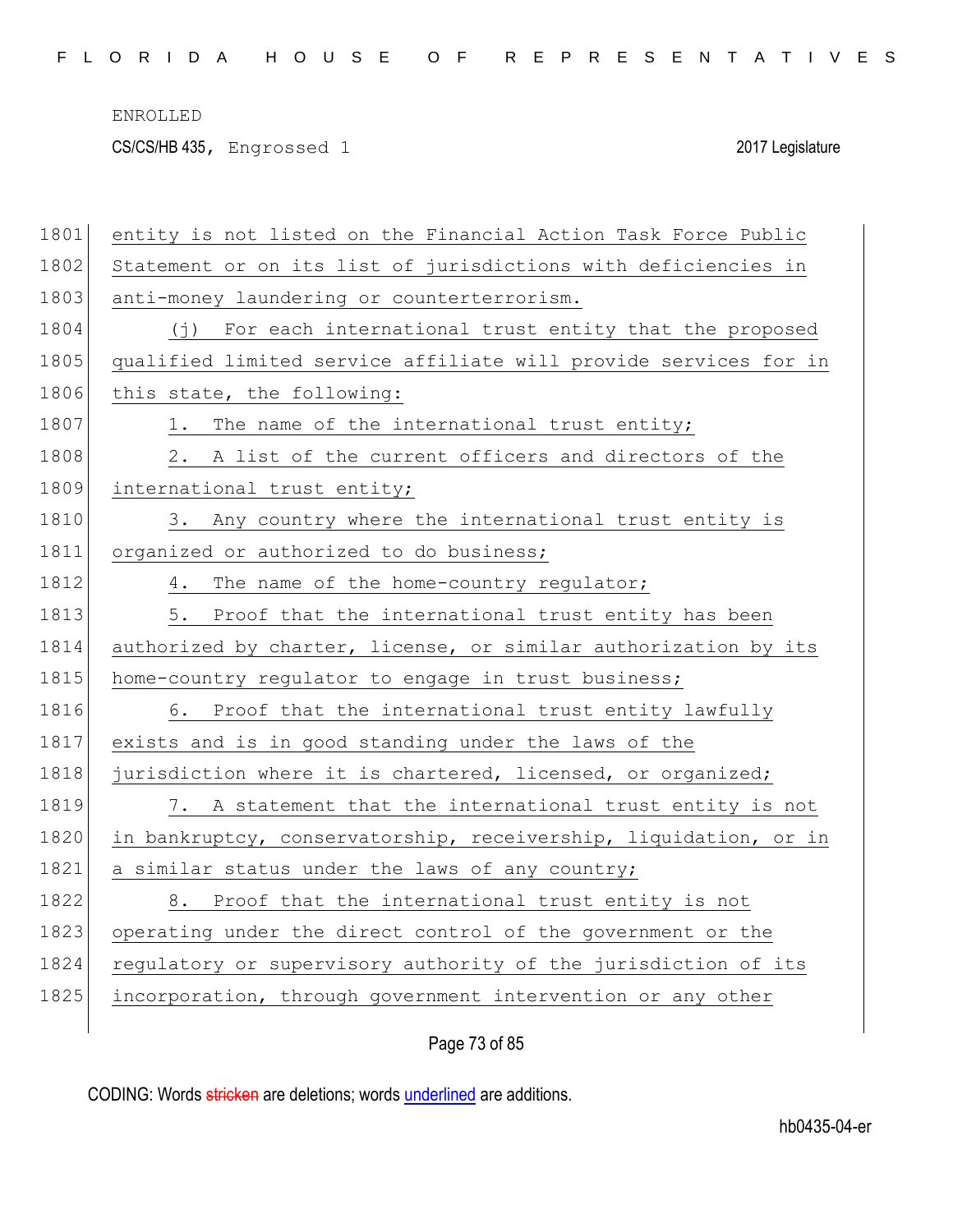CS/CS/HB 435, Engrossed 1 2017 Legislature

| 1826 | extraordinary actions, and confirmation that it has not been in  |
|------|------------------------------------------------------------------|
| 1827 | such a status or under such control at any time within the prior |
| 1828 | 3 years;                                                         |
| 1829 | 9. Proof and confirmation that the proposed qualified            |
| 1830 | limited service affiliate is affiliated with the international   |
| 1831 | trust entities provided in the notice; and                       |
| 1832 | 10. Proof that the jurisdictions where the international         |
| 1833 | trust entity or its offices, subsidiaries, or any affiliates     |
| 1834 | that are directly involved in or that facilitate the financial   |
| 1835 | services functions, banking, or fiduciary activities of the      |
| 1836 | international trust entity are not listed on the Financial       |
| 1837 | Action Task Force Public Statement or on its list of             |
| 1838 | jurisdictions with deficiencies in anti-money laundering or      |
| 1839 | counterterrorism.                                                |
| 1840 | (k) A declaration under penalty of perjury, signed by an         |
| 1841 | executive officer, manager, or managing member of each           |
| 1842 | affiliated international trust entity, declaring that the        |
| 1843 | information provided to the office is true and correct to the    |
| 1844 | best of his or her knowledge.                                    |
| 1845 |                                                                  |
| 1846 | The proposed qualified limited service affiliate may provide     |
| 1847 | additional information in the form of exhibits when attempting   |
| 1848 | to satisfy any of the qualification requirements. All            |
| 1849 | information that the proposed qualified limited service          |
| 1850 | affiliate desires to present to support the written notice must  |
|      |                                                                  |
|      | Page 74 of 85                                                    |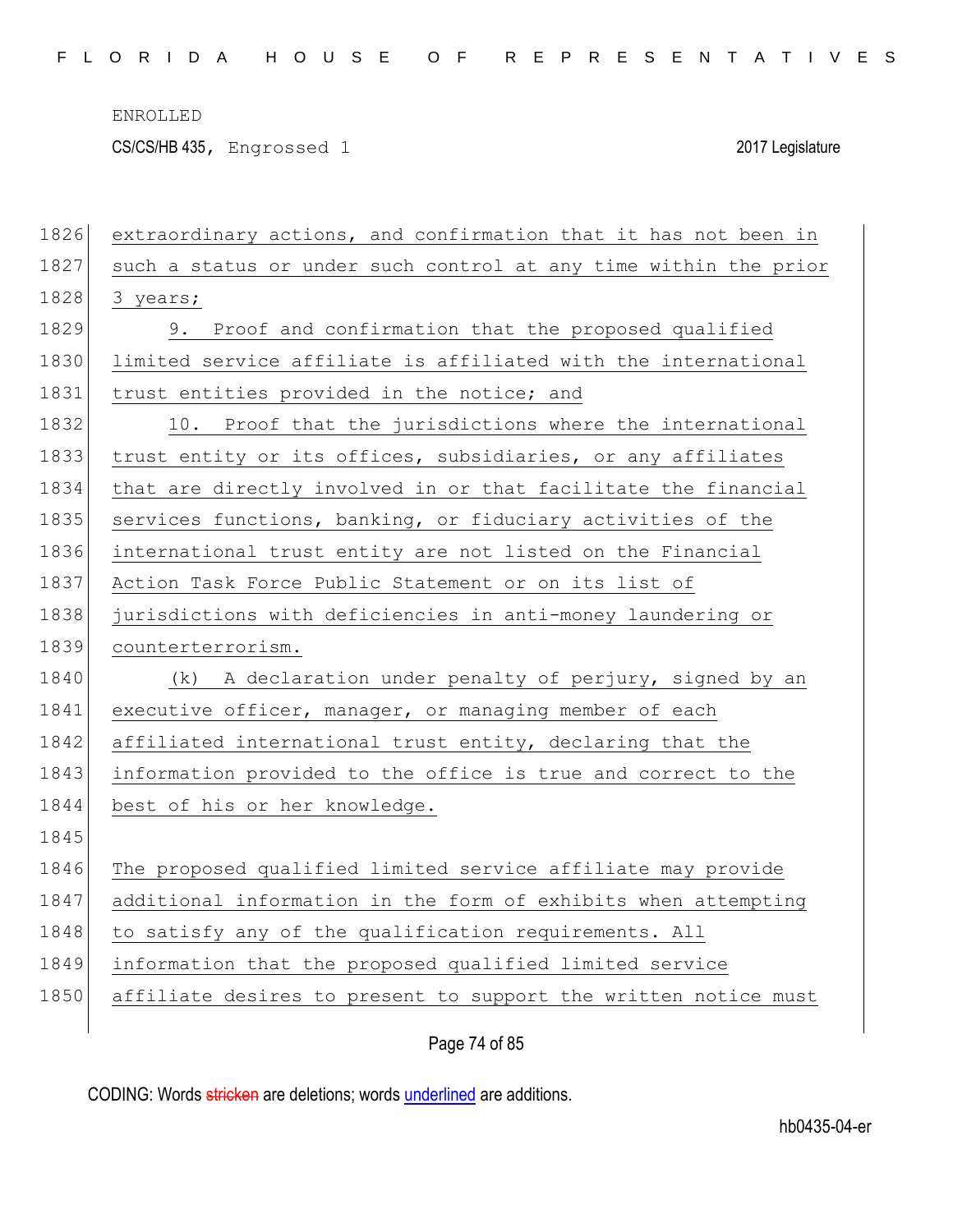$\overline{\phantom{a}}$ 

CS/CS/HB 435, Engrossed 1 2017 Legislature

| 1851 | be submitted with the notice.                                    |
|------|------------------------------------------------------------------|
| 1852 | (2) The office may request additional information as the         |
| 1853 | office reasonably requires. Any request for additional           |
| 1854 | information must be made by the office within 30 days after      |
| 1855 | initial receipt of the written notice. Additional information    |
| 1856 | must be submitted within 60 days after a request has been made   |
| 1857 | by the office. Failure to respond to such request within 60 days |
| 1858 | after the date of the request is a ground for denial of the      |
| 1859 | qualification. A notice is not deemed complete until all         |
| 1860 | requested information has been submitted to the office. Upon     |
| 1861 | deeming the notice complete, the office has 120 days to qualify  |
| 1862 | the proposed qualified limited service affiliate or issue a      |
| 1863 | denial. An order denying a qualification must contain notice of  |
| 1864 | opportunity for a hearing pursuant to ss. 120.569 and 120.57.    |
| 1865 | (3) A qualification under this part must be summarily            |
| 1866 | suspended by the office if the qualified limited service         |
| 1867 | affiliate made a material false statement in the written notice. |
| 1868 | The summary suspension must remain in effect until a final order |
| 1869 | is entered by the office. For purposes of s. 120.60(6), a        |
| 1870 | material false statement made in the qualified limited service   |
| 1871 | affiliate's written notice constitutes an immediate and serious  |
| 1872 | danger to the public health, safety, and welfare. If a qualified |
| 1873 | limited service affiliate made a material false statement in the |
| 1874 | written notice, the office must enter a final order revoking the |
| 1875 | qualification and may issue a fine as prescribed by s. 655.041   |

Page 75 of 85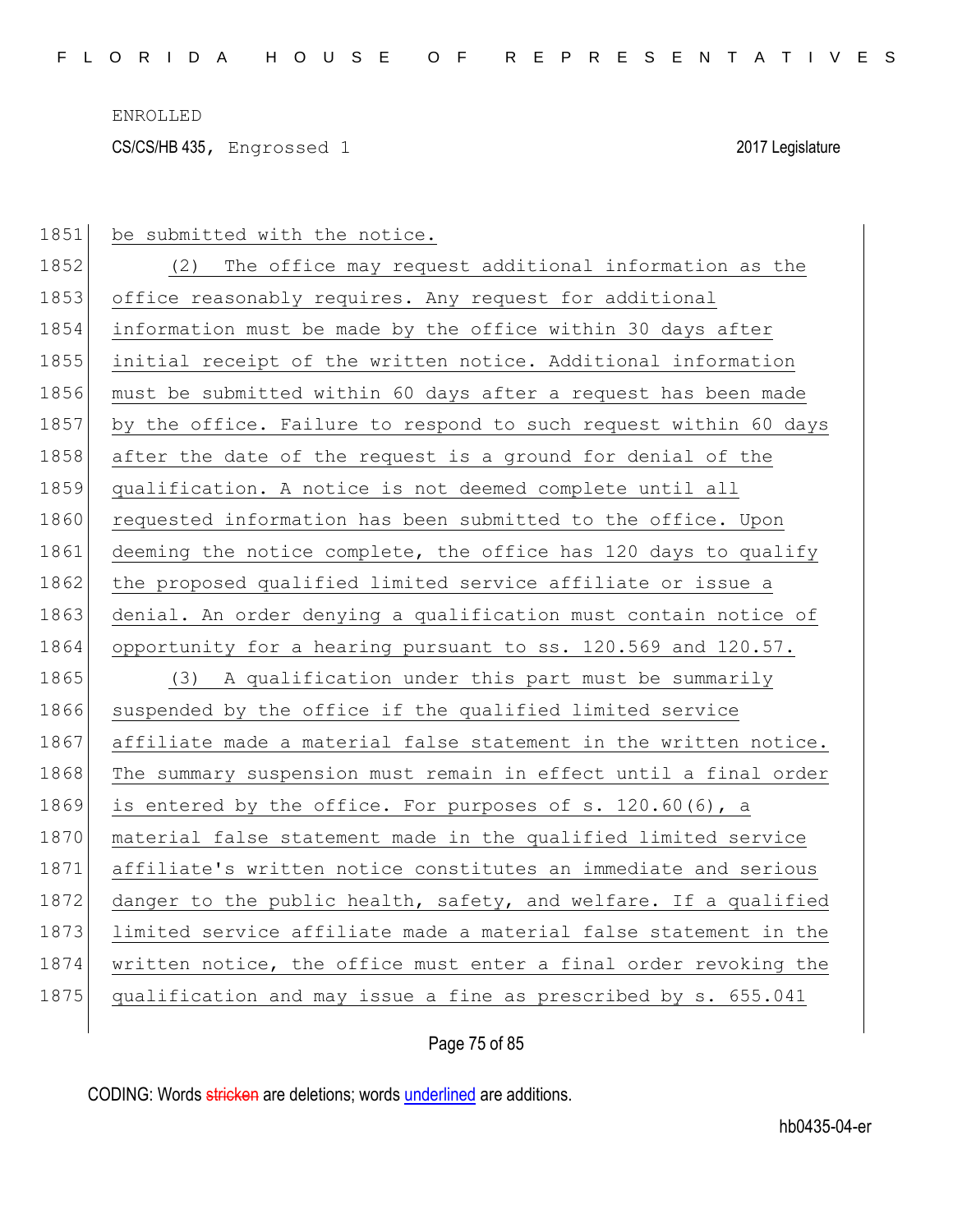CS/CS/HB 435, Engrossed 1 2017 Legislature

| 1876 | or issue an order of suspension, removal, or prohibition under   |
|------|------------------------------------------------------------------|
| 1877 | s. 655.037 to a financial institution-affiliated party of the    |
| 1878 | qualified limited service affiliate.                             |
| 1879 | (4) Upon the filing of a completed qualification notice          |
| 1880 | under this section, the office shall make an investigation of    |
| 1881 | the character, reputation, business experience, and business     |
| 1882 | qualifications of the proposed qualified limited service         |
| 1883 | affiliate's proposed directors, executive officers, principal    |
| 1884 | shareholder, managers, managing members, or equivalent           |
| 1885 | positions. The office shall approve the qualification only if it |
| 1886 | has determined that such persons are qualified by reason of      |
| 1887 | their ability, reputation, and integrity and have sufficient     |
| 1888 | experience to manage and direct the affairs of the qualified     |
| 1889 | limited service affiliate in a lawful manner and in accordance   |
| 1890 | with the requirements for obtaining and maintaining a            |
| 1891 | qualification under this part. When evaluating a qualification   |
| 1892 | notice, the office may consider factors reasonably related to an |
| 1893 | offense or related to a violation, fine, or penalty, such as     |
| 1894 | mitigating factors, history of multiple violations, severity of  |
| 1895 | the offense, and showings of rehabilitation.                     |
| 1896 | (5) A qualification is not transferable or assignable.           |
| 1897 | No later than March 31, 2018, a person or entity that<br>(6)     |
| 1898 | previously qualified under the moratorium in s. 663.041 must     |
| 1899 | seek qualification as a qualified limited service affiliate or   |
| 1900 | cease doing business in this state. Notwithstanding the          |
|      |                                                                  |

Page 76 of 85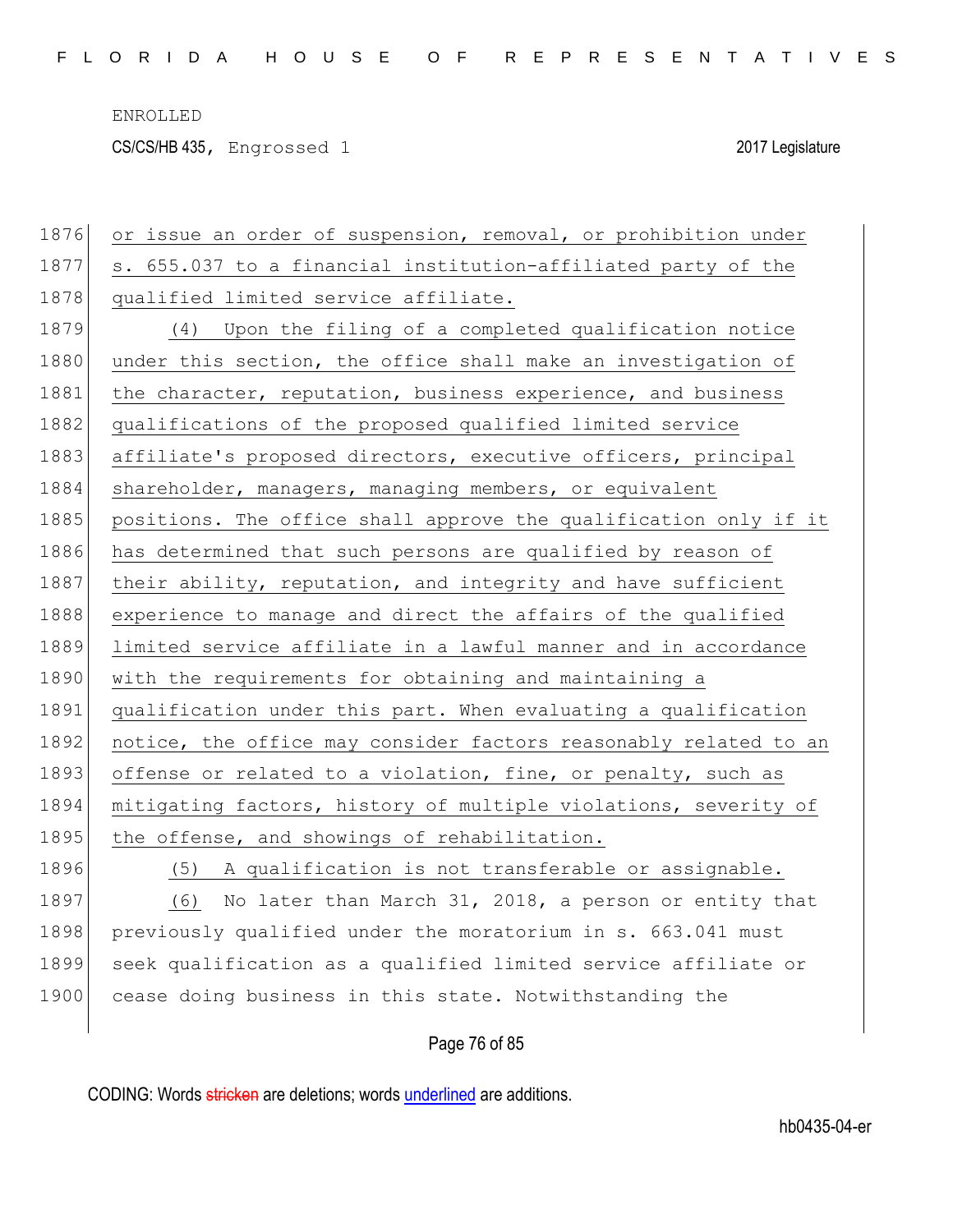ENROLLED CS/CS/HB 435, Engrossed 1 2017 Legislature

| 1901 | expiration of the moratorium under s. 663.041, a person or       |
|------|------------------------------------------------------------------|
| 1902 | entity that previously qualified under such moratorium may       |
| 1903 | remain open and in operation but shall refrain from engaging in  |
| 1904 | new lines of business in this state until qualified as a         |
| 1905 | qualified limited service affiliate under this part.             |
| 1906 | Section 43. Section 663.5325, Florida Statutes, is created       |
| 1907 | to read:                                                         |
| 1908 | 663.5325 Civil action subpoena enforcement.-                     |
| 1909 | Notwithstanding s. 655.059, a qualified limited<br>(1)           |
| 1910 | service affiliate established under this chapter is not required |
| 1911 | to produce a book or record pertaining to a customer of an       |
| 1912 | affiliated international trust entity that is located outside    |
| 1913 | the United States or its territories in response to a subpoena   |
| 1914 | if the book or record is maintained outside the United States or |
| 1915 | its territories and is not in the possession, custody, or        |
| 1916 | control of the qualified limited service affiliate.              |
| 1917 | (2) This section applies only to a subpoena issued               |
| 1918 | pursuant to the Florida Rules of Civil Procedure, the Federal    |
| 1919 | Rules of Civil Procedure, or other similar law or rule of civil  |
| 1920 | procedure in another state or territory of the United States.    |
| 1921 | This section does not apply to a subpoena issued by or on behalf |
| 1922 | of a federal, state, or local government law enforcement agency, |
| 1923 | administrative or regulatory agency, legislative body, or grand  |
| 1924 | jury and does not limit the power of the office to access all    |
| 1925 | books and records in the exercise of the office's regulatory and |
|      |                                                                  |

Page 77 of 85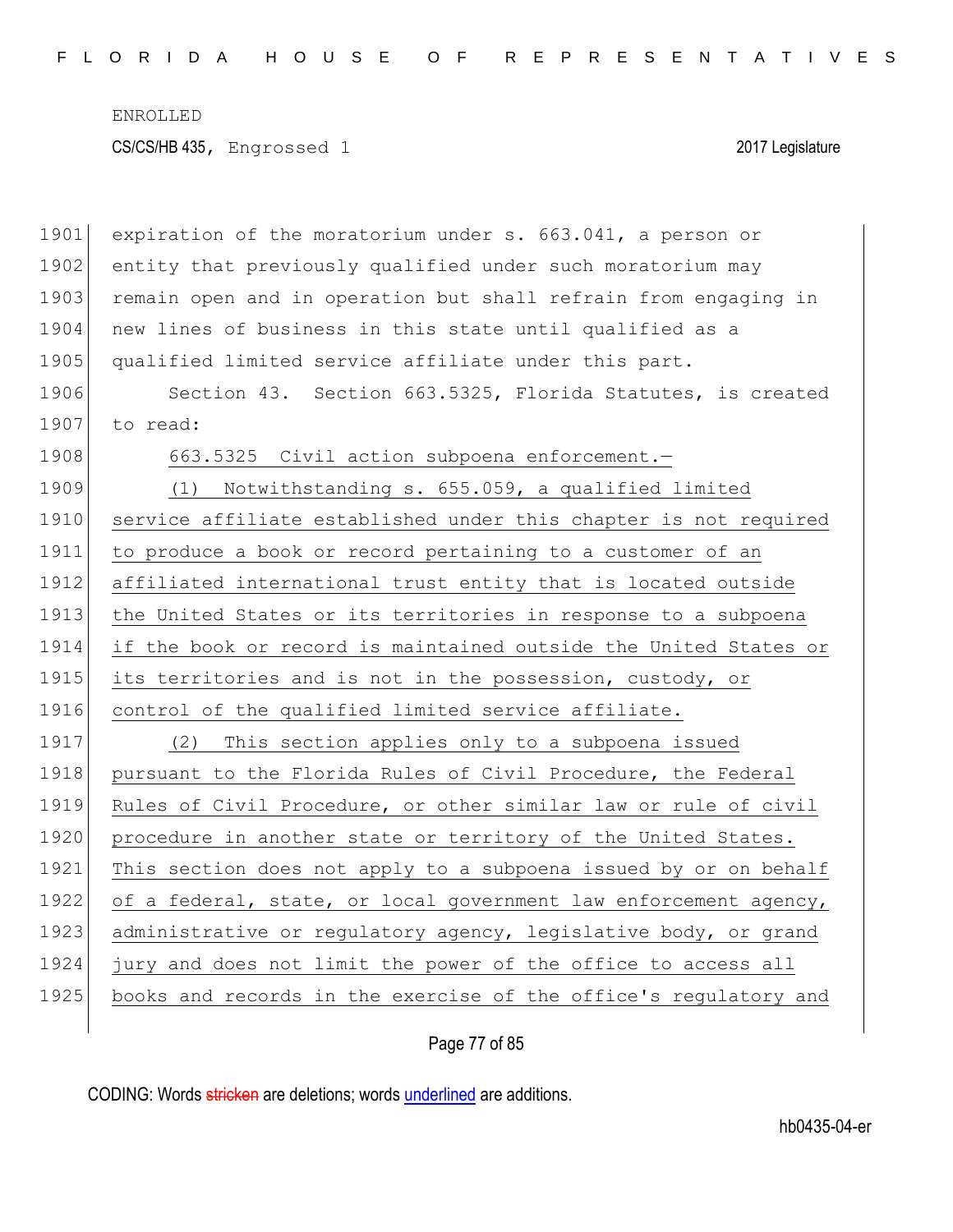CS/CS/HB 435, Engrossed 1 2017 Legislature

| 1926 | supervisory powers under the financial institutions codes.     |
|------|----------------------------------------------------------------|
| 1927 | Section 44. Section 663.533, Florida Statutes, is created      |
| 1928 | to read:                                                       |
| 1929 | 663.533 Applicability of the financial institutions            |
| 1930 | codes.-A qualified limited service affiliate is subject to the |
| 1931 | financial institutions codes. Without limiting the foregoing,  |
| 1932 | the following provisions are applicable to a qualified limited |
| 1933 | service affiliate:                                             |
| 1934 | Section 655.012, relating to general supervisory<br>(1)        |
| 1935 | powers of the office.                                          |
| 1936 | Section 655.031, relating to administrative<br>(2)             |
| 1937 | enforcement guidelines.                                        |
| 1938 | Section 655.032, relating to investigations,<br>(3)            |
| 1939 | subpoenas, hearings, and witnesses.                            |
| 1940 | Section 655.0321, relating to restricted access to<br>(4)      |
| 1941 | certain hearings, proceedings, and related documents.          |
| 1942 | Section 655.033, relating to cease and desist orders.<br>(5)   |
| 1943 | Section 655.034, relating to injunctions.<br>(6)               |
| 1944 | Section 655.037, relating to removal of a financial<br>(7)     |
| 1945 | institution-affiliated party by the office.                    |
| 1946 | Section 655.041, relating to administrative fines and<br>(8)   |
| 1947 | enforcement.                                                   |
| 1948 | Section 655.057, relating to restrictions on access to<br>(9)  |
| 1949 | public records.                                                |
| 1950 | (10) Section 655.059, relating to access to books and          |
|      |                                                                |

Page 78 of 85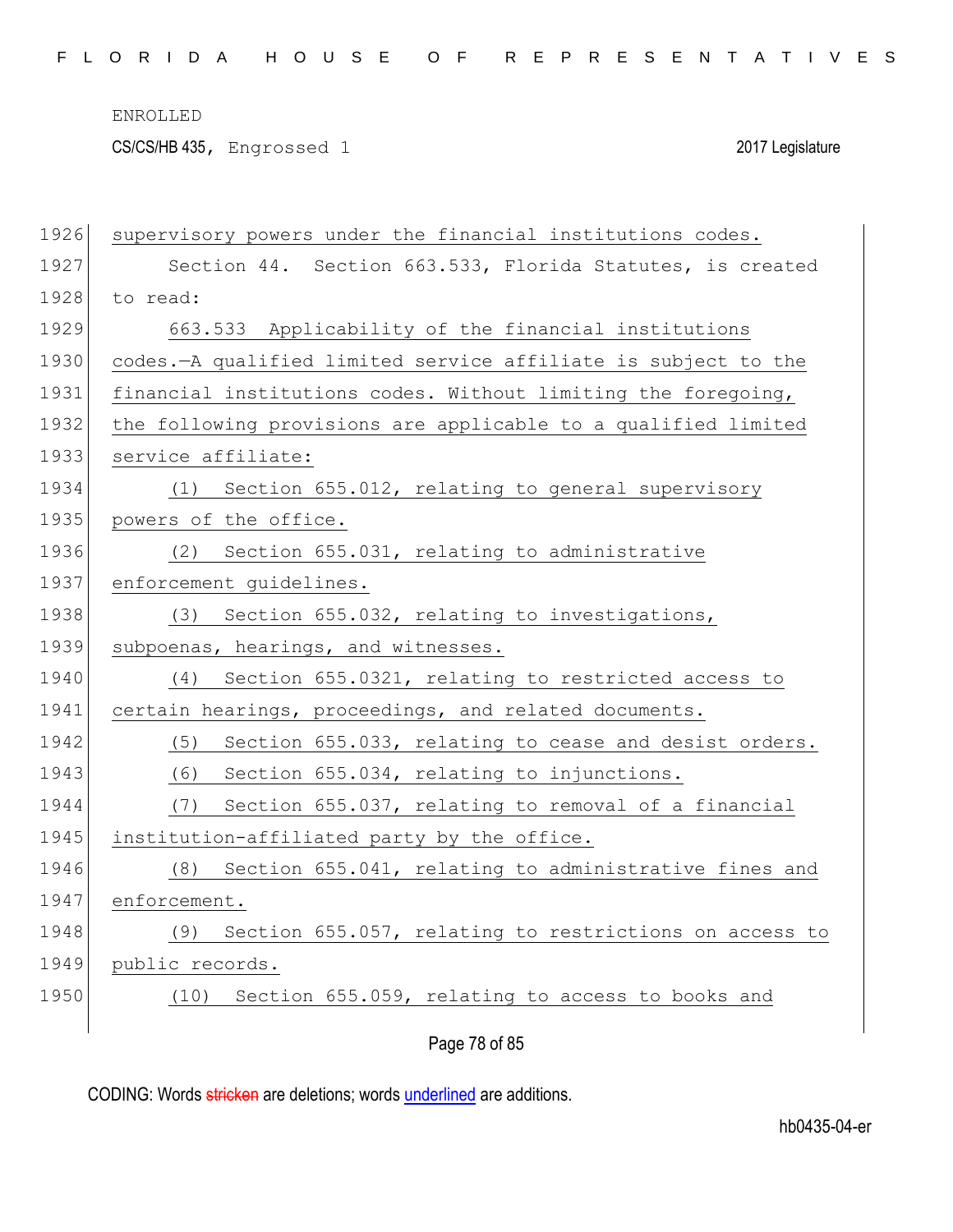CS/CS/HB 435, Engrossed 1 2017 Legislature

| 1951 | records.                                                         |
|------|------------------------------------------------------------------|
| 1952 | Section 655.0591, relating to trade secret documents.<br>(11)    |
| 1953 | (12)<br>Section 655.91, relating to records of institutions      |
| 1954 | and copies thereof; retention and destruction.                   |
| 1955 | (13) Section 655.968, relating to financial institutions;        |
| 1956 | transactions relating to Iran or terrorism.                      |
| 1957 |                                                                  |
| 1958 | This section does not prohibit the office from investigating or  |
| 1959 | examining an entity to ensure that it is not in violation of     |
| 1960 | this chapter or applicable provisions of the financial           |
| 1961 | institutions codes.                                              |
| 1962 | Section 45. Section 663.534, Florida Statutes, is created        |
| 1963 | to read:                                                         |
| 1964 | 663.534 Events that require notice to be provided to the         |
| 1965 | office.-A qualified limited service affiliate must report to the |
| 1966 | office, within 15 days of its knowledge of the occurrence, any   |
| 1967 | changes to the information previously relied upon by the office  |
| 1968 | when qualifying or renewing a qualification under this part.     |
| 1969 | Section 46. Section 663.535, Florida Statutes, is created        |
| 1970 | to read:                                                         |
| 1971 | 663.535 Notice to customers.-All marketing documents and         |
|      |                                                                  |
| 1972 | advertisements and any display at the location of the qualified  |
| 1973 | limited service affiliate or at any trade or marketing event     |
| 1974 | must contain the following statement in a contrasting color in   |
| 1975 | at least 10-point type: "The Florida Office of Financial         |

# Page 79 of 85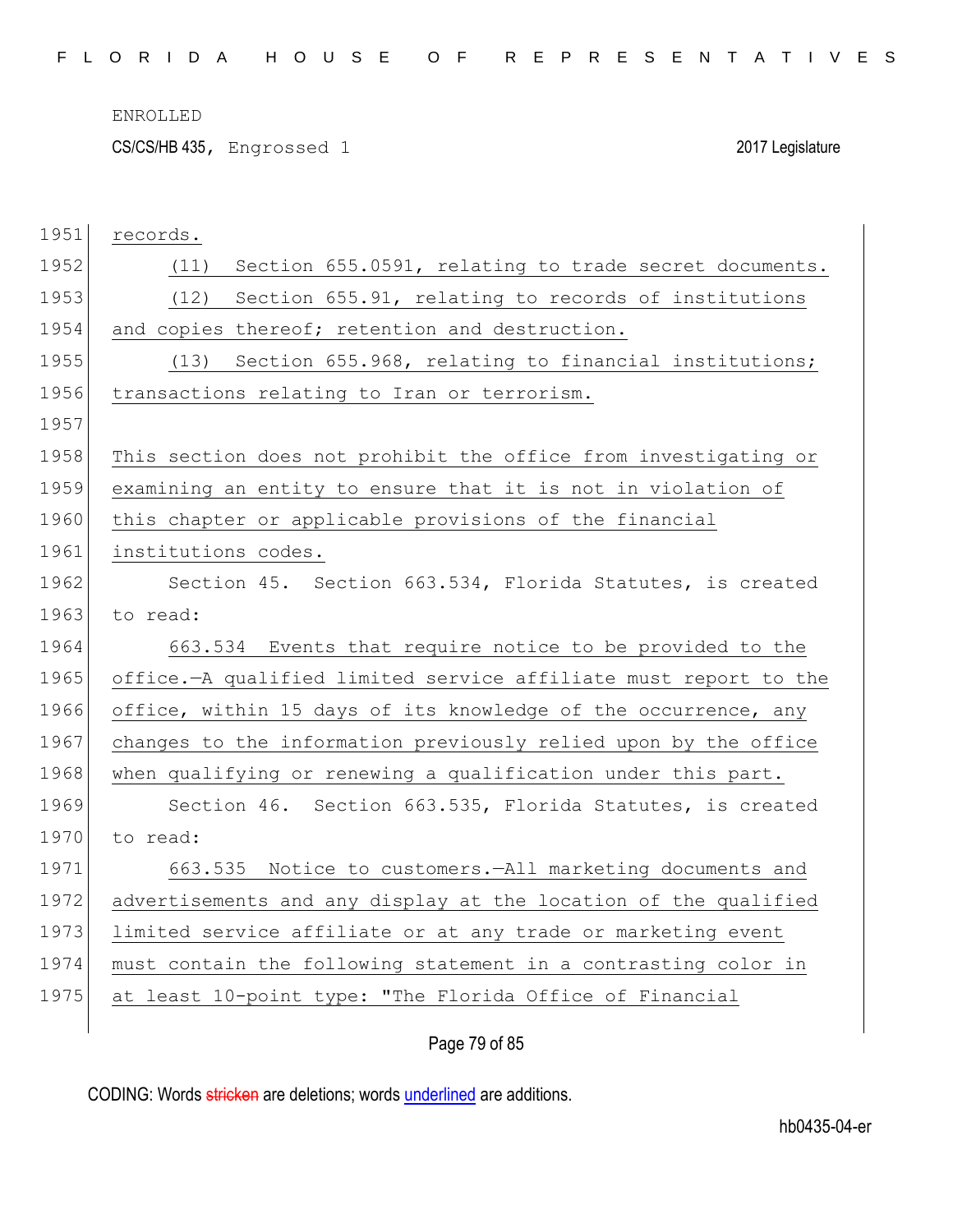CS/CS/HB 435, Engrossed 1 2017 Legislature

| 1976 | Regulation DOES NOT provide safety and soundness oversight of    |
|------|------------------------------------------------------------------|
| 1977 | this company, does not provide any opinion as to any affiliated  |
| 1978 | companies or products, and does not provide the oversight of     |
| 1979 | this company's affiliated international trust entities or the    |
| 1980 | jurisdictions within which they operate. This company may not    |
| 1981 | act as a fiduciary and may not accept the fiduciary appointment, |
| 1982 | execute or transmit fiduciary documents, take possession of any  |
| 1983 | assets, create a fiduciary relationship, make discretionary      |
| 1984 | decisions regarding the investment or distribution of fiduciary  |
| 1985 | accounts, provide banking services, or promote or sell           |
| 1986 | investments."                                                    |
| 1987 | Section 47. Section 663.536, Florida Statutes, is created        |
| 1988 | to read:                                                         |
| 1989 | 663.536 Recordkeeping requirements for trade, industry, or       |
| 1990 | professional events. - A qualified limited service affiliate who |
| 1991 | participates in a trade, industry, or professional event         |
| 1992 | pursuant to s. 663.531 must keep a record of its participation   |
| 1993 | in the event. The record must be maintained for at least 2 years |
| 1994 | following the event and must contain the following information:  |
| 1995 | The date, time, and location of the event;<br>(1)                |
| 1996 | To the extent known or available, a list of<br>(2)               |
| 1997 | participants in the event, including other vendors, presenters,  |
| 1998 | attendees, and targeted attendees;                               |
| 1999 | (3)<br>The nature and purpose of the event;                      |
| 2000 | The qualified limited service affiliate's purpose for<br>(4)     |
|      |                                                                  |

Page 80 of 85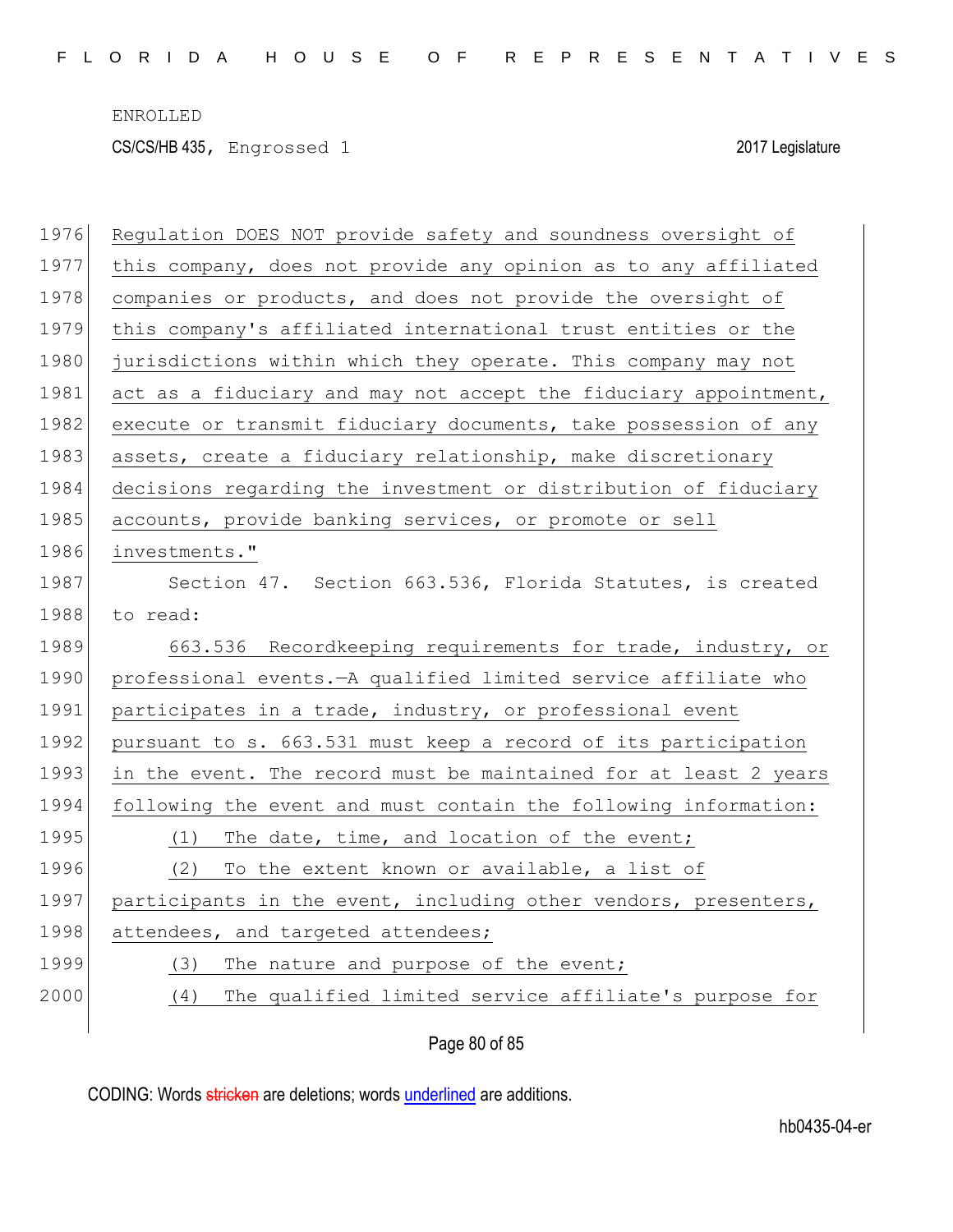CS/CS/HB 435, Engrossed 1 2017 Legislature

| 2001 | participating in the event; and                                  |
|------|------------------------------------------------------------------|
| 2002 | Samples of materials or, when samples are unavailable,<br>(5)    |
| 2003 | descriptions of materials provided by the qualified limited      |
| 2004 | service affiliate to attendees and other participants.           |
| 2005 | Section 48. Section 663.537, Florida Statutes, is created        |
| 2006 | to read:                                                         |
| 2007 | 663.537 Examination or investigation of a qualified              |
| 2008 | limited service affiliate. The office may conduct an examination |
| 2009 | or investigation of a qualified limited service affiliate at any |
| 2010 | time that it deems necessary to determine whether the qualified  |
| 2011 | limited service affiliate or financial institution-affiliated    |
| 2012 | party thereof has violated, or is about to violate, any          |
| 2013 | provision of this chapter, any applicable provision of the       |
| 2014 | financial institutions codes, or any rule adopted by the         |
| 2015 | commission pursuant to this chapter or the financial             |
| 2016 | institutions codes. The office shall conduct an examination of   |
| 2017 | each qualified limited service affiliate at least once every 18  |
| 2018 | months to assess compliance with this part and the financial     |
| 2019 | institutions codes. The office may conduct an examination,       |
| 2020 | before or after qualification, of any person or entity that      |
| 2021 | submits the written notice for qualification pursuant to s.      |
| 2022 | 663.532 to confirm information provided in the written notice    |
| 2023 | and to confirm the activities of the person or entity seeking    |
| 2024 | qualification.                                                   |
| 2025 | Section 663.538, Florida Statutes, is created<br>Section 49.     |
|      | Page 81 of 85                                                    |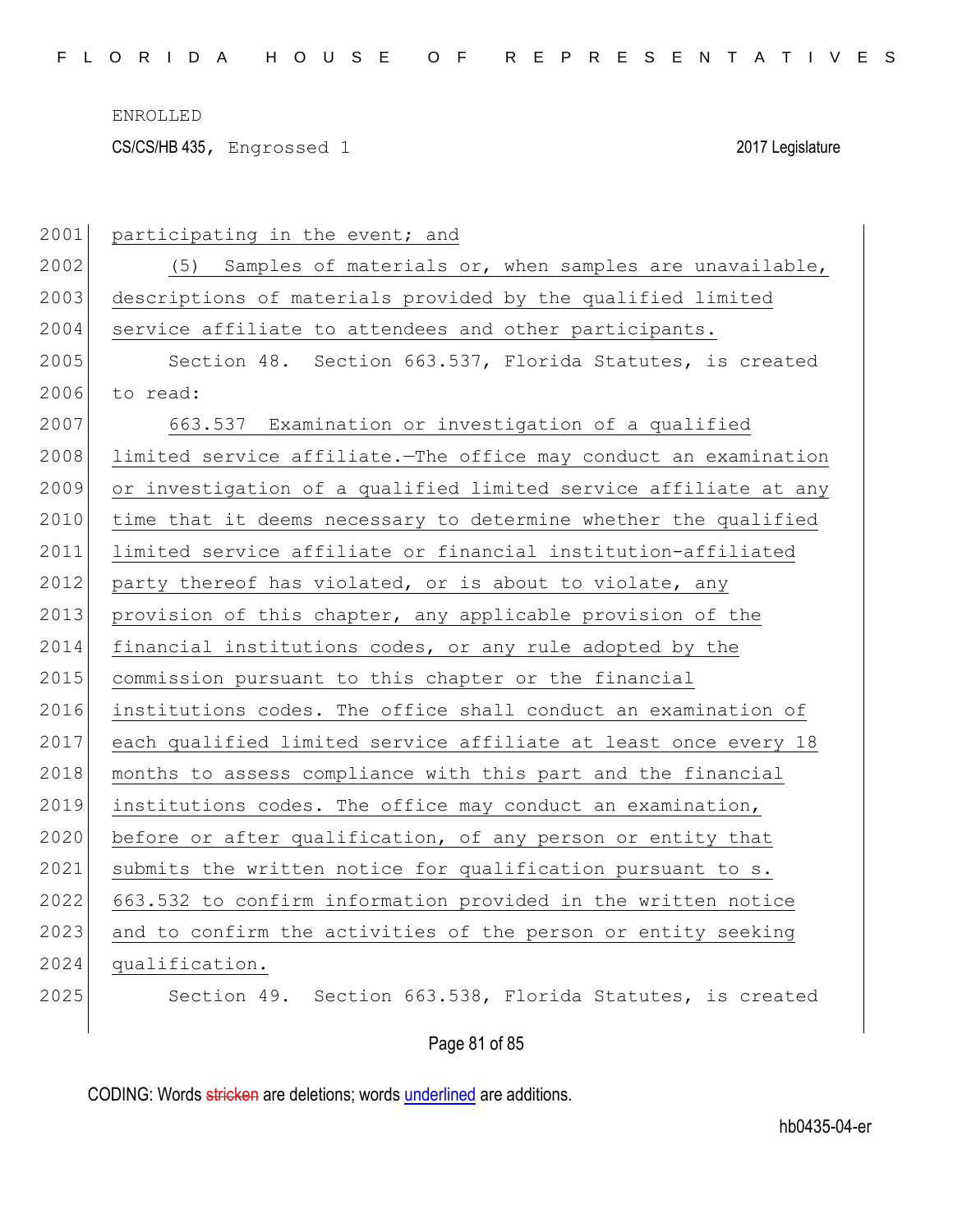CS/CS/HB 435, Engrossed 1 2017 Legislature

| 2026 | to read:                                                         |
|------|------------------------------------------------------------------|
| 2027 | 663.538 Suspension, revocation, or voluntary surrender of        |
| 2028 | qualification.-                                                  |
| 2029 | (1) A qualified limited service affiliate that proposes to       |
| 2030 | terminate operations in this state shall surrender its           |
| 2031 | qualification to the office and comply with such procedures as   |
| 2032 | required by rule of the commission.                              |
| 2033 | A qualified limited service affiliate that fails to<br>(2)       |
| 2034 | renew its qualification may be subject to a fine and penalty;    |
| 2035 | however, such qualified limited service affiliate may renew its  |
| 2036 | qualification within 30 days after expiration or may surrender   |
| 2037 | the qualification in accordance with procedures prescribed by    |
| 2038 | commission rule.                                                 |
|      |                                                                  |
| 2039 | The qualification of a qualified limited service<br>(3)          |
| 2040 | affiliate in this state may be suspended or revoked by the       |
| 2041 | office, with or without examination, upon the office's           |
| 2042 | determination that the qualified limited service affiliate does  |
| 2043 | not meet all requirements for original or renewal qualification. |
| 2044 | If a qualified limited service affiliate surrenders<br>(4)       |
| 2045 | its qualification or its qualification is suspended or revoked   |
| 2046 | by the office, all rights and privileges afforded by this part   |
| 2047 | to the qualified limited service affiliate cease.                |
| 2048 | At least 60 days before a proposed date of voluntary<br>(5)      |
| 2049 | termination of a qualification, a qualified limited service      |
| 2050 | affiliate must provide to the office written notice by letter of |

Page 82 of 85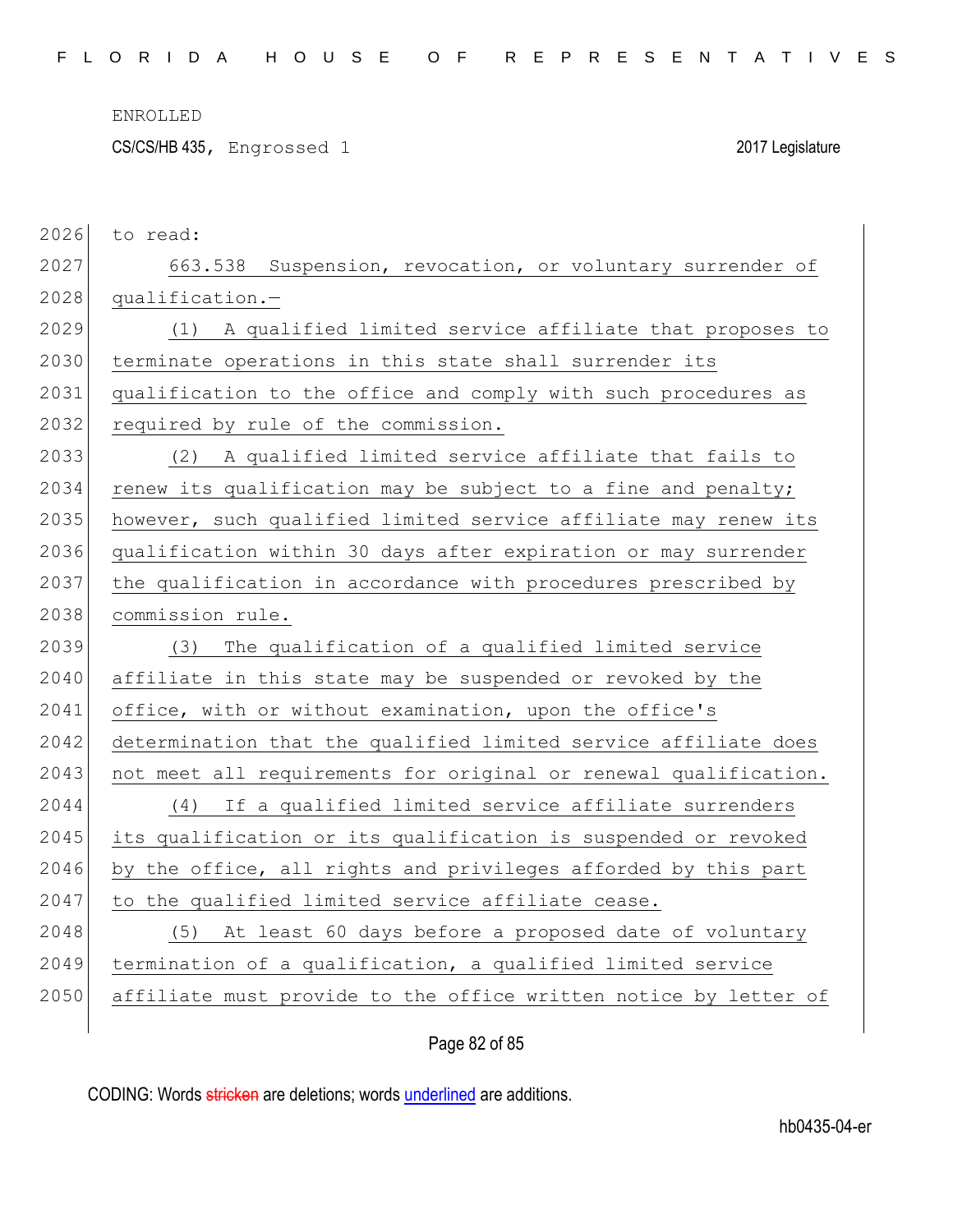CS/CS/HB 435, Engrossed 1 2017 Legislature

| 2051 | its intention to surrender its qualification and terminate       |
|------|------------------------------------------------------------------|
| 2052 | operations. The notice must include the proposed date of         |
| 2053 | termination and the name of the officer in charge of the         |
| 2054 | termination procedures.                                          |
| 2055 | The office may conduct an examination of the books and<br>(6)    |
| 2056 | records of a qualified limited service affiliate at any time     |
| 2057 | after receipt of the notice of surrender of qualification to     |
| 2058 | confirm the winding down of operations.                          |
| 2059 | Operations of a qualified limited service affiliate<br>(7)       |
| 2060 | are deemed terminated effective upon the later of the expiration |
| 2061 | of 60 days from the date of the filing of the notice of          |
| 2062 | voluntary surrender or upon the date provided in the notice of   |
| 2063 | voluntary surrender, unless the office provides written notice   |
| 2064 | specifying the grounds for denial of such proposed termination.  |
| 2065 | The office may not deny a request to terminate unless it learns  |
| 2066 | of the existence of any outstanding claim or claims against the  |
| 2067 | qualified limited service affiliate, it finds that the           |
| 2068 | requirements to terminate operations have not been satisfied, or |
| 2069 | there is an immediate and serious danger to the public health,   |
| 2070 | safety, and welfare if the termination occurred.                 |
| 2071 | Section 50. Section 663.539, Florida Statutes, is created        |
| 2072 | to read:                                                         |
| 2073 | 663.539 Biennial qualification renewal. - A qualification        |
| 2074 | must be renewed every 2 years. A qualification must be renewed   |
| 2075 | by furnishing such information as the commission requires. A     |
|      |                                                                  |

Page 83 of 85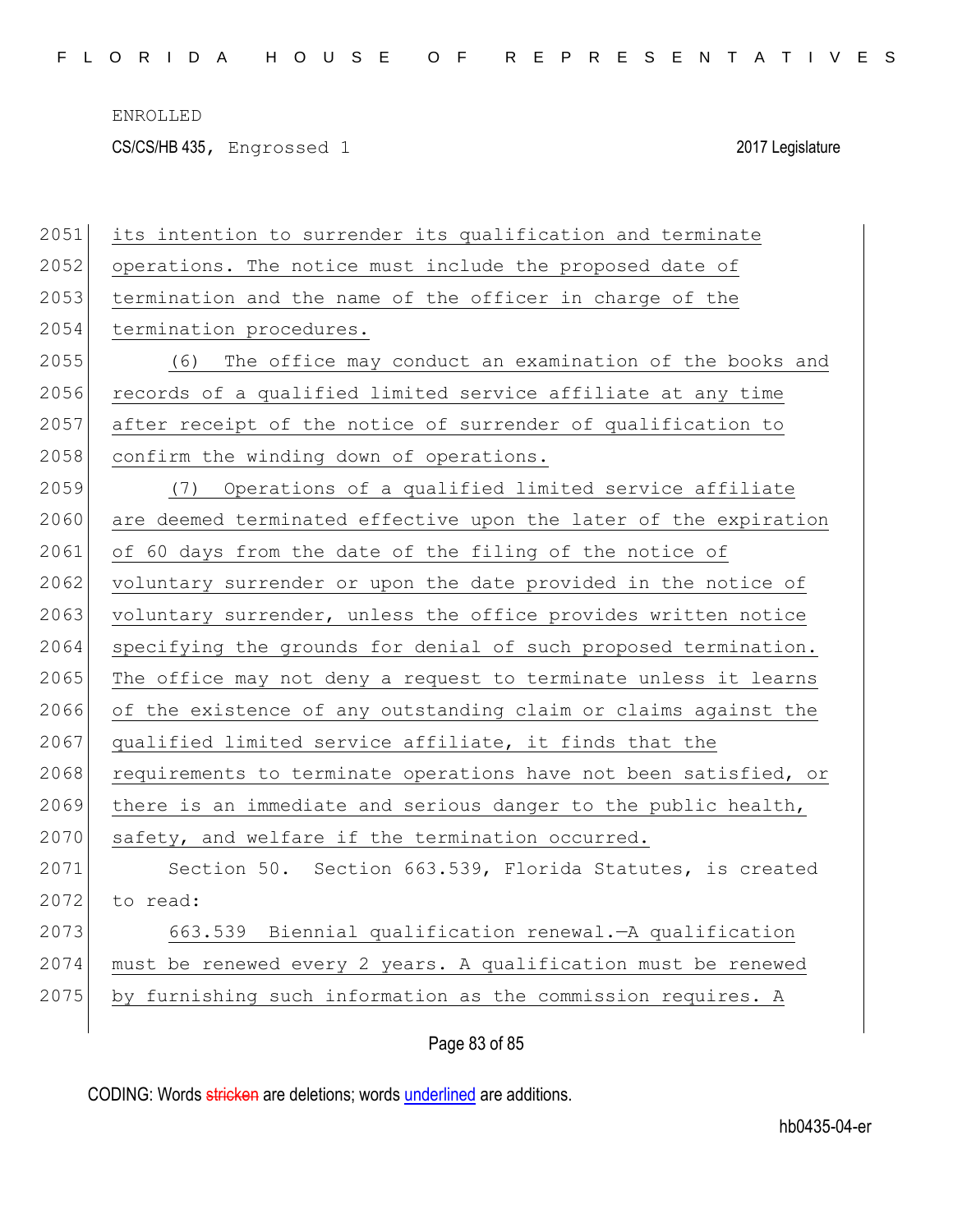CS/CS/HB 435, Engrossed 1 2017 Legislature

| 2076 | complete biennial renewal of qualification must include a        |
|------|------------------------------------------------------------------|
| 2077 | declaration under penalty of perjury, signed by the executive    |
| 2078 | officer or managing member of the qualified limited service      |
| 2079 | affiliate seeking renewal, declaring that the information        |
| 2080 | submitted for the purposes of renewal is true and correct to the |
| 2081 | best of his or her knowledge, and confirming or providing all of |
| 2082 | the following:                                                   |
| 2083 | That the qualified limited service affiliate is in<br>(1)        |
| 2084 | compliance with this part.                                       |
| 2085 | The physical location of the principal place of<br>(2)           |
| 2086 | business of the qualified limited service affiliate.             |
| 2087 | The telephone number of the qualified limited service<br>(3)     |
| 2088 | affiliate.                                                       |
| 2089 | (4) A list of the qualified limited service affiliate's          |
| 2090 | current directors, executive officers, principal shareholder,    |
| 2091 | managers, managing members, or equivalent positions.             |
| 2092 | Any updates or changes in information which were not<br>(5)      |
| 2093 | previously provided either in the initial qualification or in    |
| 2094 | subsequent qualification renewals or which were not previously   |
| 2095 | disclosed to the office.                                         |
| 2096 | Section 51. For the purpose of incorporating the amendment       |
| 2097 | made by this act to section 663.01, Florida Statutes, in a       |
| 2098 | reference thereto, subsection (4) of section 663.16, Florida     |
| 2099 | Statutes, is reenacted to read:                                  |
| 2100 | 663.16 Definitions; ss. 663.17-663.181. - As used in ss.         |
|      |                                                                  |

Page 84 of 85